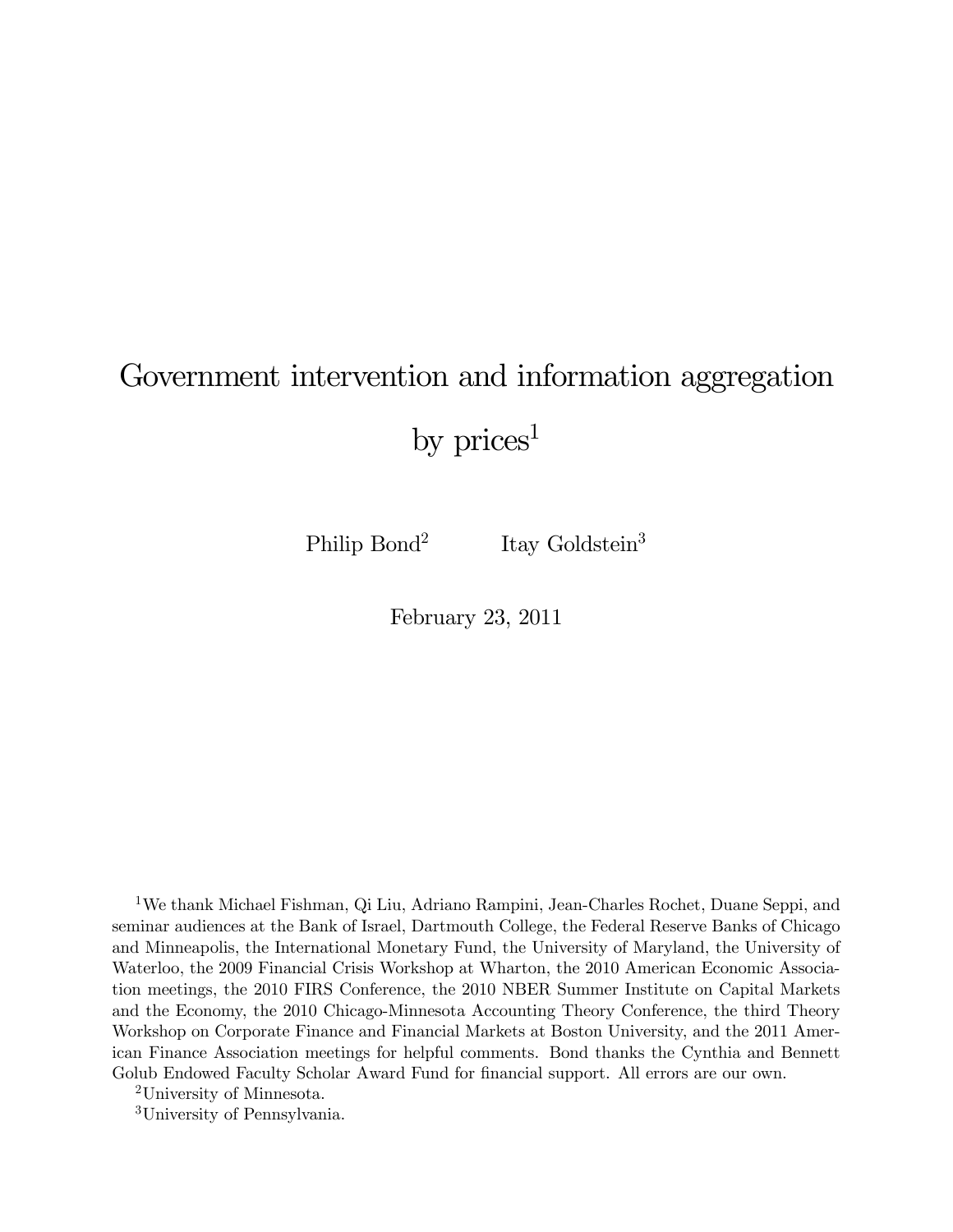#### Abstract

Market prices are thought to contain a lot of useful information. Hence, regulators (and other agents) are often urged to use market prices to guide decisions. An important issue to consider is the endogeneity of market prices and how they are affected by the prospect of government intervention. We show that if the government learns from the price when taking a corrective action, it might reduce the incentives of speculators to trade on their information, and hence reduce price informativeness. We show that transparency may reduce trading incentives and price informativeness further. Diametrically opposite implications hold for the alternative case in which the government's action amplifies the effect of underlying fundamentals. We derive implications for the optimal use of market information and for the government's incentives to produce its own information.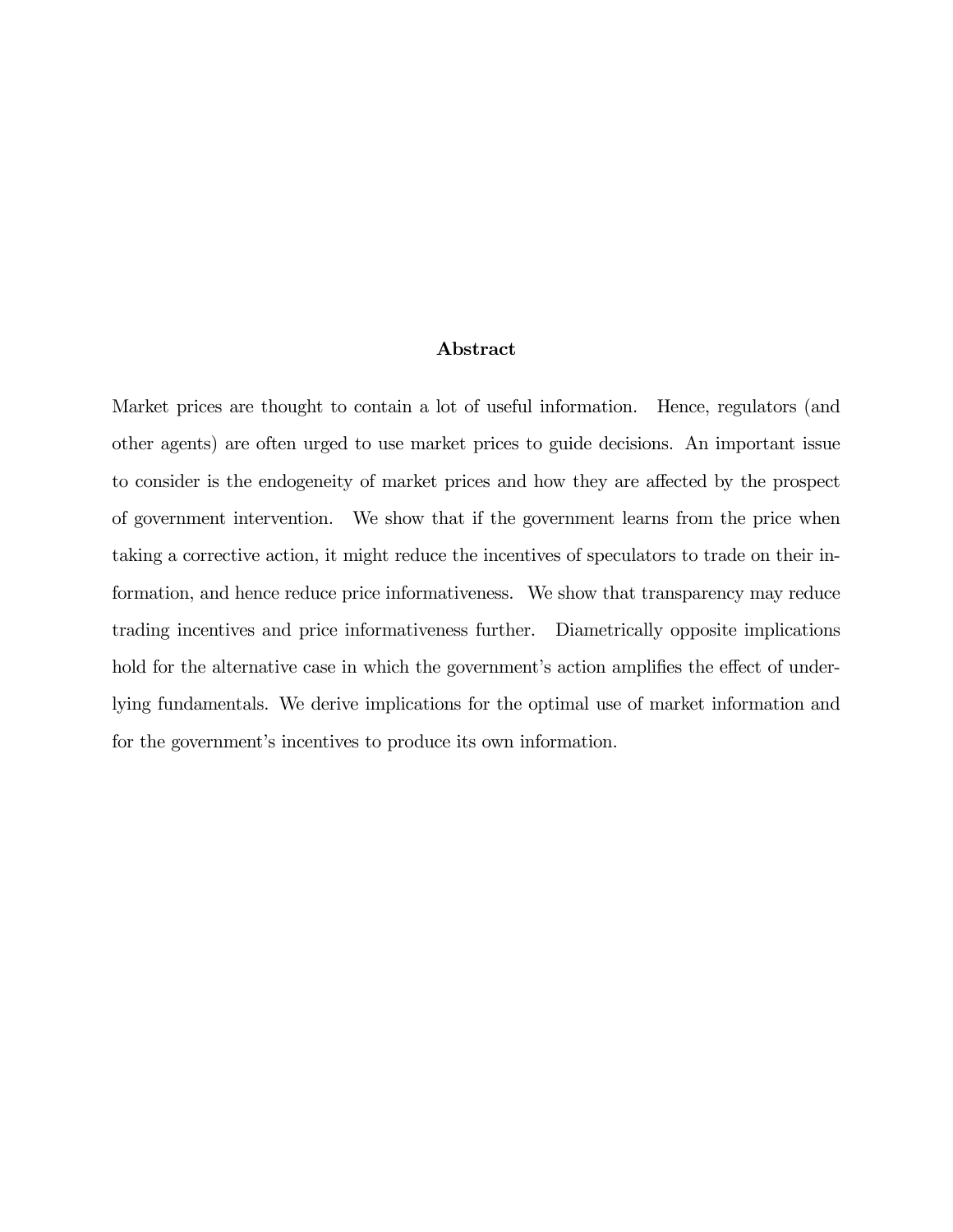# 1 Introduction

Market prices of financial securities contain a great deal of information. As such, they can provide valuable guidance for government decisions. Consistent with this, existing research establishes that government actions do indeed reflect market prices.1 Moreover, numerous policy proposals call for governments to make even more use of market prices, particularly in the realm of bank supervision.2 Such policy proposals are increasingly prominent in the wake of the recent economic crisis and the perceived failure of financial regulation prior to  $it.<sup>3</sup>$ 

An important issue to be considered when discussing the use of market prices in government policy is that prices are endogenous and their information content might be affected by government policy. In the recent crisis, government actions were not only perceived to be reactions to market prices, but expectations about them were often a major driver of changes in asset prices. For example, market activity in the weeks leading up to the eventual announcement of government support for Fannie Mae and Freddie Mac, for Citigroup, and for General Motors was largely driven by speculation about the government's behavior. Hence, government actions affect prices, and consequently may also affect the ability of the government to learn from prices. This may affect the desirability of market-based intervention.

To study these effects, we consider the process by which information gets aggregated into the price. Our paper analyzes the effect of market-based government policy on the trading incentives of speculators and hence on the ability of the financial market to aggregate speculators' dispersed information. We derive positive implications for the behavior of prices and government actions when the government learns from prices, and normative implications

<sup>&</sup>lt;sup>1</sup>See Feldman and Schmidt (2003), Krainer and Lopez (2004), Piazzesi (2005), and Furlong and Williams (2006).

<sup>&</sup>lt;sup>2</sup>See, e.g., Evanoff and Wall  $(2004)$  and Herring  $(2004)$ .

<sup>3</sup>For example, Hart and Zingales (2009) propose a mechanism, by which the government will perform a stress test on banks whose market price deteriorates below a certain level, in order to evaluate whether there is a need for intervention. Other recent proposals say that banks should issue contingent capital (i.e., debt that converts to equity) with market-based conversion triggers (see Flannery (2009), McDonald (2010)).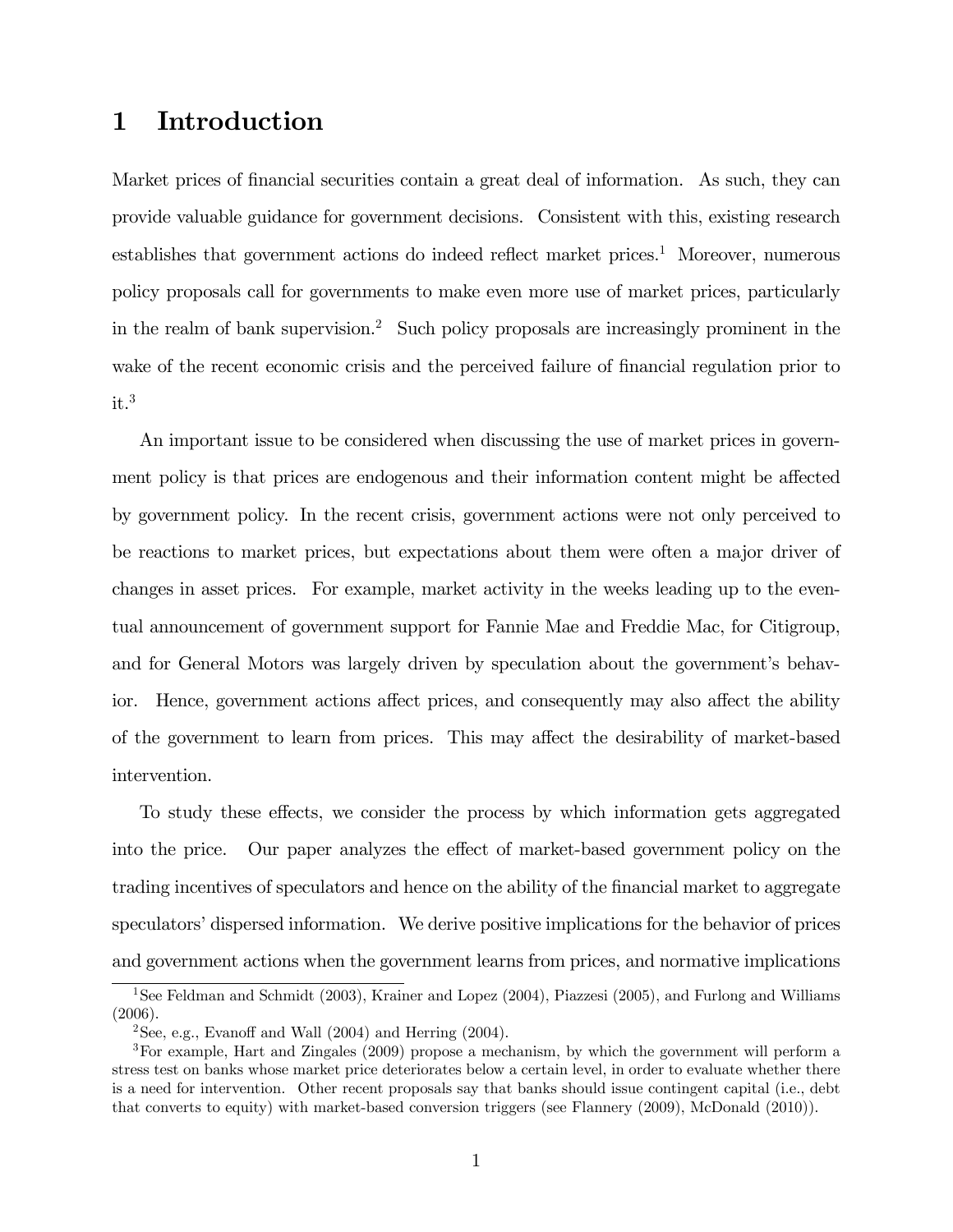on the optimal degree of reliance on market information. We distinguish between corrective government policy  $-$  i.e., one that aims to help firms in trouble, for example, by bailing out struggling banks – and *amplifying* government policy – for example, shutting down bad banks — and show that they generate very different implications.

In detail, we develop a tractable version of a rational-expectations model — based on the work of Grossman and Stiglitz (1980), Hellwig (1980), and Admati (1985) — where speculators possess heterogeneous information about the fundamentals of an asset and trade on it in a market that is subject to noise/liquidity shocks. We add a government to this model, and assume that it observes the market price, in addition to a privately observed signal, and uses the information to make a decision about its intervention. The intervention can be either corrective or amplifying, depending on the objective of the government, which is fully characterized in our model. The informativeness of the price in this model is determined by the trading incentives of speculators, i.e., the aggressiveness with which they trade on their information.

A key determinant of speculators' trading behavior is the uncertainty to which they are exposed. Being risk averse, they trade less when the risk is higher. In the face of such uncertainty, speculators benefit when the government takes a corrective action based on information not contained in the price, but correlated with the fundamental. Consequently, speculators can trade more aggressively on their information, and the equilibrium price is more informative. However, if the government increases its reliance on market prices as a source of information, this benefit is lost, and speculators trade less aggressively resulting in a less informative price. Hence, the government's use of market prices in its decision on a corrective action reduces the informational content of prices.

This result has a couple of implications. First, even though it is ex post optimal for a government to apply Bayes rule to extract information from market prices, it is ex ante suboptimal: we show that, for a moderate corrective action, a government would always want to commit to refrain, to some extent, from fully using market prices ex post. This increases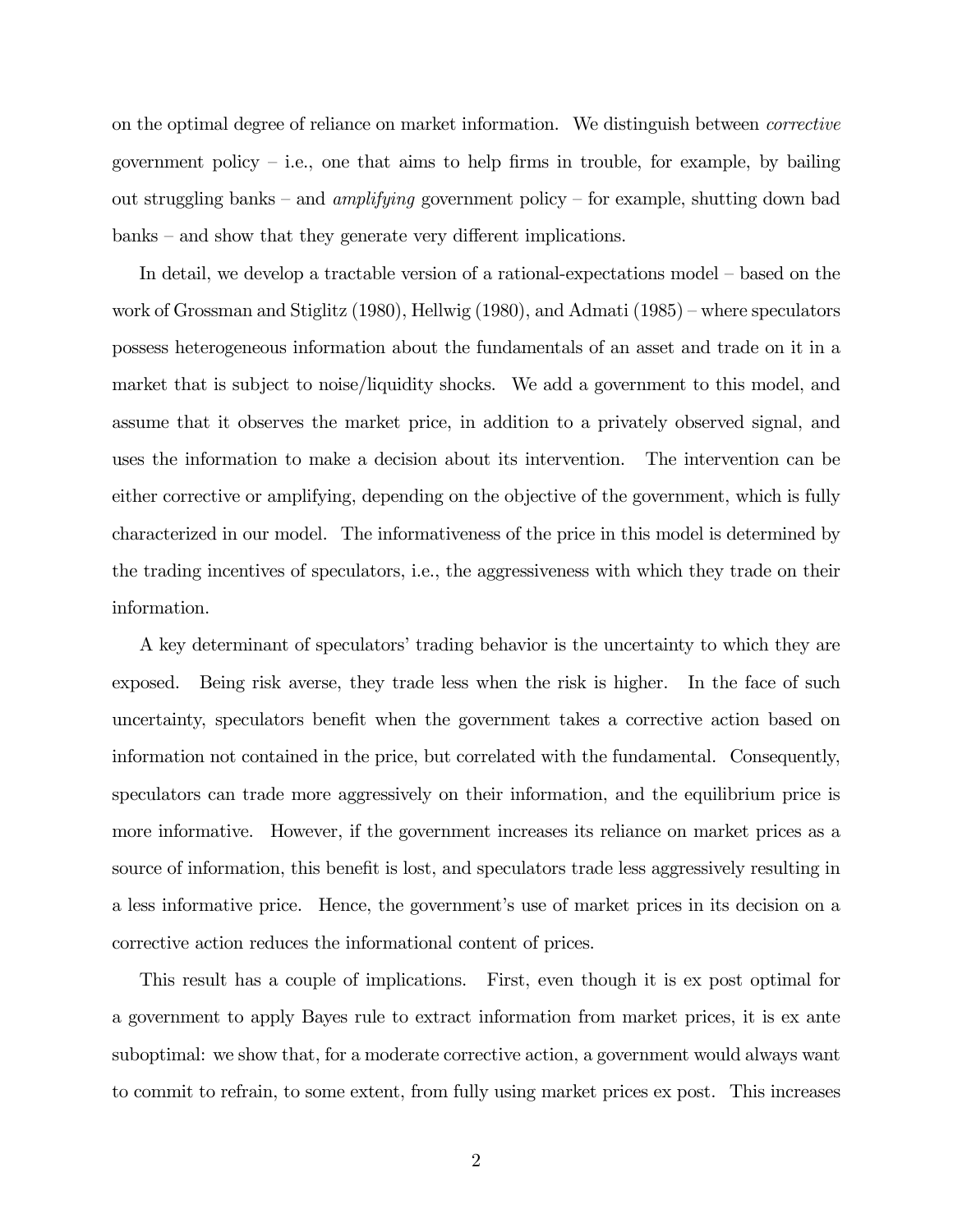the informativeness of the price and enables the government to make better decisions. Such commitment could be achieved, for example, by having an overconfident policymaker who thinks his information is more precise than it really is. Second, our model implies that the government's own information has more value than its direct effect on the efficiency of the government's decision. When the government has more precise information, it relies less on the market price, and this makes the market price more informative. Hence there are complementarities between the government's own information and the market's information, and so it is not advisable for the government to rely completely on market information.

Our paper also delivers implications about transparency. Governments are often criticized for not conveying their information or policy goals. The question is whether such disclosure is desirable when the government tries to learn from the market. In the case of corrective actions, we show that the type of transparency that is considered matters a lot. Disclosing the government's information about the fundamentals reduces trading incentives and price informativeness, while disclosing the government's policy goal increases them. The key distinction is that in the first case the government reveals information about the fundamental which is the object that speculators are informed about, and so this decreases their informational advantage and their trading incentive, while in the second case the dominant effect is the decrease in uncertainty that pushes speculators to trade more aggressively.<sup>4</sup>

Importantly, we show that the implications change drastically once we consider the case of amplifying actions. The key effect here is opposite since the government's action based on its information amplifies the uncertainty that speculators are exposed to and decreases their trading incentives. Hence, when the government relies more on market prices it leads to an increase in trading incentives and price informativeness. In contrast to the case of corrective actions, this implies that there is a rationale for the government to commit to

<sup>&</sup>lt;sup>4</sup>There are recent papers showing that transparency might be welfare reducing, e.g., Morris and Shin (2002) and Angeletos and Pavan (2007). In these papers, the source for the result is the existence of coordination motives across economic agents. In contrast, such coordination motives do not exist in our model, where, conditional on the price (which is observed to all), speculators do not care about what other speculators do.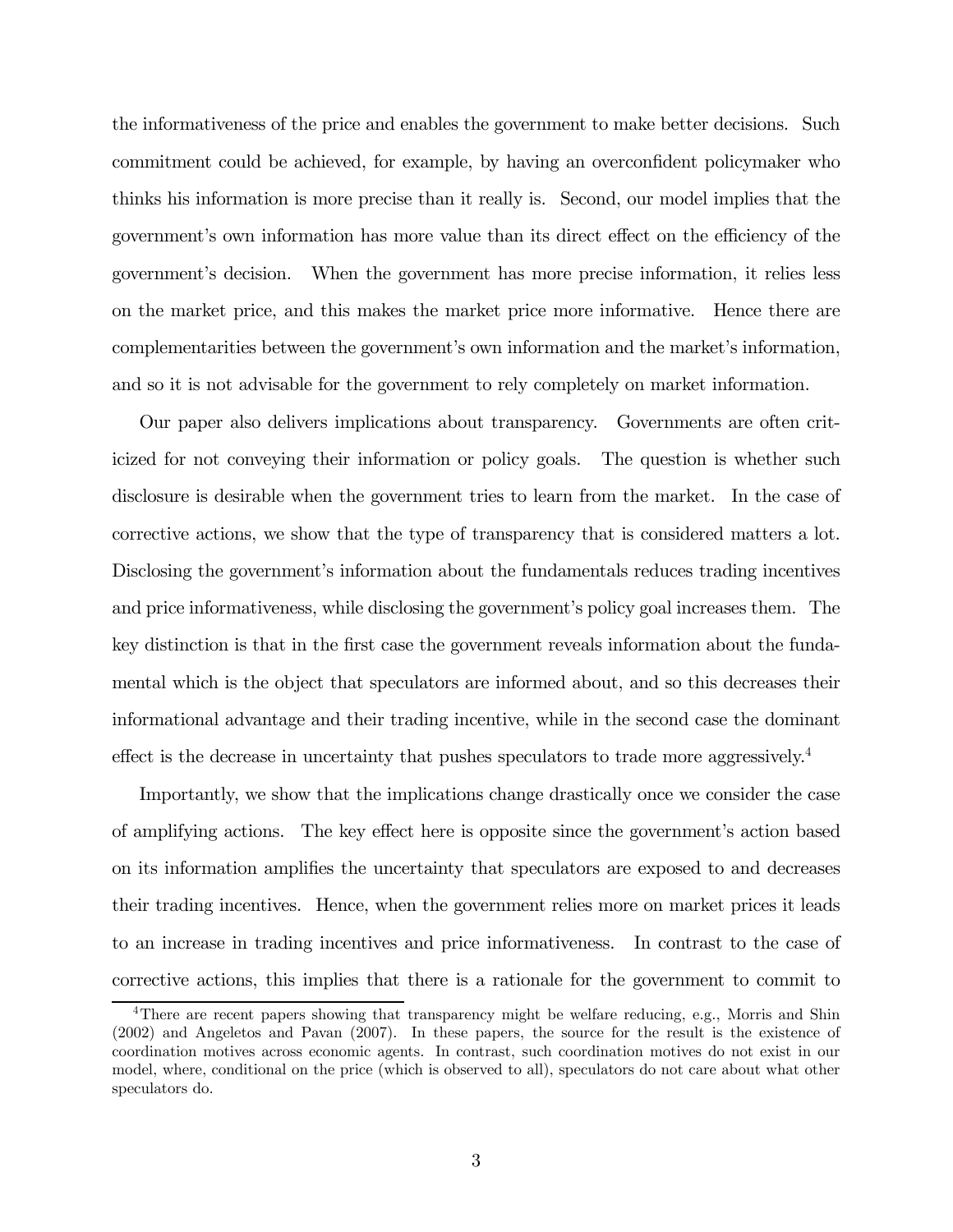market-based rules rather than act on the basis of its own information.<sup>5</sup> Overall, inferring information from the price is harder in the case of an amplifying action than in the case of a moderate corrective action.

We conclude the analysis by considering the case where the government learns from multiple securities, and show that this is not an easy solution to the problem of inferring information from prices, and in some cases adding more securities actually reduces overall informativeness. Hence, the problems we identify in this paper are not a result of market incompleteness.

Our paper adds to a growing literature on the informational feedback from asset prices to real decisions; see, for example, Fishman and Hagerty (1992), Leland (1992), Khanna, Slezak, and Bradley (1994), Boot and Thakor (1997), Dow and Gorton (1997), Subrahmanyam and Titman (1999), Fulghieri and Lukin (2001), Foucault and Gehrig (2008), and Bond and Eraslan (2010). In particular, it complements papers such as Bernanke and Woodford (1997), Goldstein and Guembel (2008), Bond, Goldstein and Prescott (2010), Dow, Goldstein and Guembel (2010), and Lehar, Seppi and Strobl (2010), which analyze distinct mechanisms via which the use of price information in real decisions might reduce the informational content of the price.

Relative to these papers, our focus is on the efficiency of aggregation of dispersed information by market prices. This topic, which has long been central in economics and finance (e.g., Hellwig (1980)), has not been analyzed in any of the related papers. For example, in Bond, Goldstein and Prescott (2010), the price of any traded asset after a realization of some underlying state variable  $\theta$  is assumed to equal the expected payoff of the asset conditional on  $\theta$ . In other words, even if information about the state variable  $\theta$  is dispersed across many investors, the price is assumed to fully and efficiently aggregate this dispersed information. In this paper we are particularly interested in what is going on inside the black box, i.e., in how information gets aggregated given the expected government intervention.

<sup>&</sup>lt;sup>5</sup>Other papers emphasize the commitment aspect associated with market-based rules. See Faure-Grimaud (2002), Rochet (2004), and Lehar, Seppi, and Strobl (2010).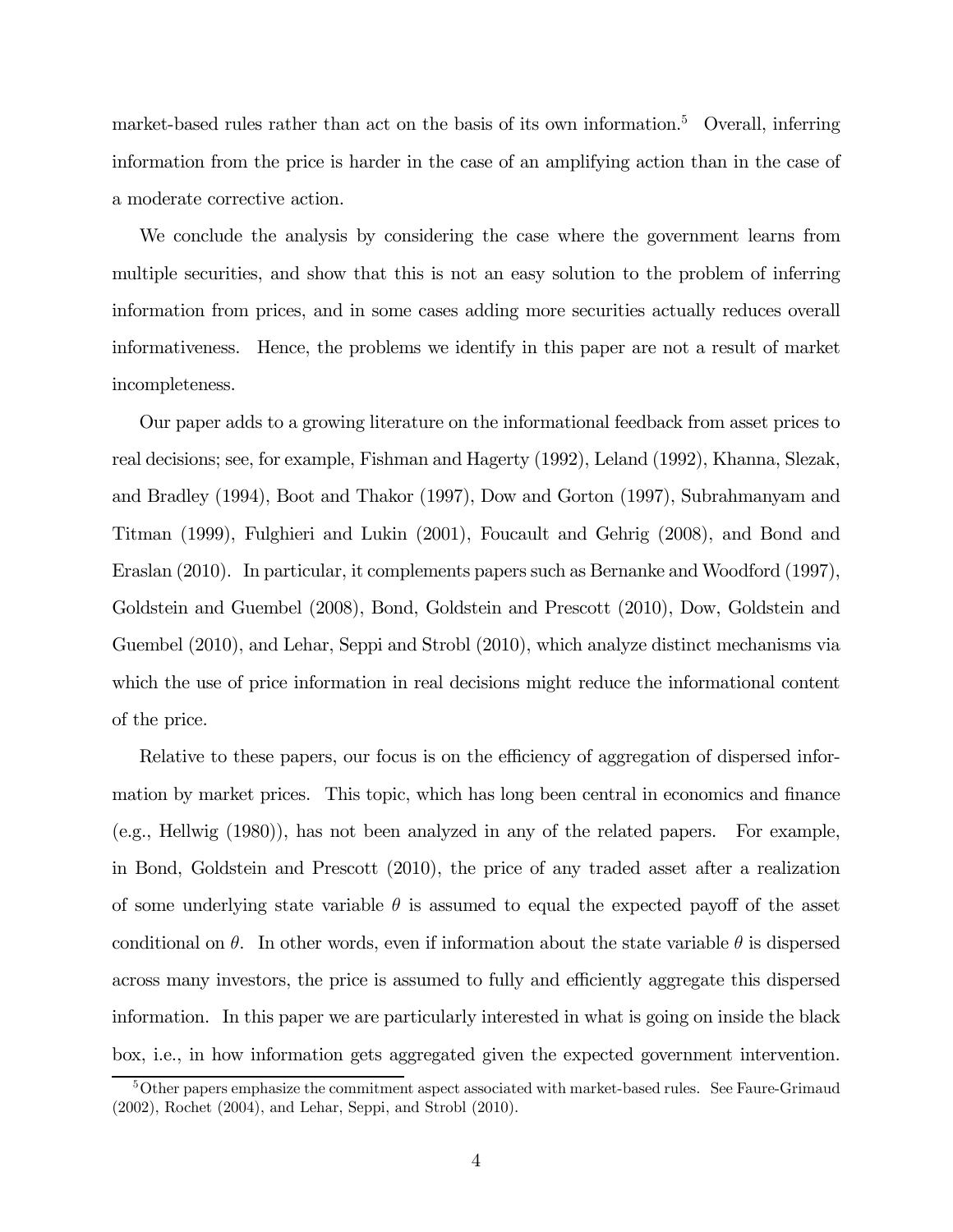Moreover, the model we develop enables very tractable analysis of information aggregation by prices in the presence of informational feedback to real decisions. While we focus here on market-based government intervention, our results apply more generally to many other contexts; we review a couple of them in the concluding section.

The remainder of the paper is organized as follows. Section 2 describes the model. The analysis and solution of the model are contained in Section 3. In Section 4, we provide our main results about the effect of the government's use of the price on price informativeness and the implications for the optimal use of market information. In Section 5, we analyze the implications of our model for optimal transparency. Section 6 provides an extension of the model to consider multiple securities. Section 7 concludes. All proofs are relegated to an appendix.

### 2 The model

We want to use the simplest and most standard framework possible to study how government policy can affect information aggregation. Accordingly, we build a model in the style of Grossman and Stiglitz (1980), Hellwig (1980), and Admati (1985). In our framework, informed speculators trade on heterogenous pieces of information about the fundamental value of an asset in a market that is subject to shocks unrelated to fundamental value; the literature attributes these shocks to the actions of "noise" or "liquidity" traders. The price then reflects fundamental value as well as noise, and the degree to which each one is reflected depends on the trading incentives of the informed speculators.

We focus on one firm (a financial institution, for example), whose stock is traded in the financial market. In  $t = 0$ , speculators obtain signals about the cash flow that will be generated from the firm's operations, and trade on them. In  $t = 1$ , the government, who learns information about the expected cash flow from the price of the stock, makes a decision about its intervention. In  $t = 2$ , cash flows are realized and speculators get paid.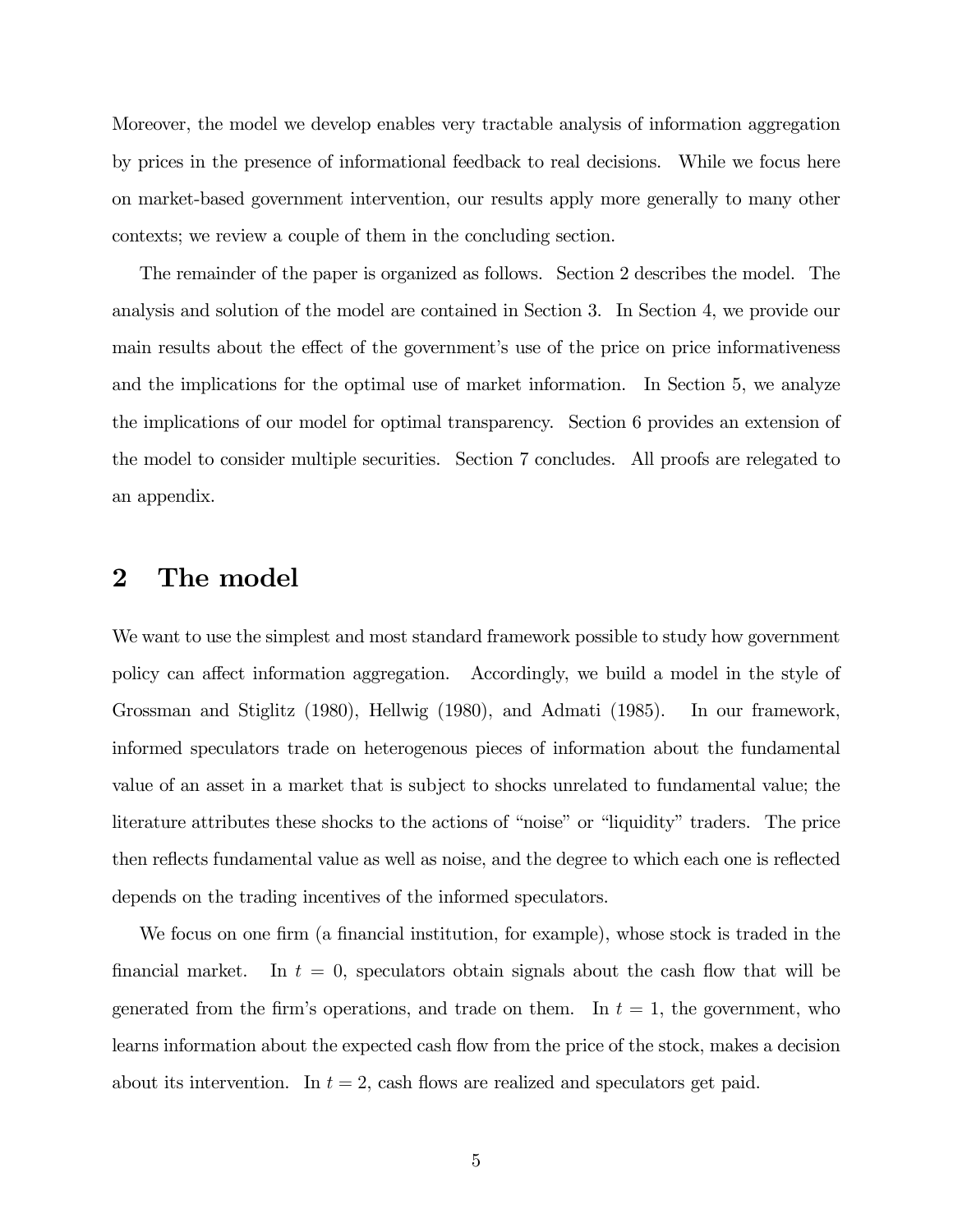#### 2.1 Cash flows and government intervention

Absent government intervention, the firm generates a cash flow of  $\theta$ . We refer to  $\theta$  as the fundamental of the firm. It is distributed normally with mean  $\overline{\theta}$  and standard deviation  $\sigma_{\theta}$ . We denote the precision of prior information by  $\tau_{\theta} \equiv \frac{1}{\sigma_{\theta}^2}$ .

The government has the ability to affect firm cash flows. For example, the government may directly transfer cash to or from a firm; may provide liquidity support in the form of loans at below-market rates; or may directly intervene in the firm's management. Regardless of the type of intervention, we denote by  $T$  the change in the firm's cash flows.

In deciding on  $T$ , the government has to weigh the benefit against the cost. We assume that the government's benefit is weakly concave in the change in cash flow  $T$ . That is, the benefit from supporting firms diminishes as the support gets larger. In addition, and crucially, the government's benefit also depends on the firm's fundamentals  $\theta$ . For example, the government may have a preference to help firms with poor fundamentals if doing so reduces socially inefficient liquidation of assets; or it may prefer to help firms with strong fundamentals if firms with better fundamentals contribute more to social welfare.

For tractability, we assume that the government's benefit function takes the form

$$
V(T, \theta) \equiv a_2 T^2 + a_1 T + a_T T \theta + v(\theta), \qquad (1)
$$

where  $a_2$ ,  $a_1$  and  $a_T$  are constants, and v is a function. As noted,  $a_2 \leq 0$ , while the sign of  $a_T$  reflects whether the government prefers to help firms with strong  $(a_T > 0)$  or weak  $(a_T < 0)$  fundamentals.

The cost to the government of changing cash flows by T is given by  $\gamma(T)$ , which is a weakly convex function of T. Again, for tractability we assume that  $\gamma$  is quadratic.

Assuming that V and/or  $\gamma$  are non-linear in T, and equating marginal benefit to marginal cost, we can write the change in cash flow  $T$  that a fully-informed government would like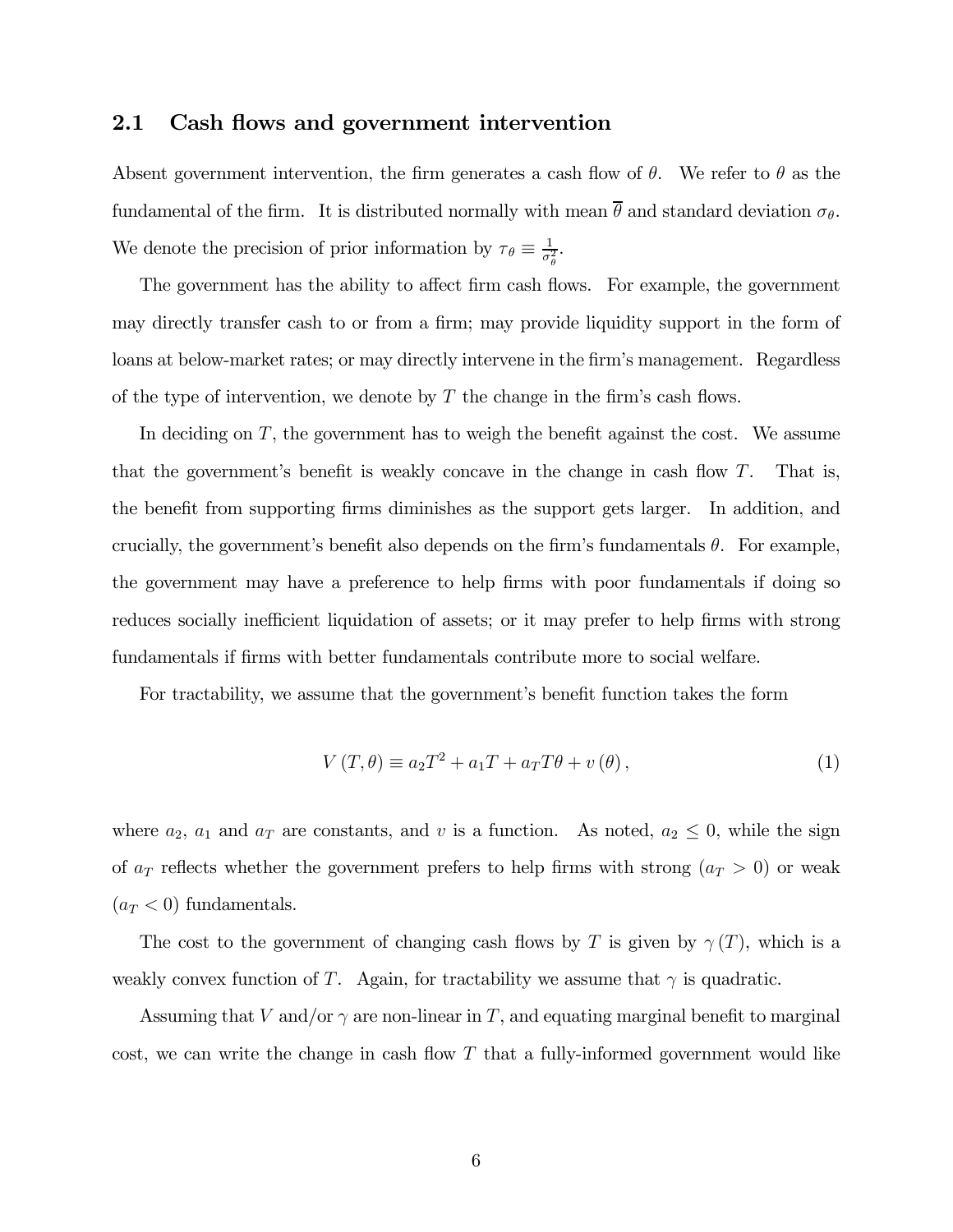to implement as  $\lambda (\hat{\theta} - \theta)$ , where  $\lambda$  and  $\hat{\theta}$  are constants.<sup>6</sup> In particular, note that  $\lambda$  is positive if the government cares more about helping weak firms  $(a_T < 0)$  and negative if the government cares about helping strong firms  $(a_T > 0)$ . We refer to the two cases as corrective and amplifying actions, respectively. In the first case, the government transfers cash to firms with fundamentals below a threshold at the expense of firms with fundamentals above a threshold. In the second case, it does the opposite. In the context of intervention in the banking sector, corrective actions often come in the form of bailing out weak banks (while potentially taxing strong banks), whereas amplifying actions can come in the form of shutting down weak banks (while potentially easing constraints on strong banks).

When the government is not fully-informed, it must base its intervention on its beliefs about the fundamental  $\theta$ . In this case, it intervenes according to the following rule:

$$
T \equiv \lambda \left( \hat{\theta} - E\left[\theta | I_G\right] \right),\tag{2}
$$

where  $E[\theta|I_G]$  is the expected cash flow of the firm given the information available to the government  $I_G$ . We will elaborate below on the sources of government information. Note that the key benefit of the simple functional forms we have adopted for V and  $\gamma$  is that the policy rule is linear in  $\theta$ . This helps us maintain the linear solution that is heavily used in the literature on information aggregation, and thus is important for the tractability of the model.

#### 2.2 Information and trading

There is a continuum  $[0, 1]$  of speculators in the financial market with constant absolute risk aversion (CARA) utility,  $u(c) = -e^{-\alpha c}$ , where c denotes consumption and  $\alpha$  is the absolute

<sup>&</sup>lt;sup>6</sup>Explicitly, equating marginal cost to marginal benefit gives  $2a_2T + a_1 + a_T\theta = \gamma''(0)T + \gamma'(0)$ , and hence  $T = \frac{a_1 - \gamma'(0) + a_T \theta}{\gamma''(0) - 2a_2}$ . So,  $\lambda = \frac{-a_T}{\gamma''(0) - 2a_2}$  and  $\hat{\theta} = \frac{a_1 - \gamma'(0)}{-a_T}$ .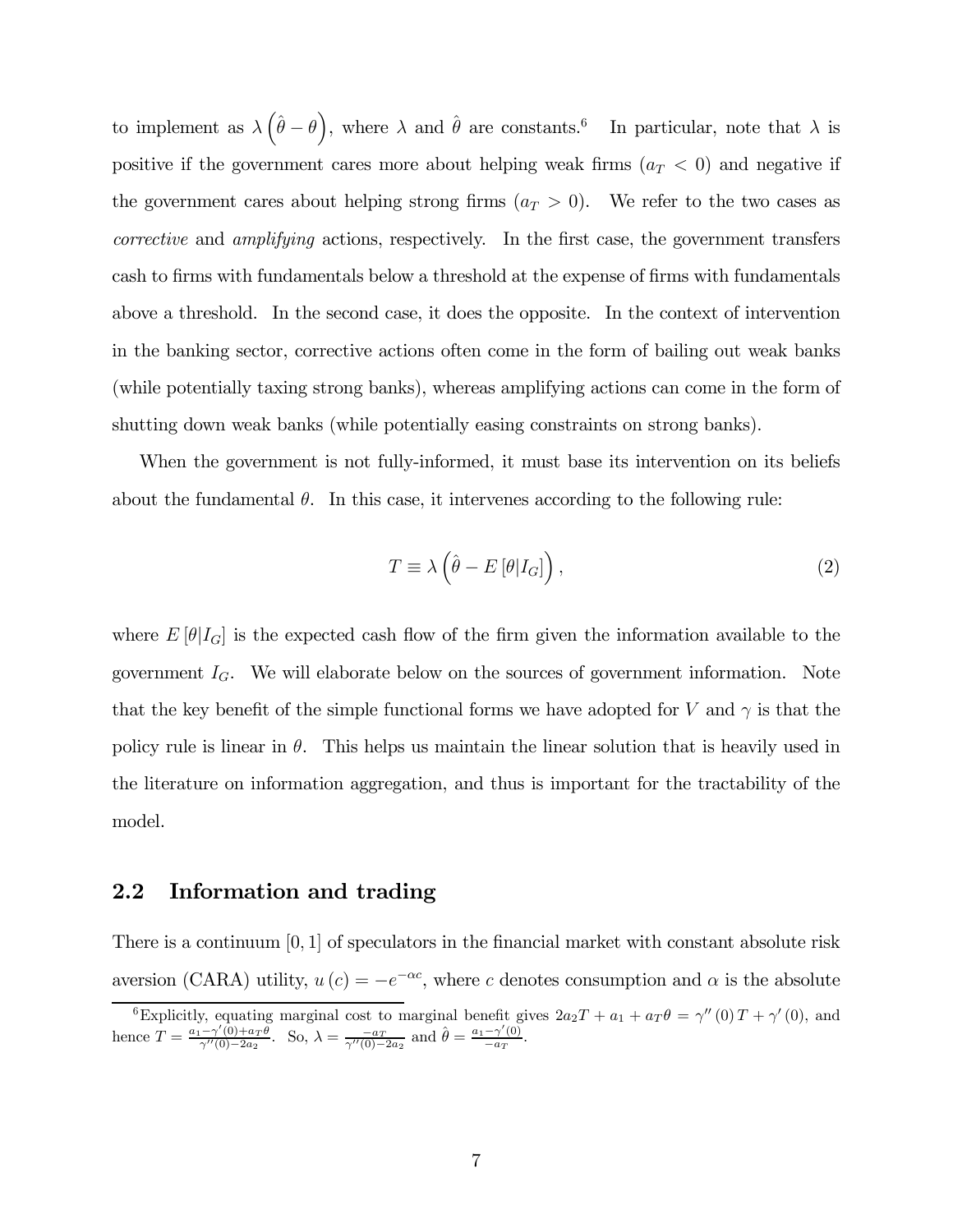risk aversion coefficient. Each speculator  $i$  receives a noisy signal about the fundamental:

$$
s_i = \theta + \varepsilon_i,\tag{3}
$$

where the noise term  $\varepsilon_i$  is independently and identically distributed across speculators. It is drawn from a normal distribution with mean 0 and standard deviation  $\sigma_{\varepsilon}$ . We use  $\tau_{\varepsilon} \equiv \frac{1}{\sigma_{\varepsilon}^2}$ to denote the precision of speculators' signals.

Each speculator chooses a quantity  $x_i$  to trade to maximize his expected utility given his private signal  $s_i$  and the price  $P$  that is set in the market for the firm's stock:

$$
x_i(s_i, P) = \arg\max_{\tilde{x}} E\left[-e^{-\alpha \tilde{x}(\theta + T - P)}|s_i, P\right].
$$
 (4)

Here, trading a quantity  $x_i$ , the speculator will have an overall wealth of  $x_i \cdot (\theta + T - P)$ , where  $\theta + T$  is the cash flow from the security after intervention, and P is the price paid for it. The speculator's information consists of his private signal  $s_i$  and the market price  $P$ .

In addition to the informed trading by speculators, there is a noisy supply shock,  $-Z$ , which is distributed normally with mean 0 and standard deviation  $\sigma_z$ . We again use the notation  $\tau_z \equiv \frac{1}{\sigma_z^2}$ . In equilibrium, the market clears and so:

$$
\int x_i(s_i, P) di = -Z.
$$
\n(5)

The government's information  $I_G$  consists of two components. First, the government observes the price  $P$ , which provides a noisy signal of the fundamental  $\theta$ . Second, the government observes a private signal  $s_G$  of the fundamental:

$$
s_G = \theta + \varepsilon_G,\tag{6}
$$

where the noise term  $\varepsilon_G$  is drawn from a normal distribution with mean 0 and standard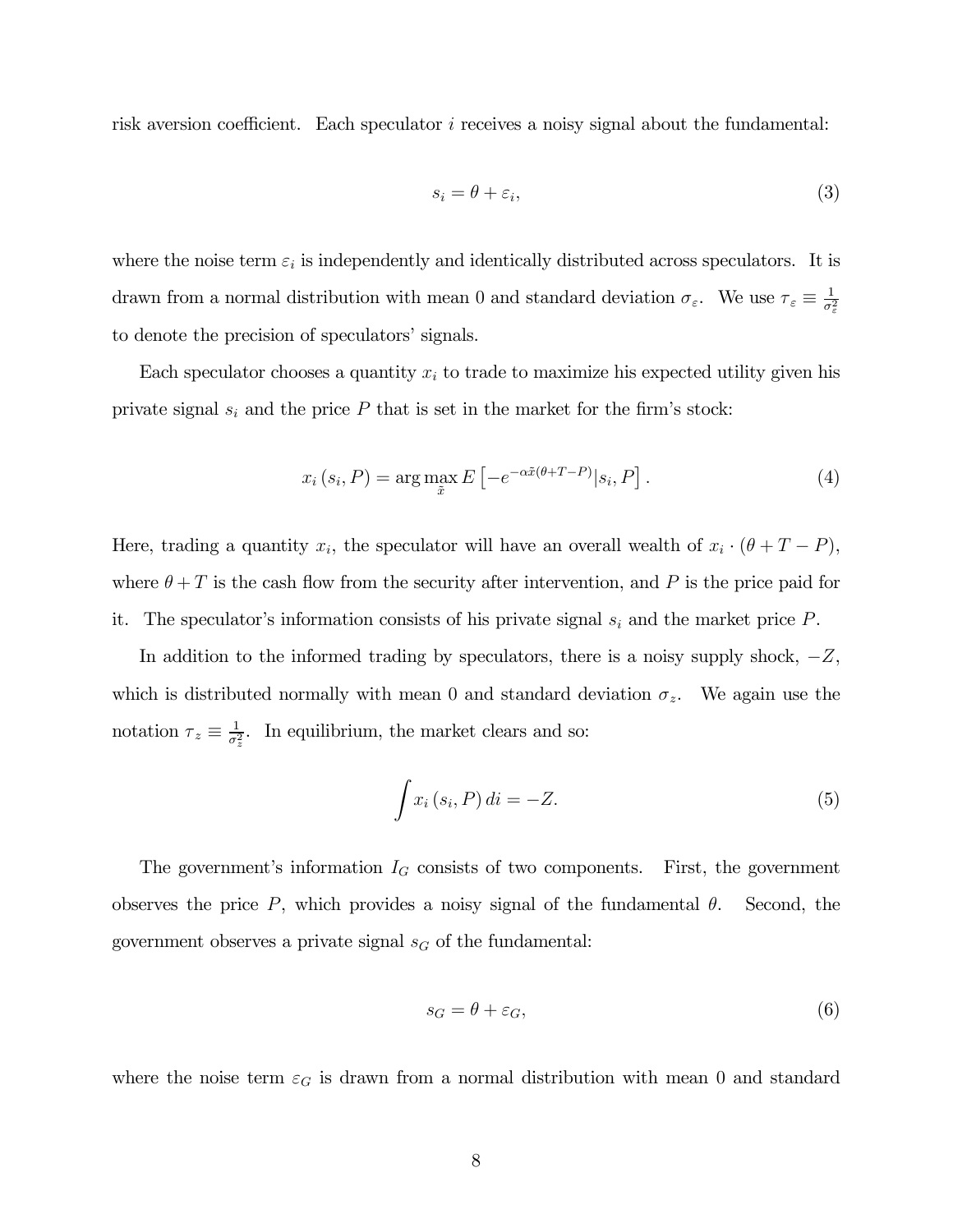deviation  $\sigma_G$ . We use  $\tau_G \equiv \frac{1}{\sigma_G^2}$  to denote the precision of the government's signal. The government then sets T based on the rule in  $(2)$  using its two pieces of information P and  $S_G$ .

### 3 Analysis

An equilibrium consists of a mapping from signal realizations and the supply shock  $Z$  to price P, and individual demands  $x_i$  ( $s_i$ , P), such that individual speculators' demands maximize utility given  $s_i$  and P (according to (4)) and such that the market clearing condition (5) holds. In addition, here the government's choice of  $T$  is optimally based on its signal  $s_G$ and the price  $P$ , as in  $(2)$ .

As is standard in almost all the literature, we focus on linear equilibria in which the price  $P$  is a linear function of the average signal realization—which equals the fundamental  $\theta$ —and the supply shock  $-Z$ <sup>7</sup>

Proposition 1 below formally establishes the existence of a linear equilibrium. Before stating the proposition, we now provide a less formal derivation focusing on the informativeness of the equilibrium price.

In a linear equilibrium, the price can be written as

$$
P = p_0 + p_Z(\rho \theta + Z),\tag{7}
$$

for some parameters  $p_0$ ,  $p_z$  and  $\rho$ . In particular,  $\rho$  measures the informativeness of the price, since the informational content of the price is the same as the linear transformation  $\frac{1}{\rho p_Z}(P - p_0) = \theta + \rho^{-1}Z$ . This transformation is an unbiased estimate of the fundamental with precision  $\rho^2 \tau_Z$ , where as one would expect, precision increases in price informativeness  $\rho$ . Intuitively, the price of the security is affected by both changes in the fundamental  $\theta$  and

<sup>7</sup> In a linear equilibrium, an individual speculator's demand is linear in his own signal, as we show below. Consequently, total speculator demand is a linear function of the average signal realization, which equals  $\theta$ .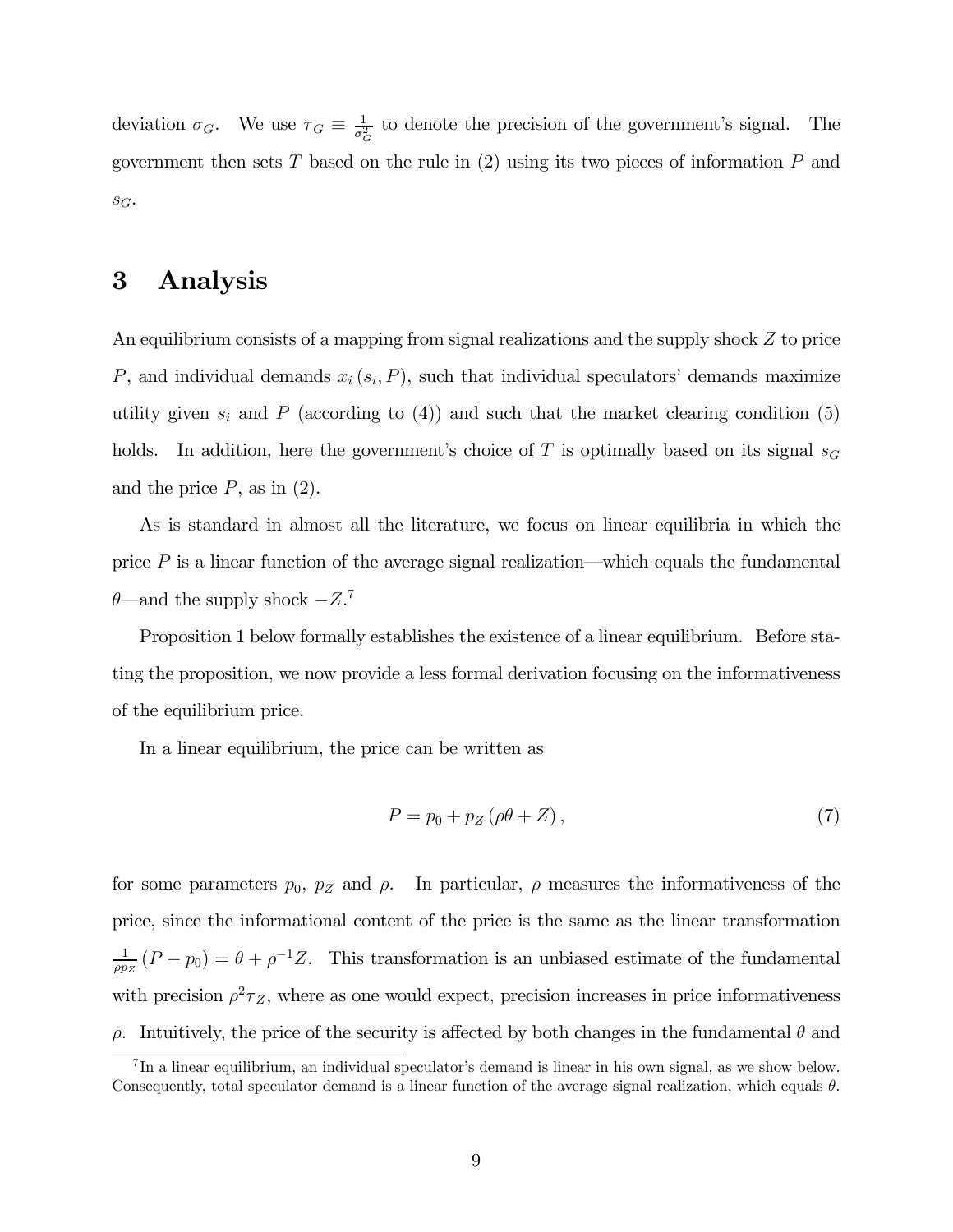changes in the noise variable  $Z$ . The informativeness of the price about the fundamental can be summarized by the ratio between the effect of the fundamental on the price and the effect of noise on the price.

It is worth highlighting that our measure of informativeness relates to the fundamental  $\theta$ , and not the cash flow  $\theta + T$  (as would be the case in measures of price efficiency). This is because the government is attempting to learn the fundamental  $\theta$  from the price, and so the informativeness about  $\theta$  is the relevant object for the government's ability to take an appropriate action attempting to maximize its objective.

Given normality of the fundamental  $\theta$  and the supply shock  $-Z$ , the price  $P$  is itself normal. Consequently, given normality of the error term  $\varepsilon_G$ , the government's posterior of the fundamental  $\theta$  is normal. Moreover, the government's estimate of the fundamental is linear in its own signal,  $s_G = \theta + \varepsilon_G$ , and in the price P. The government's estimate of the fundamental is consequently

$$
E\left[\theta|s_G, P\right] = K_{\theta}\bar{\theta} + K_P \frac{1}{\rho p_Z} \left(P - p_0\right) + w\left(\rho\right)s_G,\tag{8}
$$

where  $K_{\theta}$ ,  $K_{P}$  and  $w(\rho)$  are weights that sum to one. In particular,  $w(\rho)$  is the weight the government puts on its own signal in estimating the fundamental, which depends on the information available in the price. $8$  By the standard application of Bayes' rule to normal distributions it is given by:

$$
w(\rho) \equiv \frac{\tau_G}{\tau_\theta + \rho^2 \tau_z + \tau_G}.\tag{9}
$$

The weight that the government puts on its own signal is the precision of this signal  $(\tau_G)$ divided by the sum of precisions of the government's signal, the prior information  $(\tau_{\theta})$  and the signal from the price  $(\rho^2 \tau_z)$ . As one would expect, the government puts more weight on its own signal when it is precise ( $\tau_G$  is high) and less when the price is informative ( $\rho$  is

<sup>&</sup>lt;sup>8</sup>Of course, the constants  $K_{\theta}$  and  $K_{P}$  also depend on the price informativeness  $\rho$ , but for expositional ease we do not make this dependence explicit.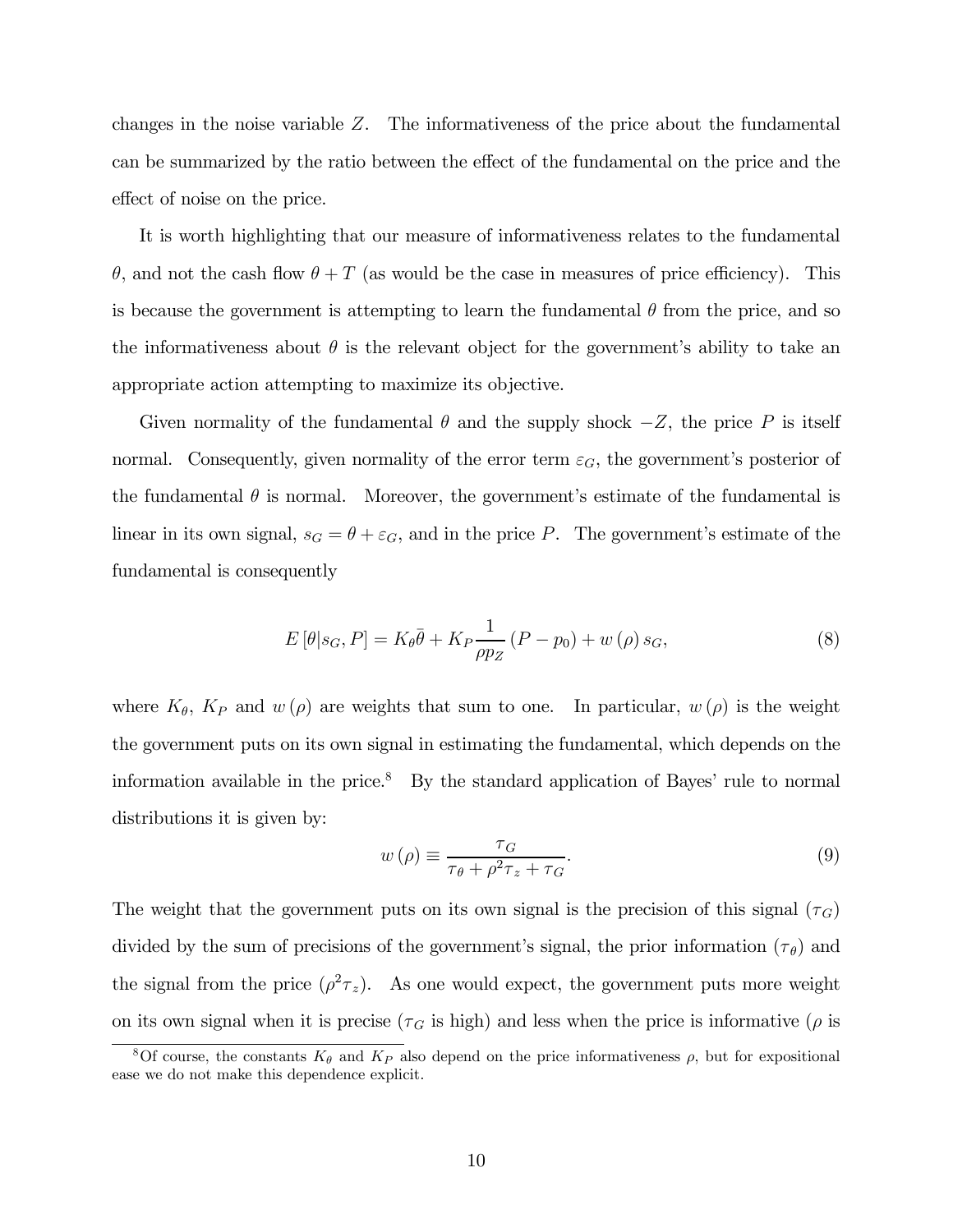high). Given the policy rule  $(2)$ , the intervention is

$$
T(s_G, P) = \lambda \hat{\theta} - \lambda w(\rho) (\theta + \varepsilon_G) - \lambda K_P \frac{1}{\rho p_Z} (P - p_0) - \lambda K_\theta \bar{\theta}.
$$
 (10)

Similar to the government, each speculator assigns a normal posterior (conditional on his own signal  $s_i$  and price P) to the fundamental  $\theta$ . Moreover, from (10), each speculator also assigns a normal posterior to the size of the intervention  $T$ . Consequently, the well known expression for a CARA individual's demand for a normally distributed stock applies,

$$
x_i(s_i, P) = \frac{E\left[\theta + T|s_i, P\right] - P}{\alpha var\left[\theta + T|s_i, P\right]}.
$$
\n
$$
(11)
$$

Thus, the amount traded is the difference between the expected value of the security (fundamental + intervention) and the price, divided by the variance of the expected value multiplied by the risk aversion coefficient. Intuitively, speculators want to trade more when they expect a higher gap between the value of the security and the price, but, due to risk aversion, this tendency is reduced by the variance in expected security value.

To characterize the equilibrium informativeness of the stock price, consider simultaneous small shocks of  $\delta$  to the fundamental  $\theta$  and  $-\delta\rho$  to Z. By construction (see (7)), this shock leaves the price  $P$  unchanged. Moreover, the market clearing condition  $(5)$  must hold for all realizations of  $\theta$  and Z. Consequently,

$$
\delta \frac{\partial}{\partial \theta} \int x_i (s_i, P) \, di = \delta \rho.
$$

Substituting in (10) and (11) yields equilibrium price informativeness:

$$
\rho = \frac{1}{\alpha} \frac{\frac{\partial}{\partial s_i} E\left[\theta + T|s_i, P\right]}{\text{var}\left[\theta + T|s_i, P\right]} = \frac{1}{\alpha} \frac{\left(1 - \lambda w\left(\rho\right)\right) \frac{\partial}{\partial s_i} E\left[\theta|s_i, P\right]}{\left(1 - \lambda w\left(\rho\right)\right)^2 \text{var}\left[\theta|s_i, P\right] + \left(\lambda w\left(\rho\right)\right)^2 \tau_G^{-1}}.
$$
\n(12)

Here, the informativeness of the price is essentially determined by how much speculators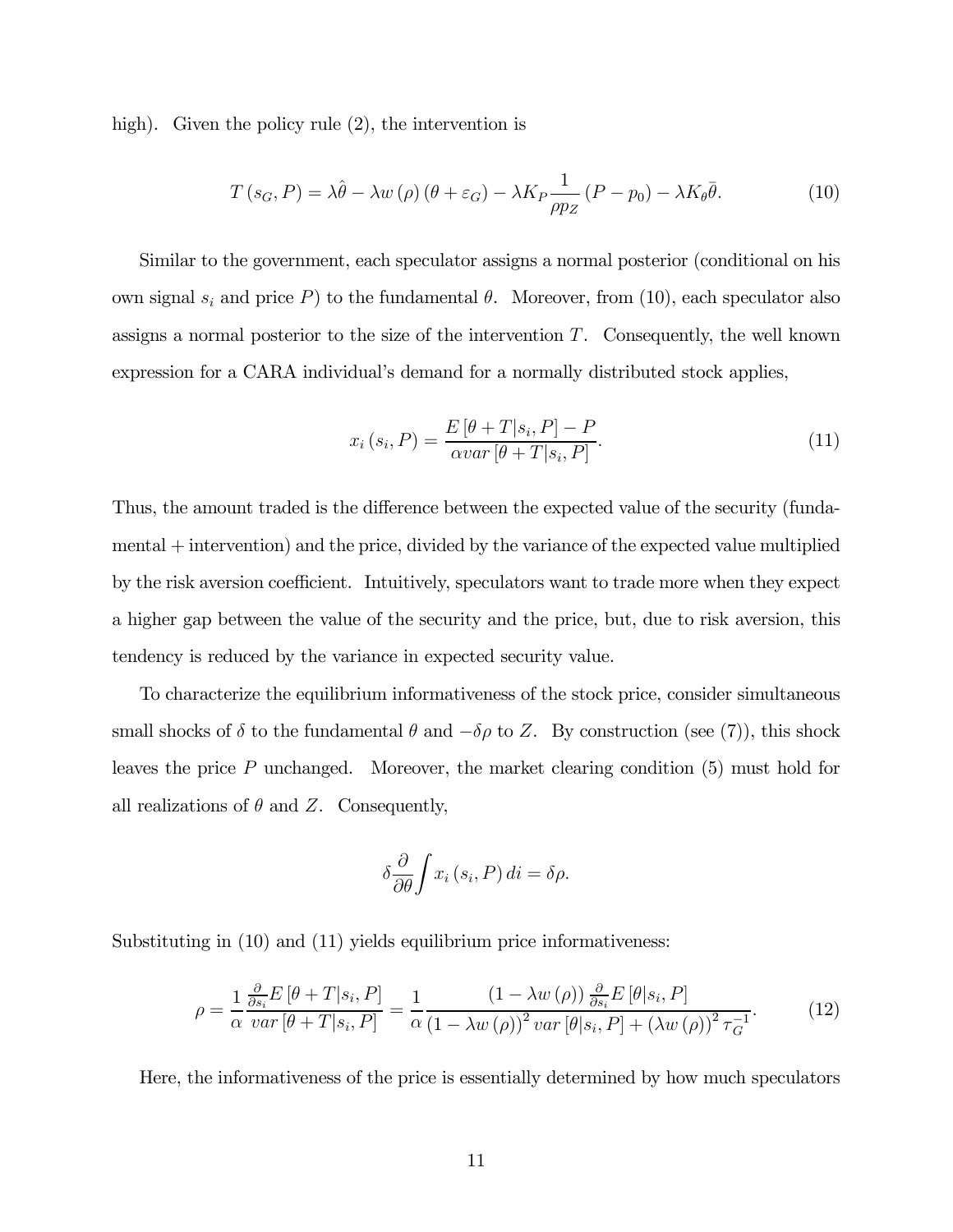trade on their information about  $\theta$ . As explained above, this is determined by two factors: the relation between the information and the value of the asset, which appears in the numerator, and the variance in the value of the asset, which appears in the denominator. Regarding the first one, we see in the numerator that a \$1 change in the expected fundamental changes expected value by  $(1 - \lambda w)$ , due to the government's intervention based on its signal. The variance of the expected value, which appears in the denominator, is a function of two components: the expected variance due to the fundamental  $\theta$  and the variance of the noise in government information. The relative importance of these two components is determined by  $\lambda$ , the strength of the government's action, and by w, the extent to which the government relies on its own signal.

**Proposition 1** For  $\lambda \leq 1$ , a linear equilibrium exists. Equilibrium price informativeness  $\rho$ satisfies (12). For any  $\lambda$  sufficiently close to 0, there is a unique linear equilibrium.

(All proofs are in the appendix.) Note that the original Grossman-Stiglitz model featured a unique linear equilibrium. We can see this in our model by assuming that there is no government intervention, i.e., by setting  $\lambda = 0$ . In this case, equation (12) has a unique solution given by

$$
\rho = \frac{1}{\alpha} \frac{\frac{\partial}{\partial s_i} E\left[\theta | s_i, P\right]}{var\left[\theta | s_i, P\right]} = \frac{1}{\alpha} \frac{\frac{\tau_{\varepsilon}}{\tau_{\theta} + \rho^2 \tau_{z} + \tau_{\varepsilon}}}{\frac{1}{\tau_{\theta} + \rho^2 \tau_{z} + \tau_{\varepsilon}}} = \frac{\tau_{\varepsilon}}{\alpha}.
$$
\n(13)

Moreover, as can be easily verified from the proof of Proposition 1, even with government intervention, our model would feature a unique equilibrium if the weight  $w$  that the government puts on its own information was exogenous and unaffected by the price informativeness  $\rho$ . However, due to the effect of the informativeness of the price on the weight that the government puts on its information in the intervention decision, our model sometimes exhibits multiple equilibria. This is because, as we see in (12), the informativeness  $\rho$  affects the weight  $w$ , which in turn affects  $\rho$ , so we have to solve a fixed-point problem, which sometimes has multiple solutions. Economically, as the price informativeness increases, traders are exposed to less residual risk, which induces them to trade more aggressively resulting in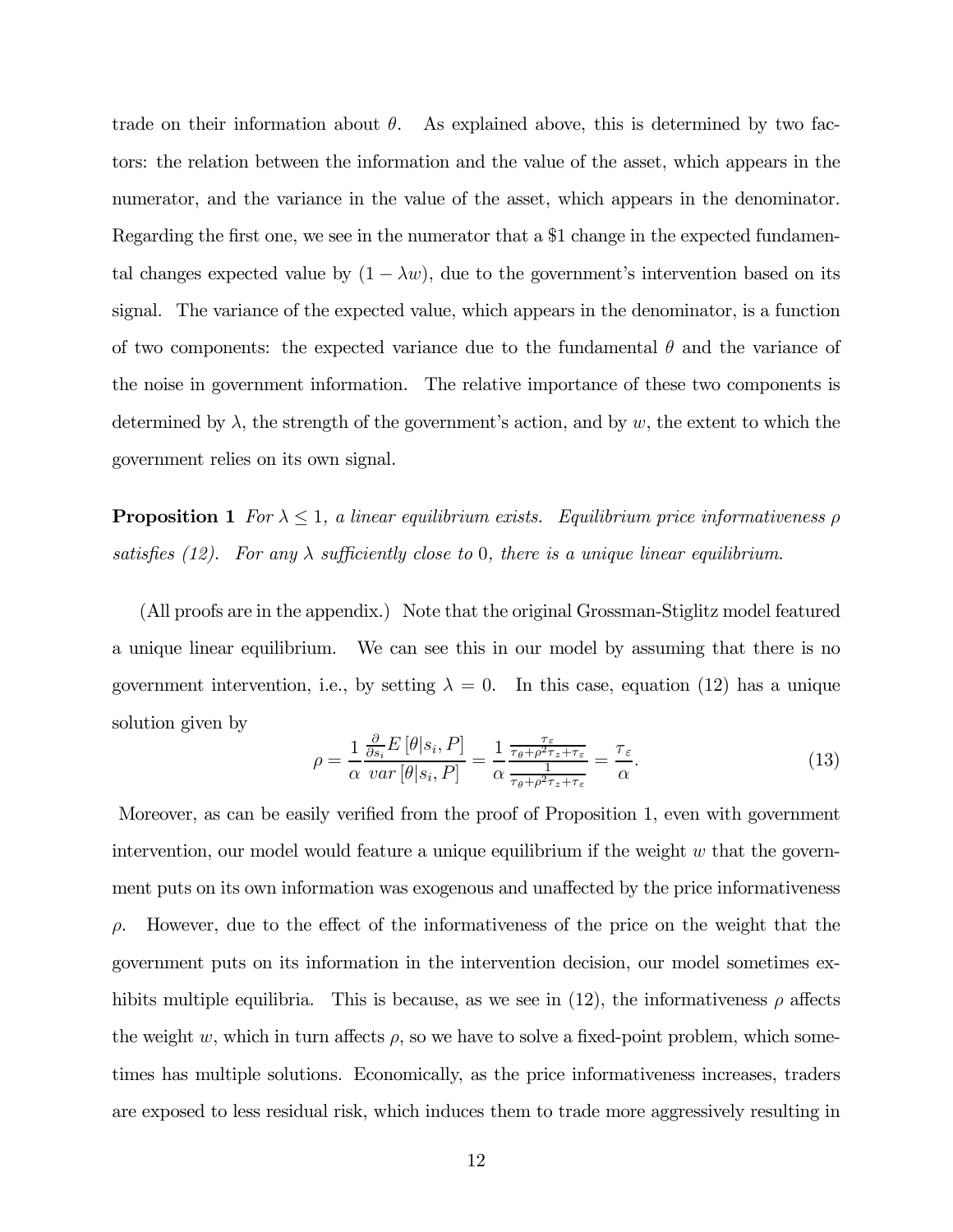a more informative price. Indeed, for a large enough corrective action  $(\lambda \gg 0)$ , we can construct examples where our model has multiple equilibria. Our paper is not the first to show that the uniqueness of equilibrium in Grossman and Stiglitz (1980) is not robust to extensions of the model. For example, Ganguli and Yang (2008) show that introducing private information about the aggregate liquidity shock may lead to multiplicity of equilibria.

Below, we focus on the case where  $\lambda$  is small in absolute value, and so multiplicity does not arise. As we discuss below, the results that we highlight depend on  $\lambda$  being sufficiently small in absolute value. Numerical calculations (see details in Appendix B) suggest that these results hold for a wide range of values of  $\lambda$ . For example, for the case of corrective actions, they hold at least up to a level of  $\lambda = 30\%$ , and often much higher. This range seems to us to be both economically meaningful and realistic. That is, in the real world, government interventions implied by  $\lambda = 30\%$  correspond to very substantial transfers, and so those corresponding to significantly higher values of  $\lambda$  strike us as much less realistic. For this reason we focus on these results.

## 4 Government policy and price informativeness

In this section we study how the government's decision to use prices as a basis for intervention affects the informativeness of the equilibrium price and what implications this has for the optimal use of market prices. For comparison, consider the benchmark case in which the government completely ignores the price. In this case, the government's estimate of the fundamental is (analogous to (8)),

$$
E\left[\theta|s_G\right] = \tilde{K}_{\theta}\bar{\theta} + w_{-P}s_G,
$$

where  $\tilde{K}_{\theta}$  is a constant and  $w_{-P}$  is the weight the government puts on its own signal when it ignores the price,

$$
w_{-P} \equiv \frac{\tau_G}{\tau_{\theta} + \tau_G}.
$$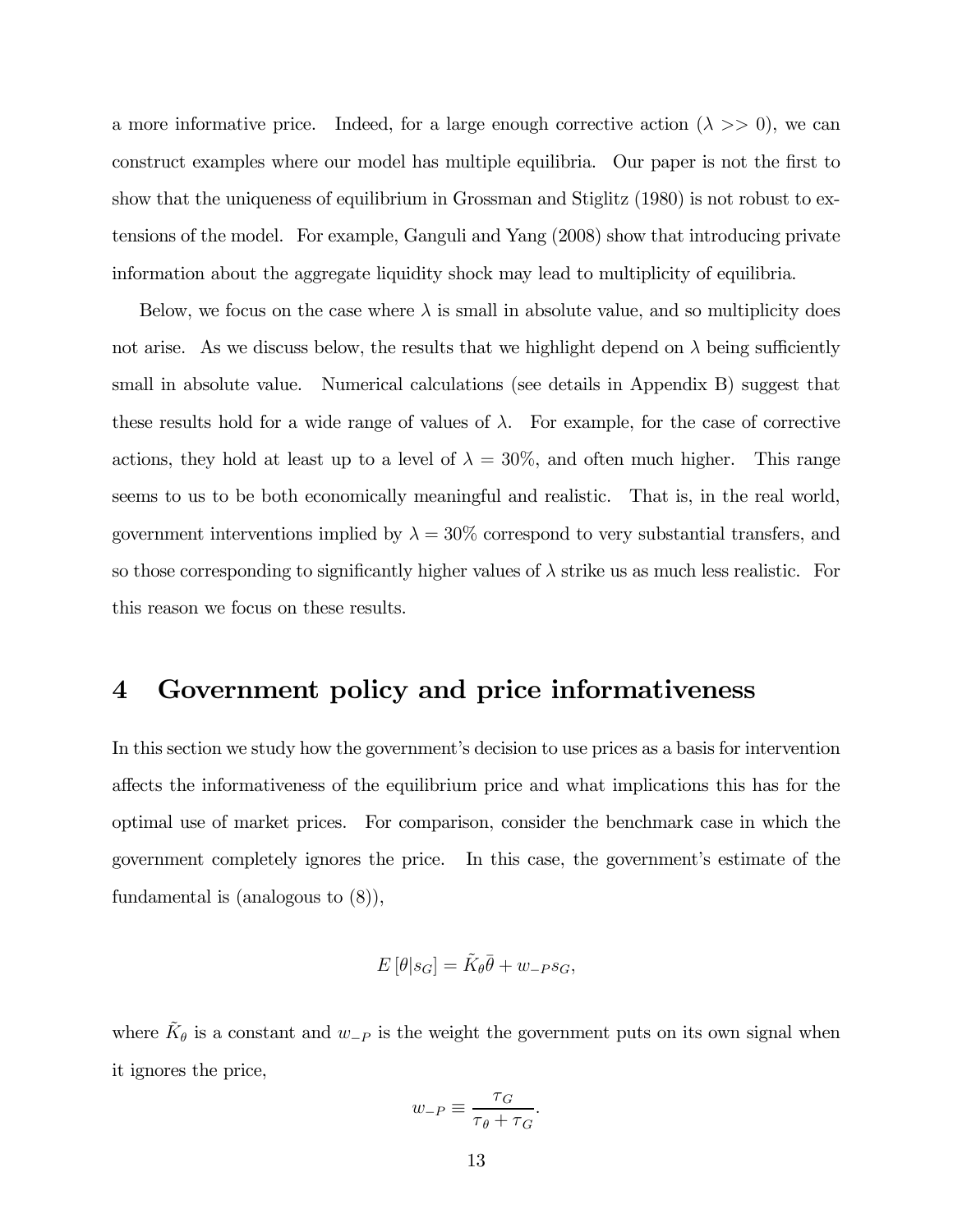The government's intervention is then (analogous to (10)),

$$
T_{-P}(s_G) = \lambda \hat{\theta} - \lambda w_{-P} \cdot (\theta + \varepsilon_G) - \lambda \tilde{K}_{\theta} \bar{\theta}.
$$

Equilibrium price informativeness when the government ignores the price is then given by (12), with the weight that the government puts on it own signal,  $w(\rho)$ , replaced by  $w_{-P}$  $w(\rho)$ .

Below, we will analyze how the reliance on market price (which shifts the weight on the government's own signal from  $w_{-P}$  to  $w(\rho)$  affects the informativeness  $\rho$ . To understand the results that follow, it is helpful to keep in mind the following three key properties of the standard model *without* government intervention, i.e., where  $\lambda = 0$ .

**Property 1:** In the standard model, price informativeness is greater when cash flows depend less on the fundamental. To see this, suppose that the traded asset pays  $\nu\theta$  instead of  $\theta$ , where  $\nu$  is some constant. From (13), the price informativeness is  $\frac{\tau_{\varepsilon}}{\nu \alpha}$ . Hence, when the importance of the fundamental is lowered, i.e.,  $\nu < 1$ , price informativeness is increased. Economically, reducing the importance of the fundamental has two opposite effects. It reduces the usefulness of a trader's signal in forecasting cash flows (the numerator in (13)), which causes traders to trade *less* aggressively and pushes price informativeness *down*. It also reduces the risk to which traders are exposed (the denominator in (13)), which causes traders to trade *more* aggressively and pushes price informativeness  $up$ . As is clear from  $(13)$ , the second effect is the dominant one, so the net effect is an increase in price informativeness.

**Property 2:** Any change to the cash flow that is a deterministic function of price has no effect on price informativeness. To see this, consider again (13), and simply replace  $\theta$ with  $\theta + h(P)$ , where h is an arbitrary function. It is clear that neither the numerator nor the denominator is affected. Economically, since the price is common knowledge, traders' trading decisions, and hence price informativeness, are determined only by the moments of cash flow after conditioning on the price.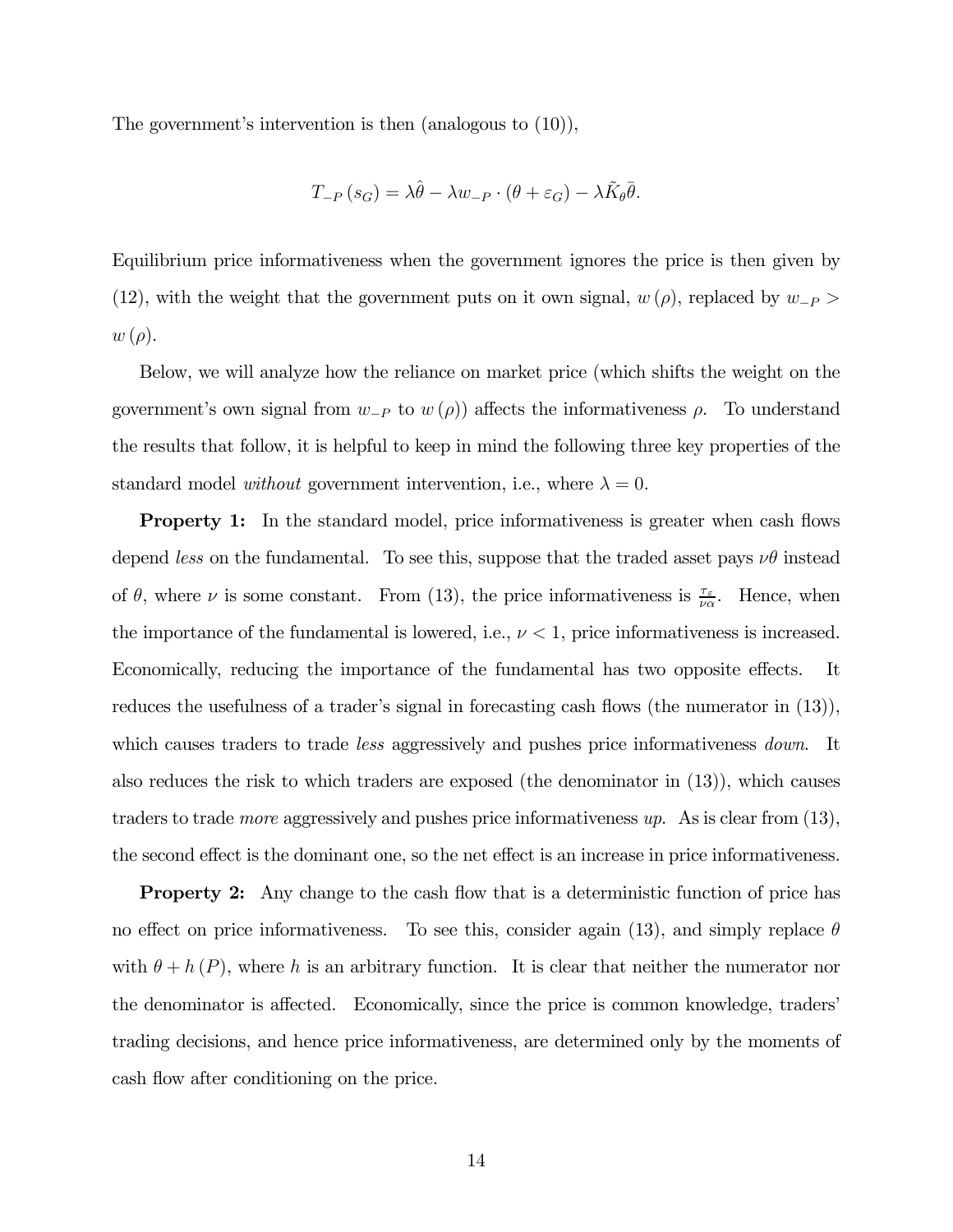**Property 3:** In the standard model, price informativeness is unrelated to the tightness of traders' priors  $(\tau_{\theta})$  about the fundamental  $\theta$ . Inspecting (13), we see that changes in  $\tau_{\theta}$  affect both the usefulness of a trader's signal in forecasting cash flows (the numerator), and the the risk to which traders are exposed (the denominator), but the two effects exactly offset one another.

### 4.1 The case of corrective actions  $(\lambda > 0)$

Returning to the case of government intervention, we now explore the effect of the government's usage of the information in the price when taking a corrective action.

#### 4.1.1 Price informativeness

Property 1 described above implies that corrective actions tend to increase price informativeness: the corrective nature of the intervention reduces the importance of the fundamental in determining cash flows. However, this is true only for corrective actions that are based to some degree on the government's own signal. If instead the government based its decision only on the price, Property 2 above implies that price informativeness is the same as without government intervention. Comparing the two cases, the more weight the government puts on the price the less informative prices become. There is a counter effect, however, as the reliance of the government on its own signal introduces another source of variance that speculators are exposed to: the noise in the government's signal. This reduces speculators' incentive to trade and hence price informativeness. Overall, the following proposition shows that the counter effect is weaker when the corrective action is mild  $(\lambda)$  is small and positive).

**Proposition 2** For mild corrective actions  $(\lambda \text{ small and positive})$  price informativeness is reduced when the government uses the price as a basis of policy.

As one can see from (12), if instead  $\lambda$  is large and positive, the dominant factor determining a speculator's residual uncertainty about  $\theta + T$  is the government's error term  $\varepsilon_G$ . In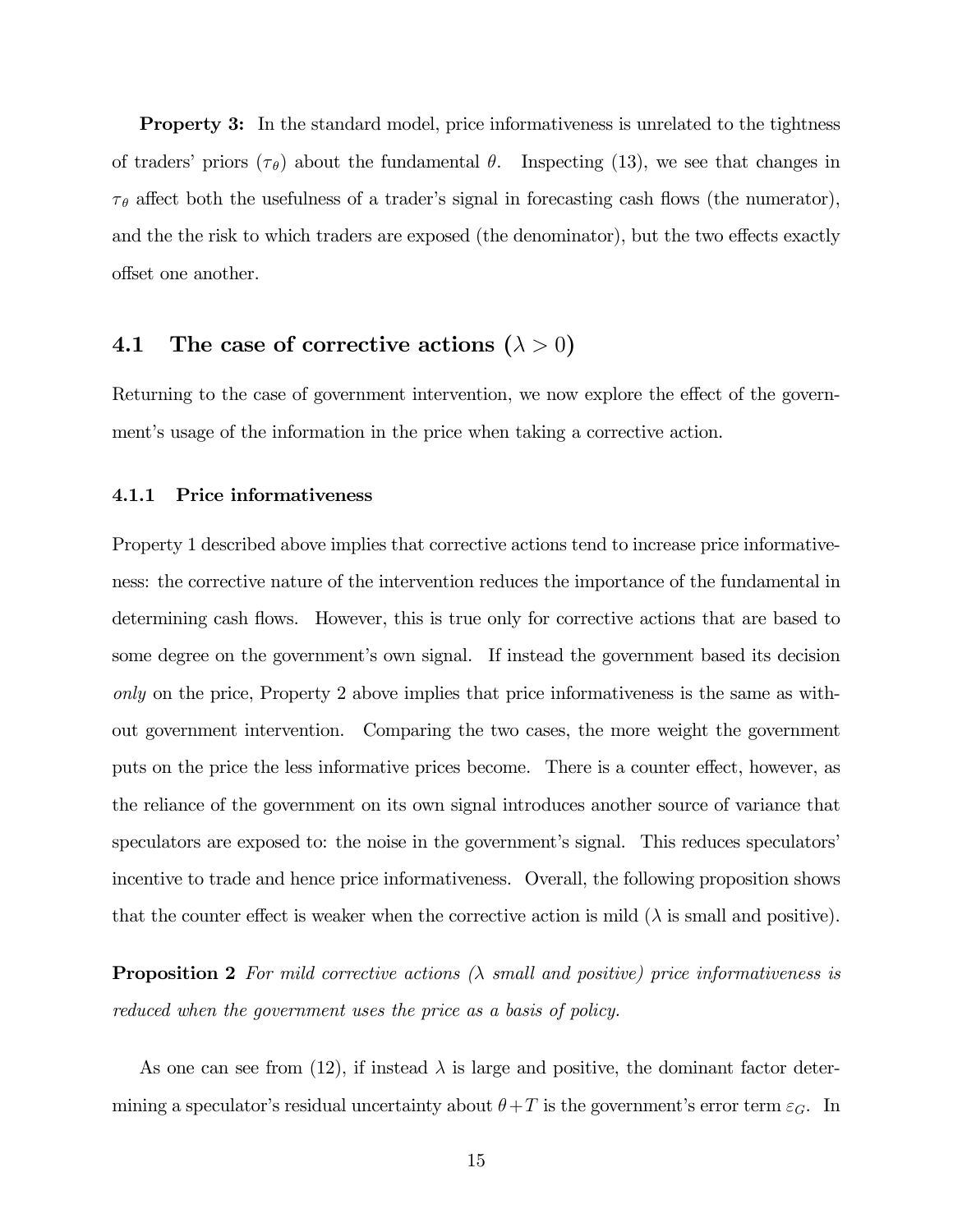this case, if the government puts more weight on its own signal  $s_G$  by putting less weight on the price, it only increases a speculator's residual uncertainty, and consequently, it reduces equilibrium price informativeness. As we noted above, however, numerical simulations (see details in Appendix B) show that this will happen only when  $\lambda$  is well above 30%, which we find unrealistic for most cases.

#### 4.1.2 Excess volatility

A direct implication of Proposition 2 is that in the case of a mild corrective action, the government's use of market information increases the excess volatility in stock prices. Excess volatility is usually defined as the fraction of volatility of prices that is not attributable to changes in the fundamental  $\theta$ . In our framework, given that  $P = p_0 + p_Z (\rho \theta + Z)$ , excess volatility is given by:

$$
\left(\frac{p_Z^2 \tau_Z^{-1}}{\rho^2 p_Z^2 \tau_\theta^{-1} + p_Z^2 \tau_Z^{-1}}\right)^{1/2} = \left(\frac{\tau_\theta}{\rho^2 \tau_Z + \tau_\theta}\right)^{1/2}.\tag{14}
$$

It is clear from the above expression that excess volatility is negatively related to price informativeness  $\rho$ . This is because when the price provides less precise information about the fundamental, it is affected more by shifts in noise trading, and this leads to excess volatility. Hence, when the government uses the information in the price for its decision on a mild corrective action, it increases excess volatility.

#### 4.1.3 Optimal use of market information

After characterizing the effect of the use of the information in the price on price informativeness, we now consider the implications that this has for the government's objective function by asking what is the optimal use of the information in the price by the government. Proposition 2 suggests that the government faces a trade-off. Ex post, using the price allows it to make a better decision. However, doing so decreases the informativeness of the price. If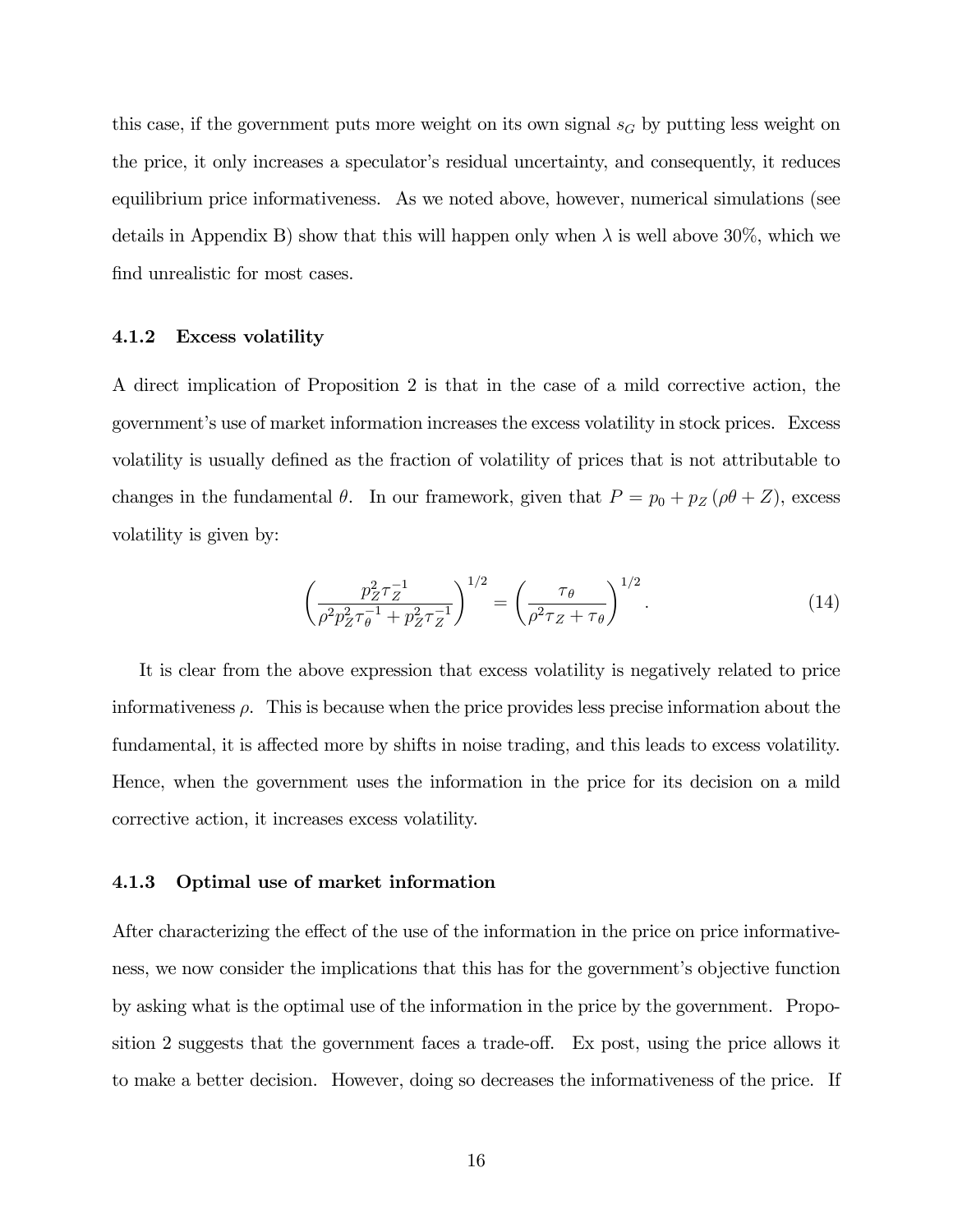the government can ex ante commit to a policy rule, the optimal policy balances these two effects.

Formally, the ex post optimal intervention for the government is given by (10). However, if the government can commit, this is just one of an infinite number of policy rules the government might follow. In particular, consider the class of linear policy rules defined by weights  $\tilde{w}$ ,  $\tilde{K}_P$  and  $\tilde{K}_{\theta}$ ,

$$
\tilde{T}\left(s_G, P; \tilde{w}, \tilde{K}_P, \tilde{K}_\theta\right) \equiv \lambda \hat{\theta} - \lambda \tilde{w} s_G - \lambda \tilde{K}_P \frac{1}{\rho p_Z} \left(P - p_0\right) - \lambda \tilde{K}_\theta \bar{\theta}.
$$

The government aims to maximize, by choice of weights  $\tilde{w}$ ,  $\tilde{K}_P$  and  $\tilde{K}_{\theta}$ , its objective:

$$
E_{s_G,P}\left[E\left[V\left(\tilde{T}\left(s_G, P; \tilde{w}, \tilde{K}_P, \tilde{K}_{\theta}\right), \theta\right) - \gamma\left(\tilde{T}\left(s_G, P; \tilde{w}, \tilde{K}_P, \tilde{K}_{\theta}\right)\right) \big| s_G, P\right]\right].
$$

By construction, for a given price informativeness  $\rho$ , the weights  $w(\rho)$ ,  $K_P$  and  $K_{\theta}$  maximize

$$
E\left[V\left(\tilde{T}\left(s_G,P;\tilde{w},\tilde{K}_P,\tilde{K}_\theta\right),\theta\right)-\gamma\left(\tilde{T}\left(s_G,P;\tilde{w},\tilde{K}_P,\tilde{K}_\theta\right)\right)|s_G,P\right]
$$

for any realization of  $s_G$  and P. Hence, by the envelope theorem, a small increase in  $\tilde{w}$  away from the ex post optimal weight  $w(\rho)$  has an effect only via changes in equilibrium price informativeness  $\rho$ . For mild corrective actions, this effect is positive (this is just a local version of Proposition 2), and so a government's commitment to overweight its own signal increases the accuracy of its intervention, and hence increases the government's welfare. The reason is that ex post overweighting of the government's signal generates a first-order improvement of price informativeness, but has only a second-order cost in terms of how effectively the government makes use of available information. $9$  Formally:

<sup>&</sup>lt;sup>9</sup>A related result is developed by Goldstein, Ozdenoren, and Yuan (2010). In their model, the central bank learns from speculators on the desirability of maintaining a fixed exchange rate regime. This sometimes leads speculators to coordinate on trading on correlated information, reducing the efficiency of the central bank's decision. By putting less weight on market outcomes, the central bank can then reduce the tendency for coordination and increase efficiency. In contrast, here, there is no issue of coordination and correlated information. By committing to place lower weight on market information, the government reduces the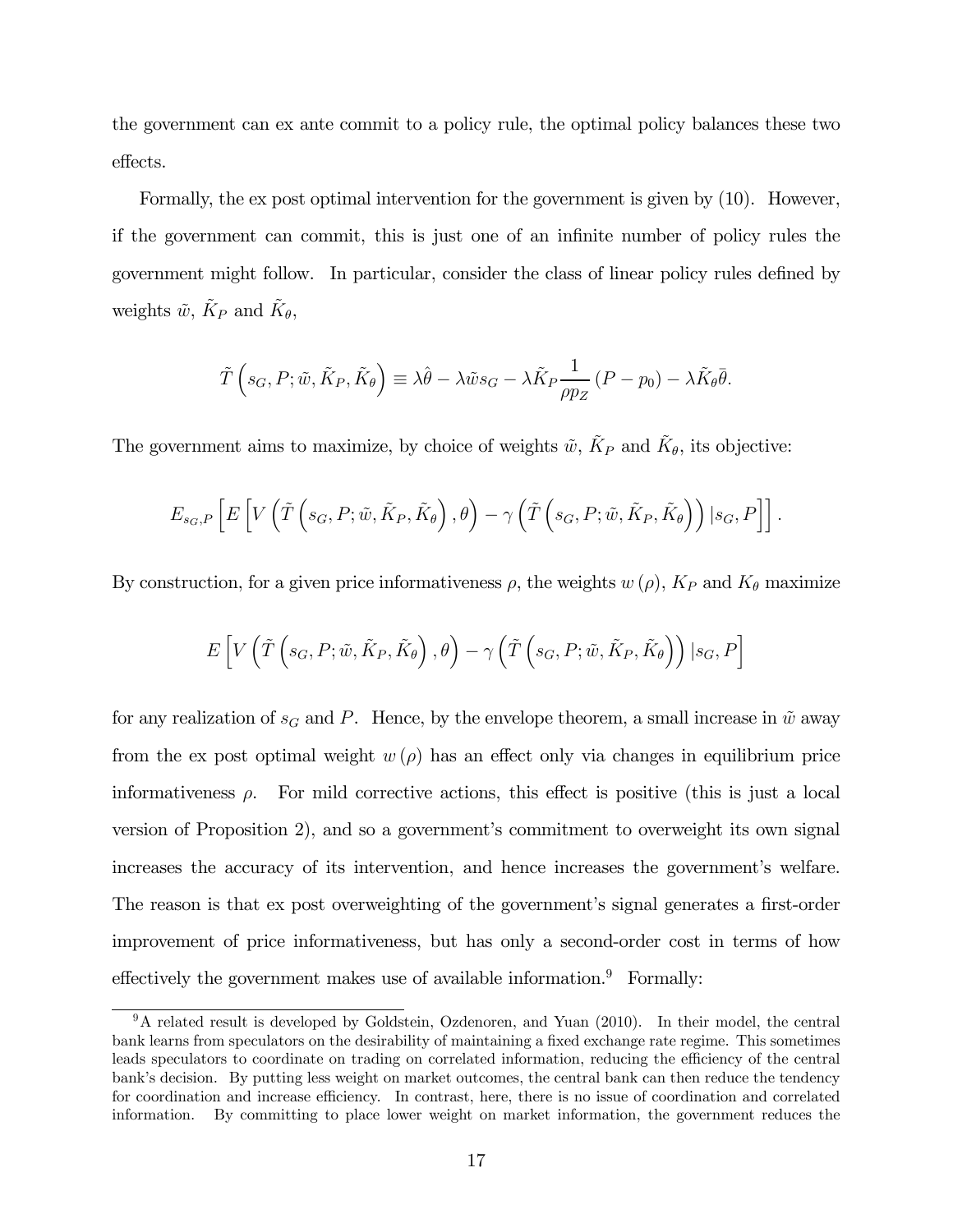**Proposition 3** Consider a mild corrective action ( $\lambda$  small and positive), and let  $\rho$  be the equilibrium price informativeness if the government uses information in an ex post optimal way. Then there exists  $\tilde{w} > w(\rho)$  such that the government would do better by ex ante committing to place weight  $\tilde{w}$  on its own signal.

While Proposition 3 implies that the government can gain by committing to overweight its own signal and underweight the price ex post, it is clear that it should never go to the extreme of completely ignoring the stock price. This is because the only reason to reduce the weight on the price is to increase price informativeness, but this is of no use if the government does not learn from the information in the price at all. In other words, the government does not care about price informativeness per se; it cares about it only to the extent that it allows it to make better decisions and achieve greater welfare, and this implies using the information in the price to some extent.

An important question regarding the result in Proposition 3 is how such commitment can be implemented. Given that no one sees the government's signal but the government itself, how can the government credibly commit to put more weight on its signal than is ex-post optimal? One way to achieve such commitment is to choose a policymaker who is overconfident about the precision of his own signal. Such a policymaker will put more weight on his signal–and less on both the price and his prior–than is ex-post optimal simply because his bias leads him to think that his signal should receive a larger weight. Having such a bias is then beneficial ex ante by making prices more informative.

Finally, Proposition 3 also implies that the government can potentially gain by ex post overweighting both its own signal and the price, at the expense of underweighting its prior  $\theta$ . Note, however, that either government overconfidence about the precision of its own information, or underconfidence about the precision of the price, lead to simultaneously overweighting own information  $s_G$  and underweighting the price.

exposure of speculators to risk and encourages them to trade more aggressively on their information, making the price more informative.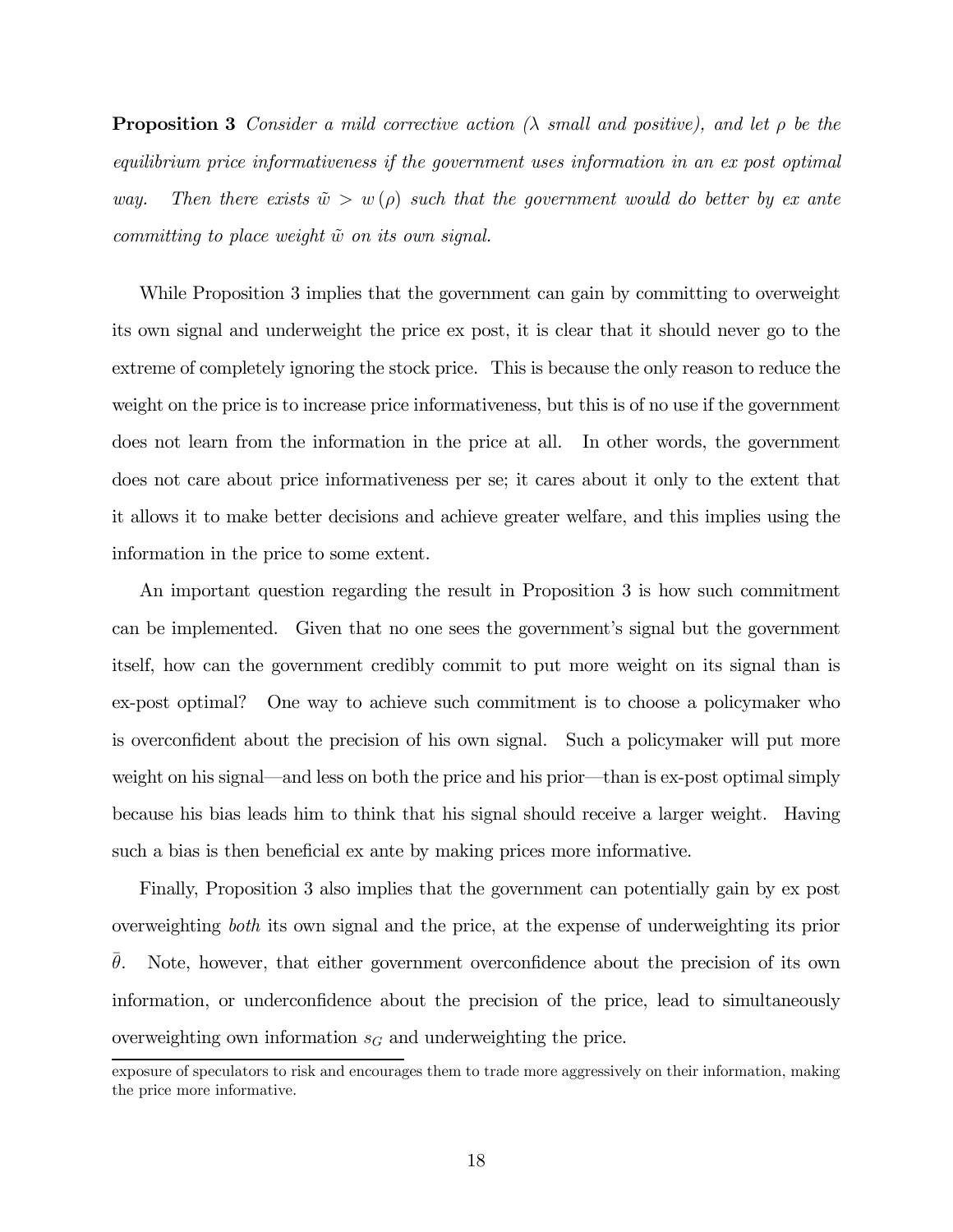#### 4.1.4 The importance of the government's own information

It is tempting to interpret policy proposals to use market information as implying that governments do not need to engage in costly collection of information on their own. For example, in the context of banking supervision, one might imagine that the government could substantially reduce the number of bank regulators. Our framework enables analysis of this issue when the usefulness of market information is endogenous and affected by the government's use of this information. We find that in the case of a mild corrective action, the government's own information exhibits complementarity with the market's information, as the informativeness of the price increases when the government has more precise information and relies less on the price. Hence, the usual argument that market information can easily replace the government's own information is incorrect.

Formally, suppose that the precision of the government's information,  $\tau_G$ , is a choice variable. What would be the benefits of increasing  $\tau_G$ ? Given that the price aggregates speculators' information imperfectly, the government is using both the price and its private information  $s_G$  when making its intervention decision. Then, an increase in the precision of its private signal has a direct positive effect on the quality of the government's overall information about the fundamental  $\theta$ . More interesting, however, is that an increase in  $\tau_G$  also has a positive indirect effect, in that more accurate government information leads to more informative prices. The logic follows the previous results on the effect of the government's use of market information on the quality of this information: An increase in  $\tau_G$  increases the weight w that the government puts on its own information, which, in the case of mild corrective action, increases the equilibrium price informativeness. Hence, the government should be willing to spend more on producing its own information than the direct contribution of this information to its decision making would imply.

The result is summarized in the following proposition.<sup>10</sup>

 $10B$ ond, Goldstein, and Prescott (2010) also note that the government's own information helps the government make use of market information. However, in that model, the market price perfectly reveals the expected value of the firm, and the problem is that the expected value does not provide clear guidance as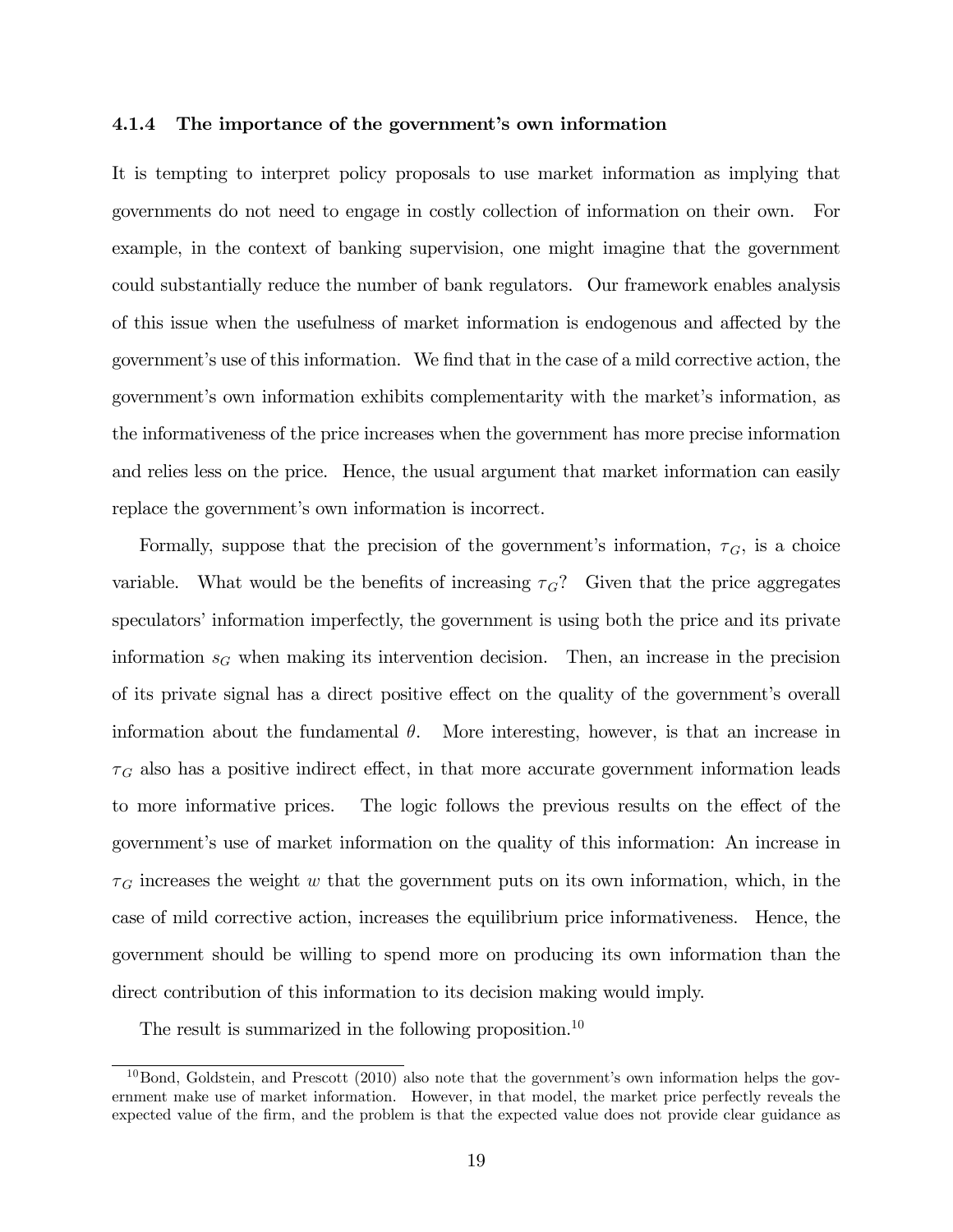**Proposition 4** For mild corrective actions  $(\lambda \text{ small and positive})$ , an increase in the precision of the government's information  $(\tau_G)$  increases the informativeness of the price.

### 4.2 The case of amplifying actions  $(\lambda < 0)$

So far, we considered the case of corrective actions. To recap, in the case of a moderate corrective action, the government reduces price informativeness when it bases interventions on the market price, as opposed to relying solely on its own information. Consequently, to maximize its objective, the government would like to commit to (at least slightly) overweight its own information. Related, the accuracy of its own information  $(\tau_G)$  is a complement to the use of market prices, since it leads naturally to the government placing more weight on its own information, which increases price informativeness.

The key force driving these results is Property 1 described above: when the fundamental has a weaker effect on the cash flow from the security, as in the case of corrective actions, price informativeness is increased, because traders are exposed to less risk and trade more aggressively. (Recall that, due to Property 2, this occurs only as long as the corrective action is based to some degree on the government's private information.) If instead the action is amplifying, Property 1 generates an effect in the opposite direction–traders are now exposed to more risk and trade less aggressively–and the above results are reversed. Summarizing:

#### **Proposition 5** Consider an amplifying action  $\lambda < 0$ :

(A) Price informativeness is increased when the government uses the price as a basis of policy.

(B) There exists  $\tilde{w} < w(\rho)$  such that the government would do better by ex ante committing to place weight  $\tilde{w}$  on its own signal.

to the optimal intervention decision. Hence, the government's information can complement the market information in enabling the government to figure out the optimal intervention decision. Here, on the other hand, the fact that the government is more informed encourages speculators to trade more aggressively, and thus leads the price to reflect the expected value more precisely.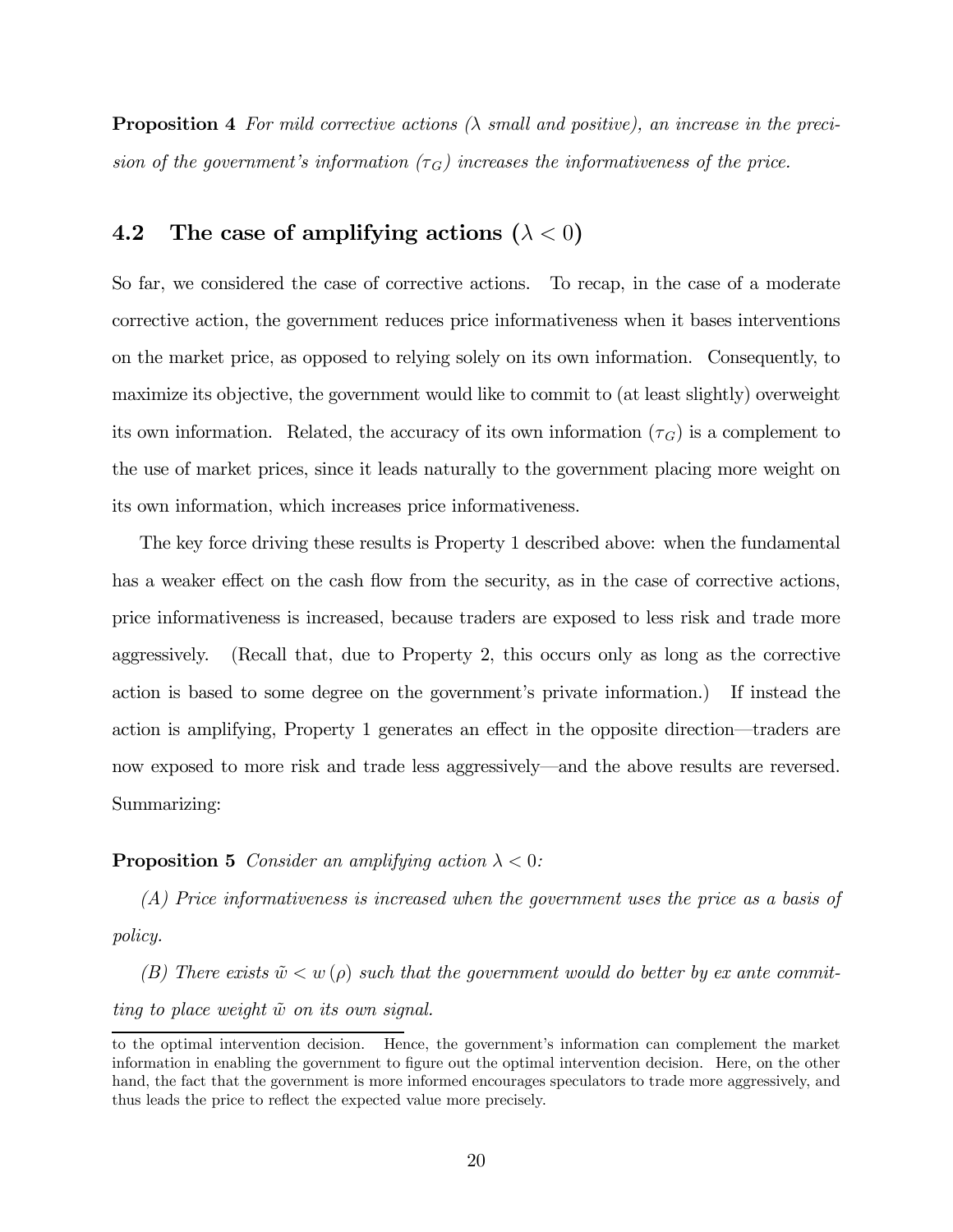$(C)$  For  $|\lambda|$  sufficiently small, an increase in the precision of the government's information  $(\tau_G)$  reduces the informativeness of the price.

Note that in the case of amplifying actions, the distinction between moderate and nonmoderate actions matters less than in the case of corrective actions. The main result in part (A) holds independently of the size of the amplifying action. This is because the decrease in exposure to government noise when the government relies more on market price strengthens the increased incentive to trade and the increase in price informativeness.

An interesting insight stemming from of part (B) of Proposition 5 is that there is a force that pushes the government towards the adoption of clear (market-based) rules, rather than acting in a discretionary way based on its own information. The implication is that acting based on clear rules is desirable when the government's action is amplifying, e.g., when the government shuts down bad banks, but not when it is corrective, e.g., when the government provides support to struggling banks.

Finally, it is interesting to consider how price informativeness varies with the intervention parameter  $\lambda$  (recall that  $\lambda$  is derived from the objective function of the government). Based on Property 1, amplifying actions ( $\lambda < 0$ ) lead to lower price informativeness than the benchmark case of no-intervention, whereas mild corrective actions ( $\lambda > 0$  but not too large) lead to greater price informativeness than the benchmark (this can also be seen from (12)). Consequently, there is a sense in which corrective actions are easier for a government to implement effectively. The result is summarized in the following proposition.

**Proposition 6** Price informativeness is greater in the case of mild corrective actions than for amplifying actions.

### 5 Transparency

Governments are often criticized for not being transparent enough about their information and policy goals. But is government transparency actually desirable when the government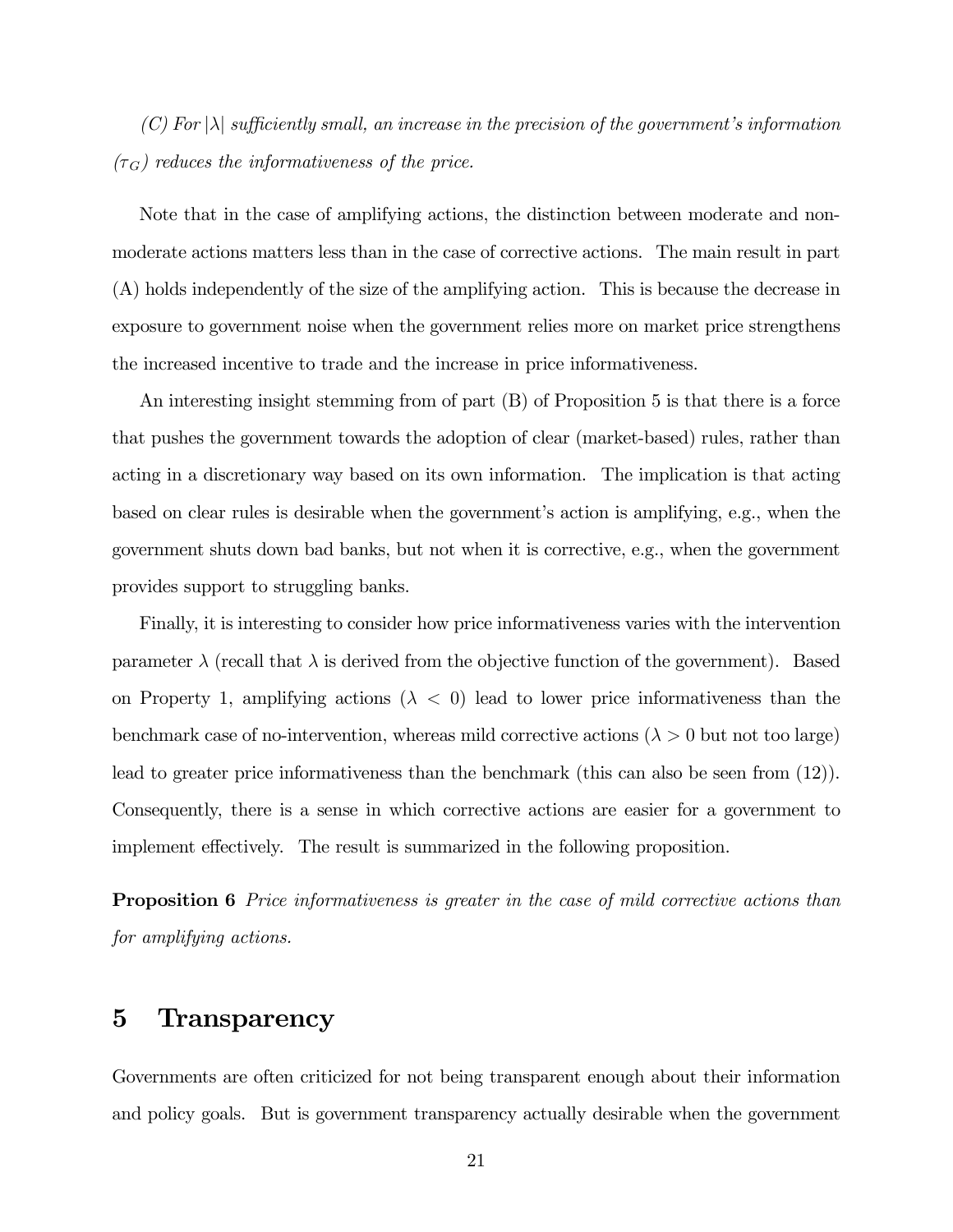itself is trying to elicit information from the price? Does the release of information by the government increase or decrease speculators' incentives to trade on their information? We analyze these questions for the case where the government is taking a mild corrective action based on its own information and the information in the price. We find that the results are very different depending on the type of transparency in question, i.e., transparency about the government's information versus about its policy goals.

#### 5.1 Transparency about the government's information

Proposition 7 summarizes the effect that the government's disclosure of its signal  $s_G$  has on the informativeness of the price and consequently on the government's objective.

**Proposition 7** For mild corrective actions, the disclosure of the government's signal  $s_G$ reduces equilibrium price informativeness and hence the value of the government's objective function.

This result is rather surprising as it implies that the government's disclosure of its own information is detrimental. Essentially, the fact that the government reveals its information reduces the incentive of speculators to trade on their information, resulting in a lower level of price informativeness. Thus, the government is better off not revealing its information.

To understand this result, recall from (12) that price informativeness is given by

$$
\rho = \frac{1}{\alpha} \frac{\frac{\partial}{\partial s_i} E\left[\theta + T | s_i, P, s_G\right]}{\text{var}\left[\theta + T | s_i, P, s_G\right]},
$$

where we have added  $s_G$  to the speculators' information set to account for the government's disclosure of information. Now, given that speculators know the government's signal, conditional on the price  $P$ , they know what the government's intervention  $T$  will be, and so, given no uncertainty about  $T$ ,

$$
\rho = \frac{1}{\alpha} \frac{\frac{\partial}{\partial s_i} E\left[\theta | s_i, P, s_G\right]}{var\left[\theta | s_i, P, s_G\right]} = \frac{\tau_{\varepsilon}}{\alpha}.
$$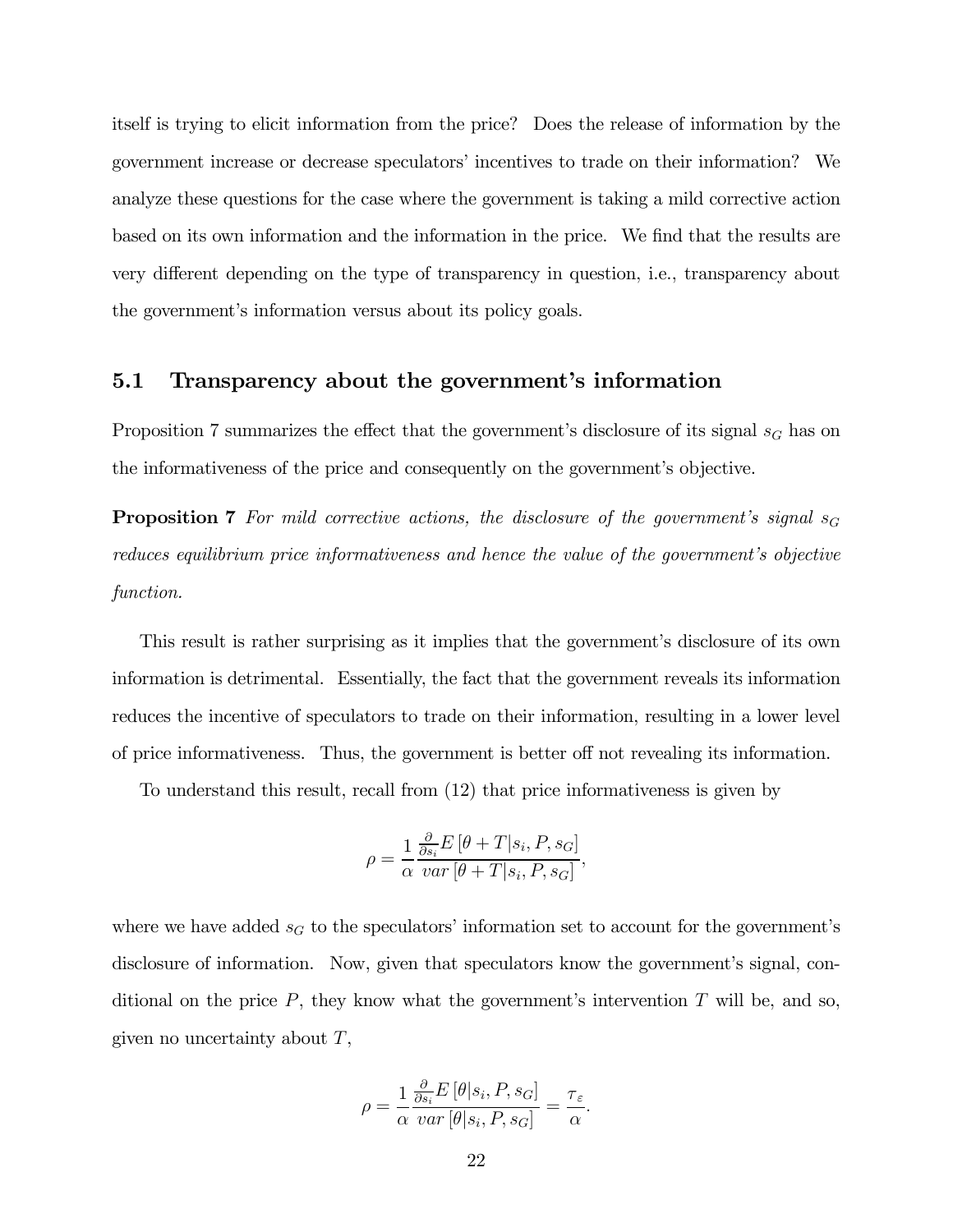This is lower than the informativeness without transparency, which for mild corrective actions is approximately  $\frac{1}{\alpha} \frac{1- \lambda w}{1-2\lambda w} \tau_{\varepsilon}$  (see (12)).

Economically, transparency reduces speculators' residual uncertainty about the fundamental, but also reduces the extent to which each speculator's private signal affects his forecast of this fundamental. These forces have opposite effects on price informativeness and cancel out with each other. This is essentially Property 3 described above. The result is then driven by a combination of Property 1 and Property 2. As in Proposition 2, for moderate corrective actions, speculators like the reduction in uncertainty induced by the government taking an action that is correlated with their private information (and is not reflected in the price). This effect is lost when the government reveals its signal, as then the government's signal is already reflected in the price, and, conditional on the price, is not correlated anymore with speculators' signals.

Finally, note that the net effect is opposite in the case where the government takes an amplifying action. In this case, revealing the government's signal increases price informativeness and improves the value of the government's objective function.

#### 5.2 Transparency about the government's policy goal

Now, suppose that speculators do not know the government's policy goal. In particular, they do not know exactly the fundamental threshold  $\hat{\theta}$ , below which the government would like to inject resources into the firm. Suppose that speculators believe that  $\hat{\theta}$  is drawn from some normal distribution. Obviously, the government knows  $\hat{\theta}$ . Proposition 8 summarizes the effect that the government's disclosure of its policy goal  $\hat{\theta}$  has on the informativeness of the price and consequently on the value of its objective function.

**Proposition 8** For mild actions  $(\lambda \text{ sufficiently close to zero})$ ,<sup>11</sup> the disclosure of the government's policy goal  $\hat{\theta}$  increases equilibrium price informativeness and hence the value of

<sup>&</sup>lt;sup>11</sup>The condition that  $\lambda$  is sufficiently close to zero is needed only to guarentee equilibrium uniqueness (see Proposition 1). However, even when there are multiple equilibria, both the minimum and maximum equilibrium levels of informativeness are higher under transparency about  $\hat{\theta}$ .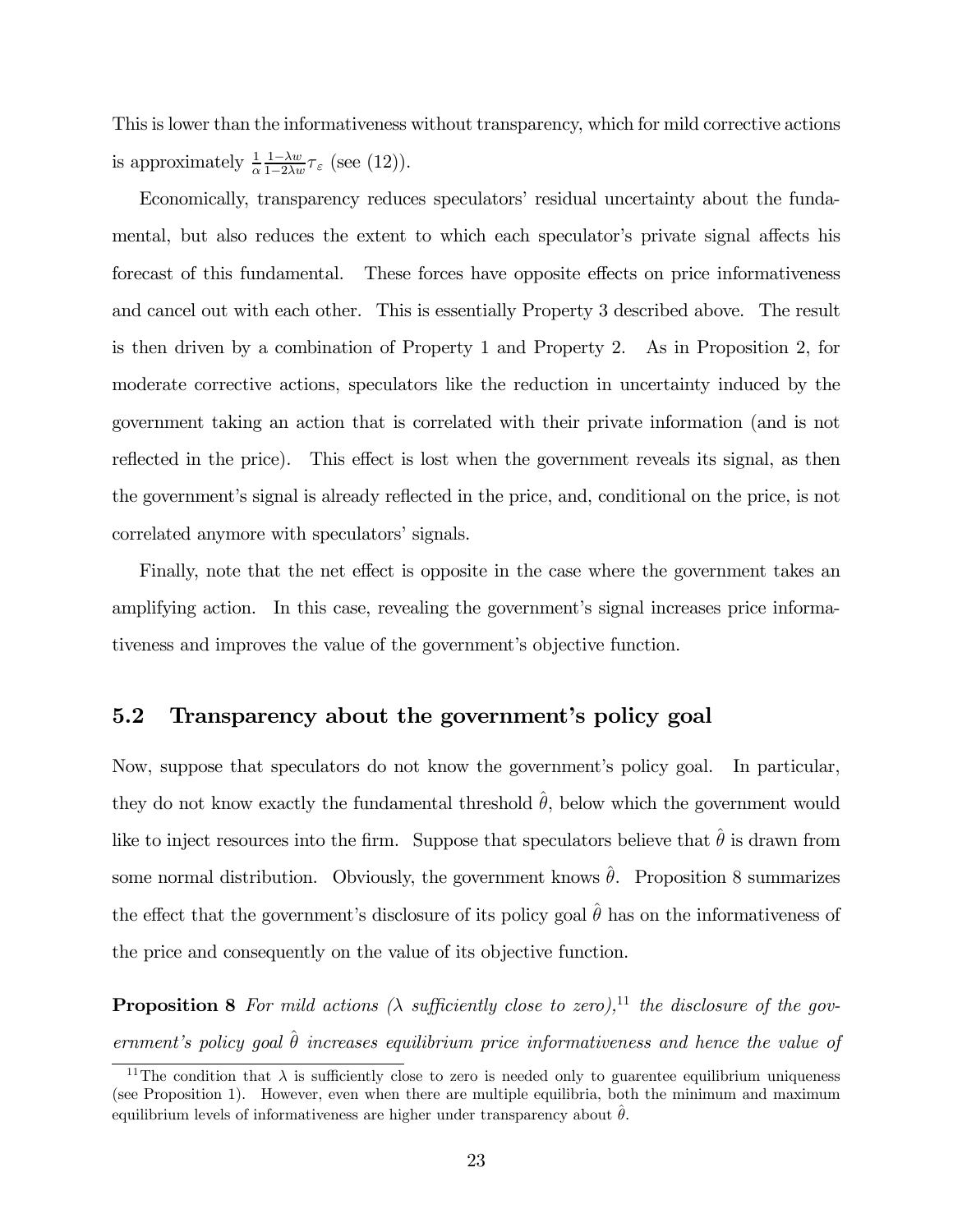the government's objective function.

This result captures what is perhaps the usual intuition about transparency and the reason why it is strongly advocated. The idea is that when the government reveals its policy goal, it reduces uncertainty for speculators. This encourages them to trade more aggressively, resulting in higher price informativeness. The government is then better off as it can make more informed decisions.

For illustration, note that, just like before, the equilibrium price informativeness is given by the ratio:

$$
\frac{1}{\alpha} \frac{\frac{\partial}{\partial s_i} E\left[\theta + T|I\right]}{var\left[\theta + T|I\right]},
$$

where  $I$  denotes the information available to speculators. The intervention  $T$  continues to be given by (10). The only difference from before is that now  $\hat{\theta}$  may be unknown (depending on whether the government discloses it or not).

Whether or not the government discloses its policy threshold, the numerator  $\frac{\partial}{\partial s_i} E[\theta + T|I]$ in the price informativeness expression is unchanged from before. This is because the signal  $s_i$  does not tell a speculator anything about the government's policy threshold. In contrast, the denominator  $var[\theta + T|I]$  in case speculators do not know  $\hat{\theta}$  is

$$
(1 - \lambda w)^{2} var [\theta | s_{i}, P] + (\lambda w)^{2} \tau_{G}^{-1} + \lambda^{2} var (\hat{\theta}).
$$

As a result, the level of informativeness is higher when the government discloses the policy goal, as then speculators are exposed to less risk and are willing to trade more aggressively. Note that this result does not depend on whether the government takes a corrective action or an amplifying action.

Economically, it matters whether the government discloses information about something that the speculators have some information about or not. In the first case, when the government discloses information about the fundamental, this has an ambiguous effect on speculators' incentive to trade, as the information both reduces the value of their signal and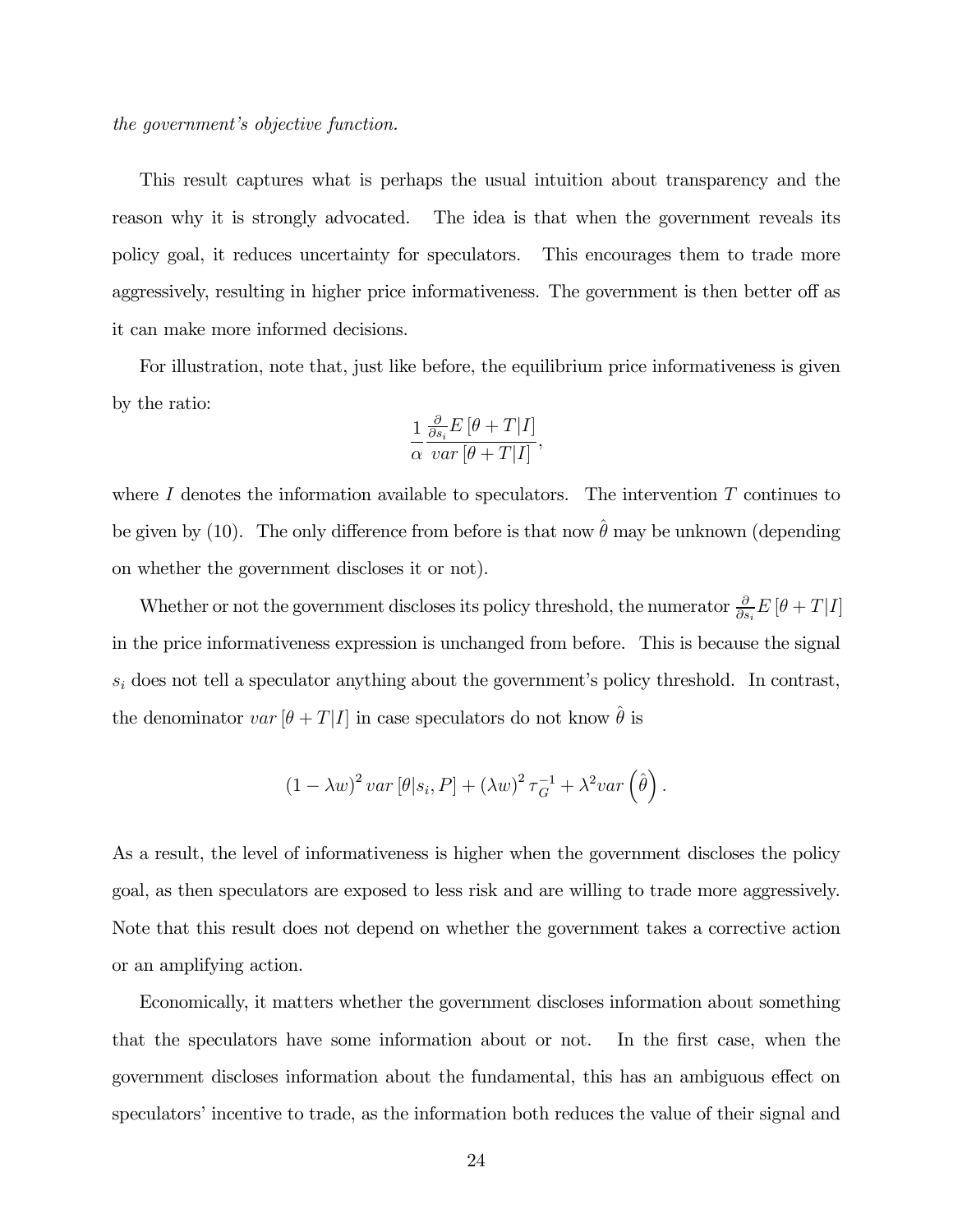the risk they are exposed to. In the second case, when the government discloses information on its policy goal, the effect on trading incentives is unambiguous, since this only reduces the risk that speculators are exposed to.

# 6 Adding Another Security

Our analysis in previous sections assumed that the traded security is a claim on the value of the firm  $\theta + T$ . Under the case of a corrective action, we found that the government reduces the informativeness of the price when it uses the information in the price in its intervention decision. An interesting question is whether the government can do better when there are more securities traded in the market, so that the market is closer to completeness. In particular, suppose that in addition to the traditional security, there is a security that provides a claim on the fundamental cash flow of the firm  $\theta$ . In this section, we analyze the equilibrium outcomes under the assumption that both a security on  $\theta$  and a security on  $\theta + T$  are traded.

The only difference between the version of the model studied in this section and the one in previous sections is that we now assume that speculators can trade two securities; the first one is a claim on  $\theta + T$  and the other one is a claim on  $\theta$ . In each market, there is a noisy supply shock:  $-Z_{\theta+T}$  in the market for the  $\theta+T$  security and  $-Z_{\theta}$  in the market for the  $\theta$  security. Both  $Z_{\theta+T}$  and  $Z_{\theta}$  are distributed normally with mean 0 and standard deviation  $\sigma_z$  (as before,  $\tau_z \equiv \frac{1}{\sigma_z^2}$ ). We denote the prices in the two markets  $P_{\theta+T}$  and  $P_{\theta}$ , respectively.

To make our analysis as transparent as possible, we assume that the noise shocks  $Z_{\theta+T}$ and  $Z_{\theta}$  are independent of each other. While this assumption can be relaxed, it has the benefit of making the informational content of the price vector particularly easy to describe. Concretely, the lack of complete correlation between  $Z_{\theta+T}$  and  $Z_{\theta}$  reflects an assumption that some noise trades are truly random, rather than stemming entirely from hedging motives.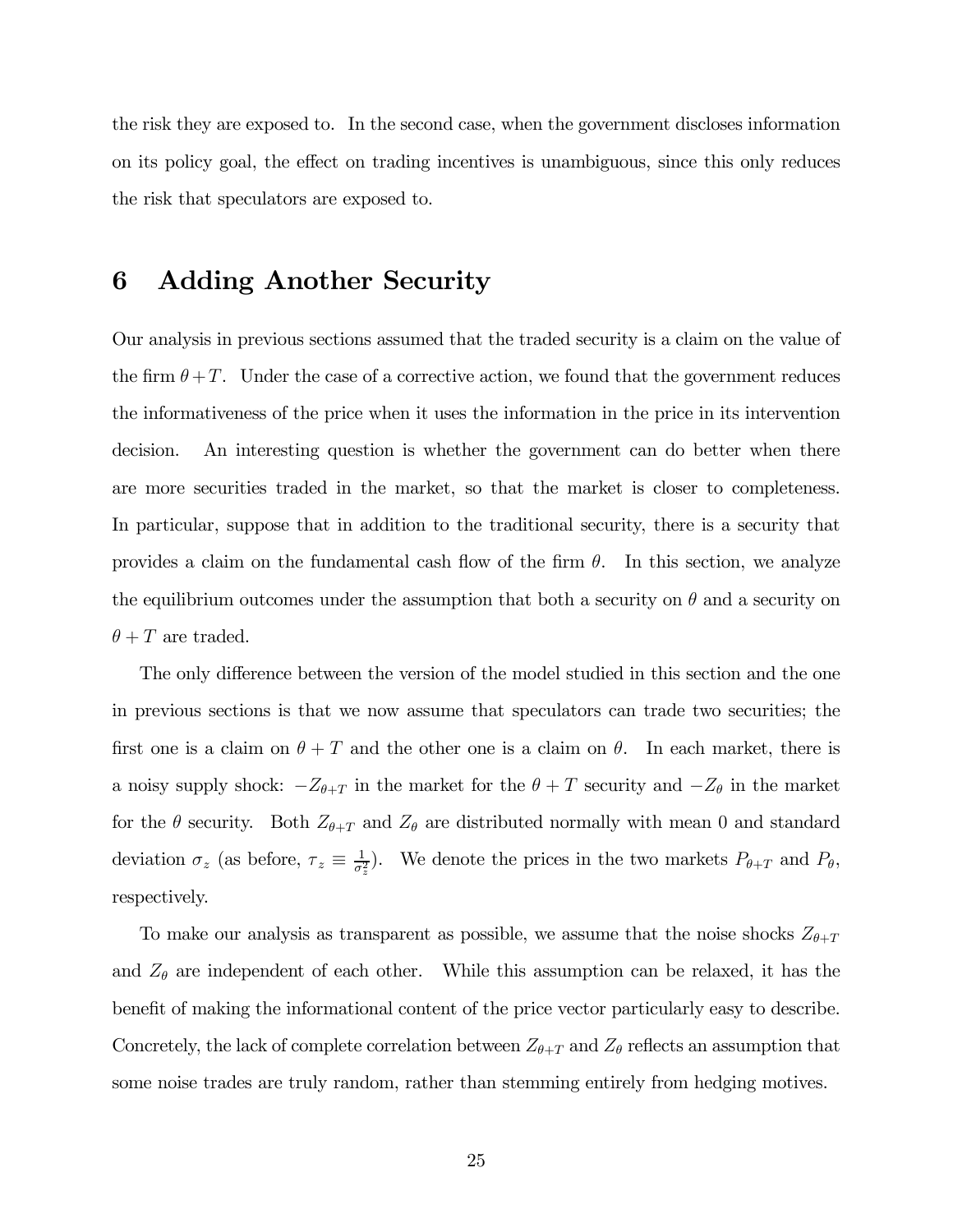Using the expressions for a CARA individual's demand for a normally distributed asset in a framework with multiple assets (see Admati  $(1985)$ ), a speculator is demands for the two securities,  $x_{i,\theta+T}$  and  $x_{i,\theta}$ , are as follows:

$$
x_{i,\theta+T}(s_i, P_{\theta+T}, P_{\theta}) = \frac{var(\theta)\left(E\left[\theta+T\right]-P_{\theta+T}\right)-cov(\theta, \theta+T)\cdot\left(E\left[\theta\right]-P_{\theta}\right)}{\alpha\left(var(\theta+T)\,var(\theta)-cov(\theta, \theta+T)^2\right)},\tag{15}
$$

$$
x_{i,\theta}\left(s_{i},P_{\theta+T},P_{\theta}\right) = \frac{var\left(\theta+T\right)\left(E\left[\theta\right]-P_{\theta}\right)-cov\left(\theta,\theta+T\right)\cdot\left(E\left[\theta+T\right]-P_{\theta+T}\right)}{\alpha\left(var\left(\theta+T\right)var\left(\theta\right)-cov\left(\theta,\theta+T\right)^{2}\right)},\quad(16)
$$

where all the expectation, variance, and covariance terms are conditional on the information available to speculator *i*:  $s_i$ ,  $P_{\theta+T}$ , and  $P_{\theta}$ .

These expressions reveal the complex nature of demands for assets in a framework with multiple correlated assets. Consider the numerator in each of the two expressions. The first term in the numerator reflects the speculative motive for trading: An increase in the expected payoff of the asset relative to its price leads the speculator to increase the quantity of the asset that he demands. The second term in the numerator reflects the hedging motive for trading: If the two assets are positively correlated, an increase in the expected payoff of the other asset relative to its price leads the speculator to decrease the quantity of the asset that he demands, as he uses the asset to hedge against his exposure in the other asset. As we will see, these conflicting motives for trade can severely reduce the informativeness of price of a given asset, and so the overall effect of adding a security on the informativeness of the price system might end up being negative.

To analyze the informativeness of the price system, we again focus on linear equilibria of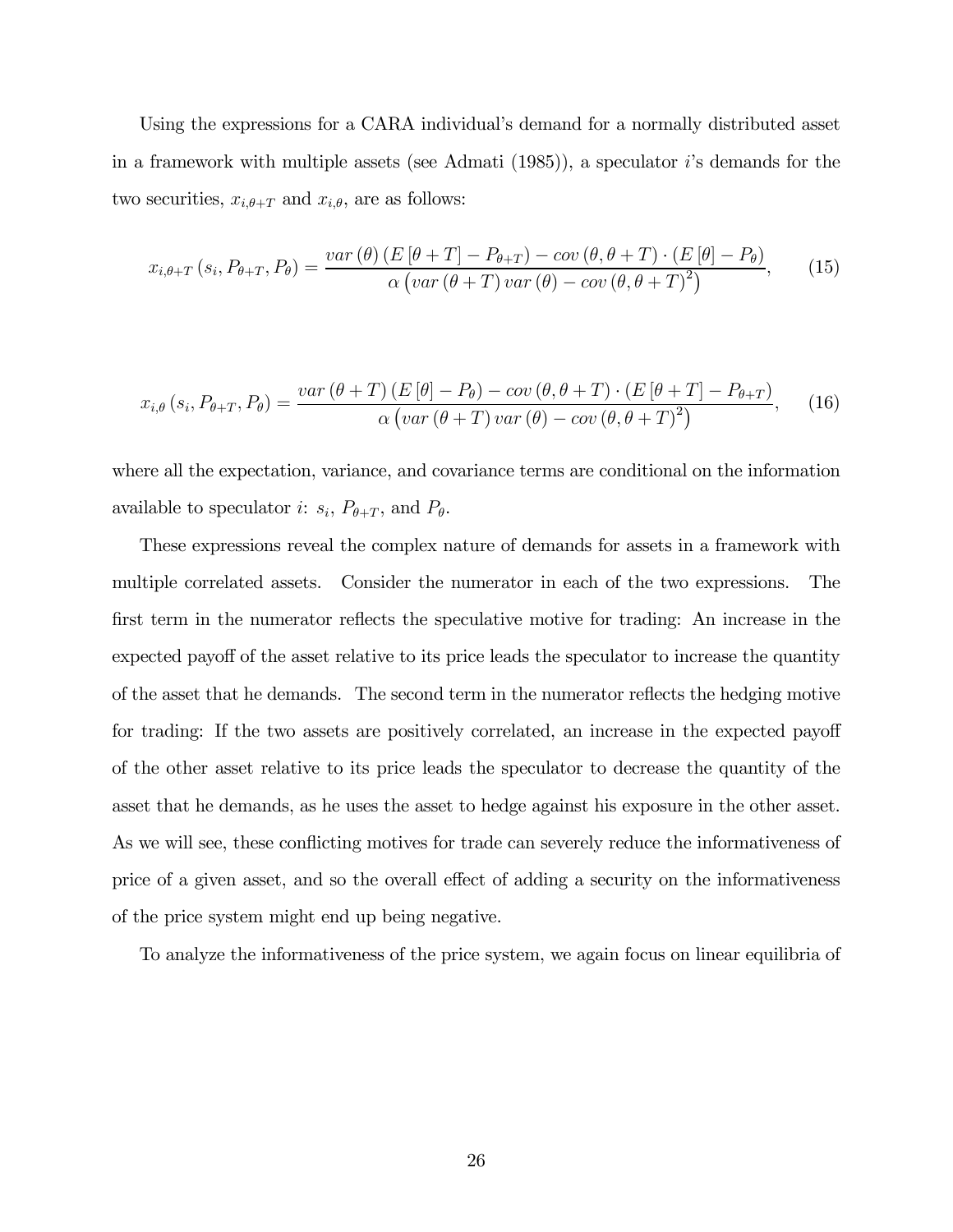the form:<sup>12</sup>

$$
P_{\theta+T} = \bar{p}_1 + p_{1\theta}\theta + p_{11}Z_{\theta+T} + p_{12}Z_{\theta},
$$
  
\n
$$
P_{\theta} = \bar{p}_2 + p_{2\theta}\theta + p_{21}Z_{\theta+T} + p_{22}Z_{\theta}.
$$
\n(17)

A little manipulation implies that the informational content of observing  $P_{\theta+T}$  and  $P_{\theta}$  is the same as observing the linear transformations:

$$
\tilde{P}_{\theta+T} = \frac{\frac{p_{22}}{p_{2\theta}} \frac{P_{\theta+T}-\bar{p}_1}{p_{1\theta}} - \frac{p_{12}}{p_{1\theta}} \frac{P_{\theta}-\bar{p}_2}{p_{2\theta}}}{\frac{p_{22}}{p_{1\theta}} - \frac{p_{12}}{p_{1\theta}} \frac{P_{\theta}-\bar{p}_2}{p_{1\theta}}} = \theta + \rho_{\theta+T}^{-1} Z_{\theta+T},
$$
\n
$$
\tilde{P}_{\theta} = \frac{\frac{p_{11}}{p_{1\theta}} \frac{P_{\theta}-\bar{p}_2}{p_{2\theta}} - \frac{p_{21}}{p_{2\theta}} \frac{P_{\theta+T}-\bar{p}_1}{p_{1\theta}}}{\frac{p_{11}}{p_{1\theta}} - \frac{p_{21}}{p_{2\theta}}} = \theta + \rho_{\theta}^{-1} Z_{\theta},
$$
\n(18)

where

$$
\rho_{\theta+T} \equiv \frac{\frac{p_{22}}{p_{2\theta}} - \frac{p_{12}}{p_{1\theta}}}{\frac{p_{22}}{p_{12}} - \frac{p_{12}}{p_{1\theta}} \frac{p_{21}}{p_{2\theta}}},
$$
\n
$$
\rho_{\theta} \equiv \frac{\frac{p_{11}}{p_{1\theta}} - \frac{p_{21}}{p_{2\theta}}}{\frac{p_{11}}{p_{1\theta}} \frac{p_{22}}{p_{2\theta}} - \frac{p_{21}}{p_{2\theta}} \frac{p_{12}}{p_{1\theta}}}.
$$
\n(19)

Similarly to the parameter  $\rho$  in the main model,  $\rho_{\theta+T}$  and  $\rho_{\theta}$ , together, capture here the informativeness of the price system.

Extending the logic in our main model, consider simultaneous small shocks of  $\delta$  to the fundamental  $\theta$ ,  $-\rho_{\theta+T}\delta$  to  $Z_{\theta+T}$ , and  $-\rho_{\theta}\delta$  to  $Z_{\theta}$ . By construction, these shocks leave the prices unchanged. Moreover, the market clearing conditions in both markets must hold for all realizations of  $\theta$ ,  $Z_{\theta+T}$ , and  $Z_{\theta}$ . As a result:

$$
\rho_{\theta+T} = \frac{var(\theta) \frac{\partial}{\partial s_i} E[\theta+T] - cov(\theta, \theta+T) \cdot \frac{\partial}{\partial s_i} E[\theta]}{\alpha \left( var(\theta+T) var(\theta) - cov(\theta, \theta+T)^2 \right)},
$$
\n
$$
\rho_{\theta} = \frac{var(\theta+T) \frac{\partial}{\partial s_i} E[\theta] - cov(\theta, \theta+T) \cdot \frac{\partial}{\partial s_i} E[\theta+T]}{\alpha \left( var(\theta+T) var(\theta) - cov(\theta, \theta+T)^2 \right)},
$$
\n(20)

 $12A$  formal proof of the existence of a linear equilibrium is available from the authors upon request.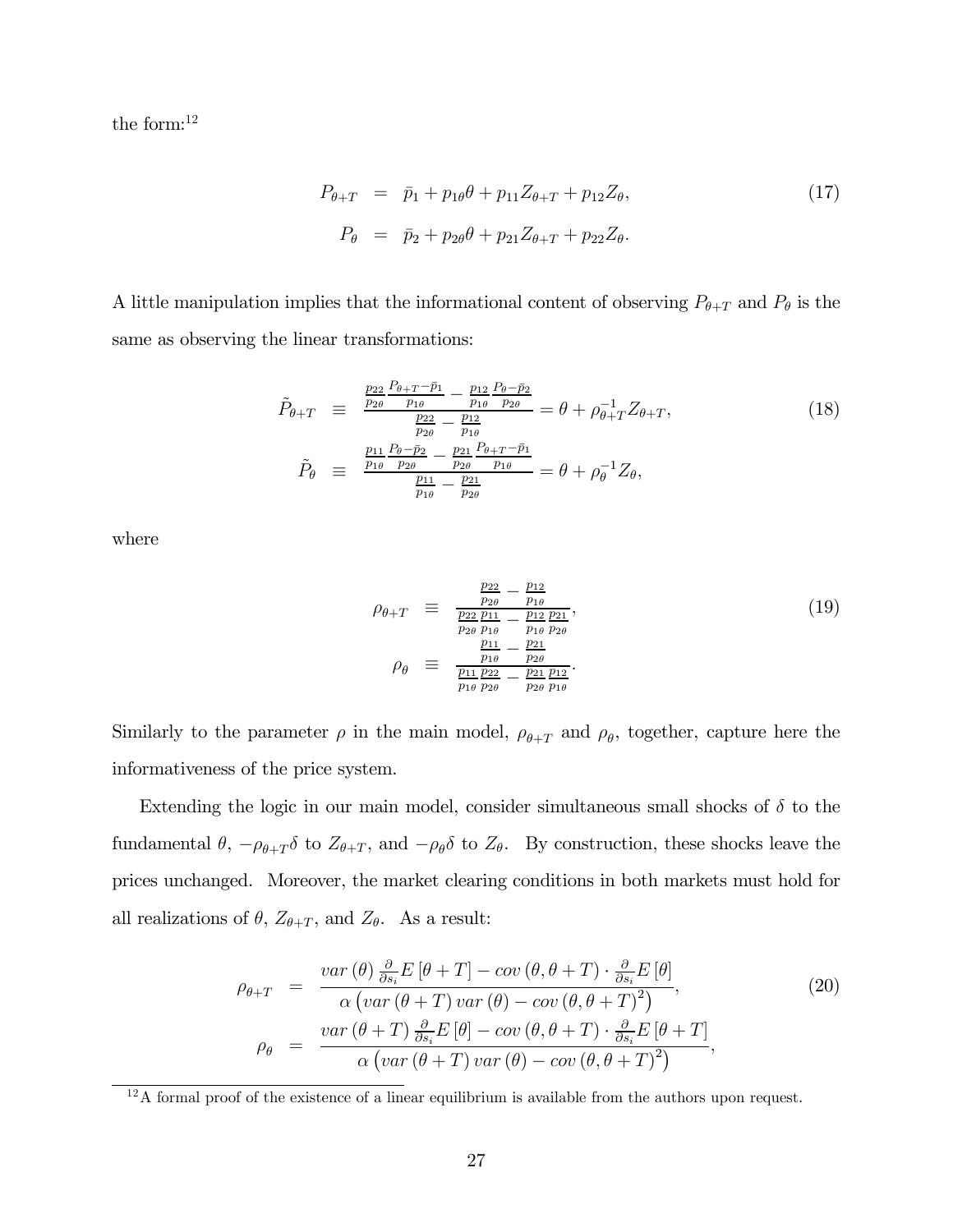where again all the expectation, variance, and covariance terms are conditional on the information available to a speculator *i*:  $s_i$ ,  $P_{\theta+T}$ , and  $P_{\theta}$ .

Now, as in our main model,

$$
T\left(s_G, \tilde{P}_{\theta+T}, \tilde{P}_{\theta}\right) = -\lambda w\left(\theta + \varepsilon_G\right) + B(\tilde{P}_{\theta+T}, \tilde{P}_{\theta}),\tag{21}
$$

where  $B(\tilde{P}_{\theta+T}, \tilde{P}_{\theta})$  is linear in the two price signals. Hence, we get explicit expressions for the following objects:

$$
var(\theta + T) = (1 - \lambda w)^2 var(\theta) + (\lambda w)^2 var(\varepsilon_G),
$$
  
\n
$$
cov(\theta, \theta + T) = (1 - \lambda w) var(\theta),
$$
  
\n
$$
\frac{\partial}{\partial s_i} E[\theta + T] = (1 - \lambda w) \frac{\partial}{\partial s_i} E[\theta].
$$

Plugging these expressions in (20), and after some algebra, we get:

$$
\rho_{\theta+T} = 0, \n\rho_{\theta} = \frac{\frac{\partial}{\partial s_i} E[\theta]}{\alpha var(\theta)} = \frac{\tau_{\varepsilon}}{\alpha}.
$$
\n(22)

So, the overall informativeness of the price system is  $\frac{\tau_{\varepsilon}}{\alpha}$ . This is the same level of informativeness as in a model where the only traded security is a claim on  $\theta$ . It is lower (higher) than the level of informativeness in a model where the only traded security is a claim on  $\theta + T$  and the government takes a moderate corrective (amplifying) action.

Intuitively, traders have information about  $\theta$ , but not about the noise in the government's signal,  $\varepsilon_G$ . Consequently, the trade size in the  $\theta + T$  security is determined entirely by the trade size in the  $\theta$  security and the price difference between the two securities; but it is independent of a trader's information  $s_i$ . Given this, the price of the  $\theta + T$  security reveals no information beyond the price of the  $\theta$  security. Hence, the informativeness of the price system is identical to what it would be if the only traded security was a claim on  $\theta$ . Since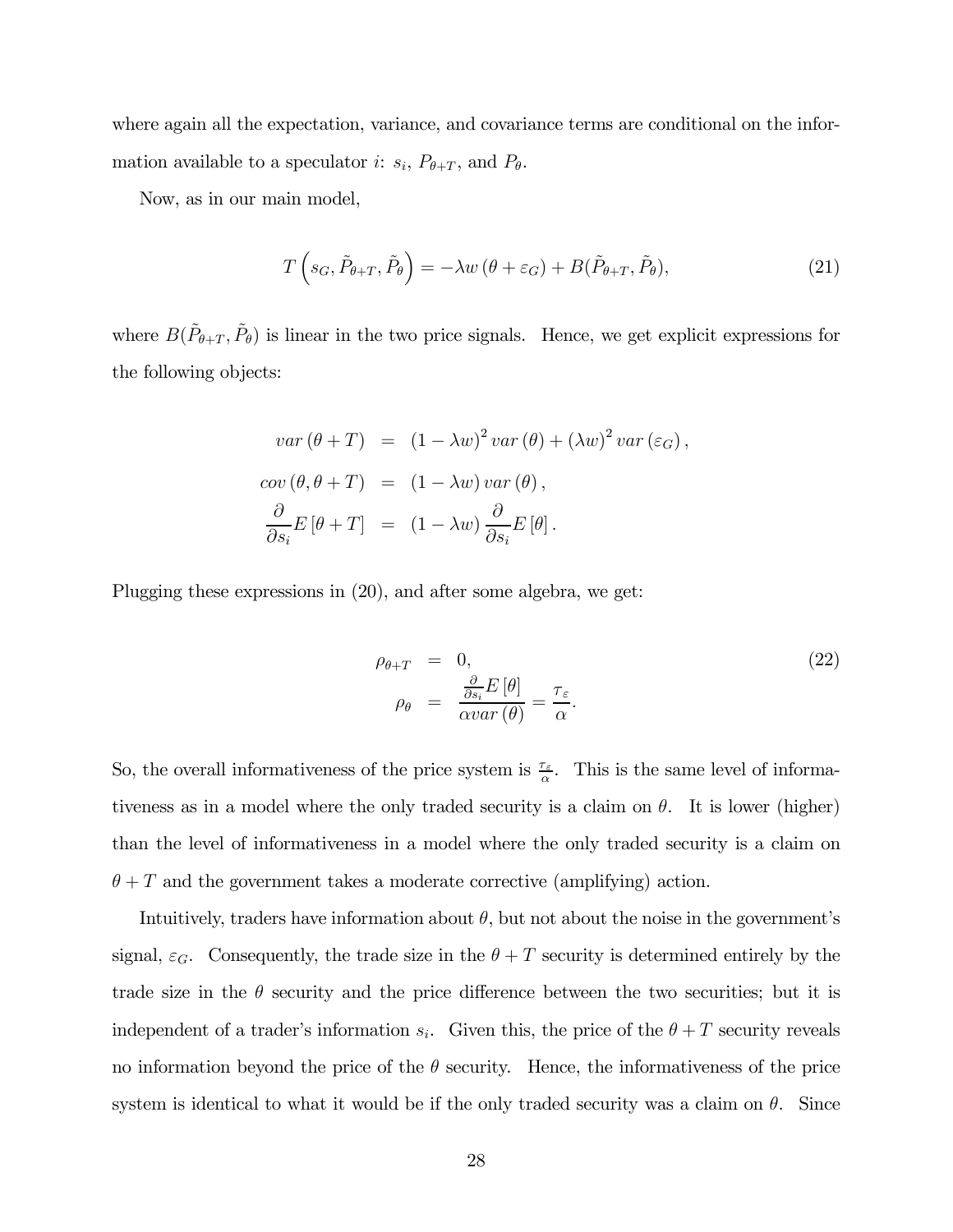under a corrective action, the informativeness is higher with only a  $\theta + T$  security than with only a  $\theta$  security (because of the effect discussed earlier, that the government's corrective action based on its own information reduces volatility and encourages trading), adding a  $\theta$ security on top of a  $\theta + T$  security harms informativeness overall and makes the government worse off.

Finally, we have also analyzed a model where the two traded securities are a claim on  $\theta + T$  and a claim on T. In such a model, both securities have a level of informativeness of  $\frac{\tau_{\varepsilon}}{\alpha}$ . Hence, the comparison with a model with only a  $\theta + T$  security under a corrective action yields ambiguous results. On the one hand, adding a  $T$  security adds an independent signal, which improves overall informativeness. On the other hand, it reduces the informativeness of the  $\theta + T$  security, which reduces informativeness overall.

In summary, adding traded securities might reduce the informativeness of the price system, and hence it is not always a solution to the government's problem of inferring information from prices. The key complication arises due to conflicting trading motives speculation and hedging — that are introduced into the model once there are multiple securities, which might harm informativeness. We show, via a concrete example, that adding a security may be bad for the government's ability to learn from the price and consequently may reduce the value of its objective function.<sup>13</sup> This insight should be considered on top of the fact that adding securities is not easy to implement, given that markets have to be liquid enough and that there should be a reasonable way to verify the payoffs for securities to be implementable.<sup>14</sup>

<sup>13</sup>For related analysis, see Cao (1999) and Bhattacharya, Reny and Spiegel (1995). Our result is different than those in both papers: Cao (1995) studies the effect on costly information acquisition, while Bhattacharya, Reny and Spiegel's (1995) analysis is based on the complete breakdown of a trading equilibrium.

<sup>&</sup>lt;sup>14</sup> $\theta$  is likely to be non-verifiable, as it is not the actual cash flow generated by the firm. Instead,  $\theta + T$  is the actual cash flow, and hence the object that is likely to be verifiable.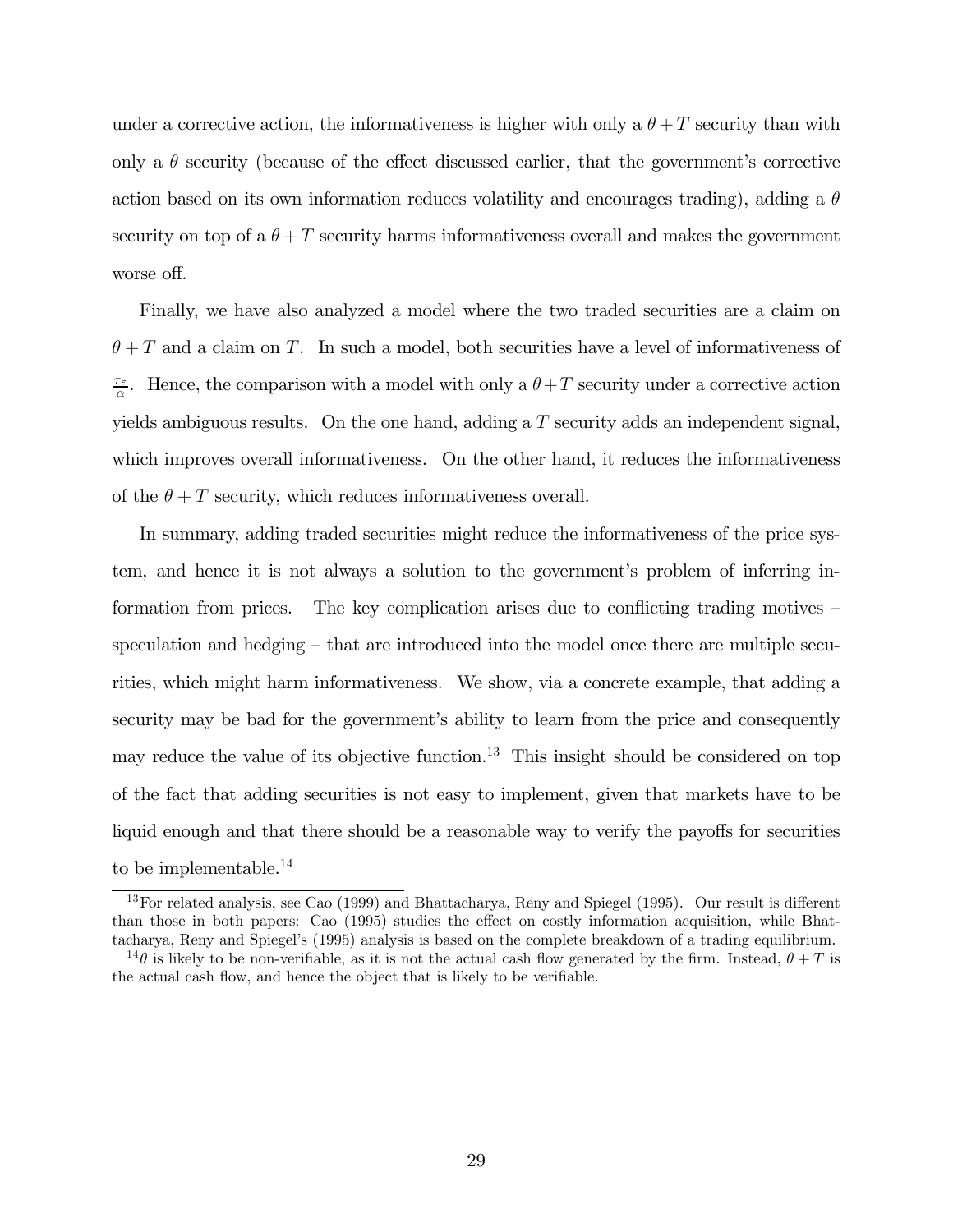# 7 Conclusion

Our paper analyzes how market-based government policy affects the trading incentives of risk-averse speculators in a rational-expectations model of financial markets. We show that when the government takes a moderate corrective action, basing this action on the market price creates more trading risks for speculators. This harms their trading incentives, and hence the ability of the financial market to aggregate information and the informativeness of the price as a signal for government policy. The opposite happens when the government takes an amplifying action.

Our analysis shows that the use of market prices as an input for policy might not come for free and might damage the informational content of market prices themselves. Hence, in some cases the government would be better off limiting its reliance on market prices and increasing their informational content. Yet, some reliance on market prices is always optimal. Also, and counter to common belief, transparency by the government might be a bad idea in that it might reduce trading incentives and price informativeness, leading to a lower value for the government's objective function.

While we focus in this paper on market-based government policy, our analysis and results apply more generally for any action that is based on the price. For example, similar effects will arise if a corporate-governance action  $-$  such as replacement of the CEO  $-$  is taken by the board of directors upon a decrease in market valuation. Another example is the idea of contingent capital that is gaining momentum recently as a potential solution to banking crises. Financing banks with contingent capital implies that a bank's debt will be converted into equity upon reduction in its market value. This is in order to allow banks financing flexibility when it is most needed. Since such market-based conversion is essentially a market-based corrective action, our analysis in this paper suggests that it could reduce the information in the price and hence the efficiency of the conversion trigger.

Our model postulates a quadratic objective function for the government, which proves to be very useful for tractability and allows us to focus on the interaction between govern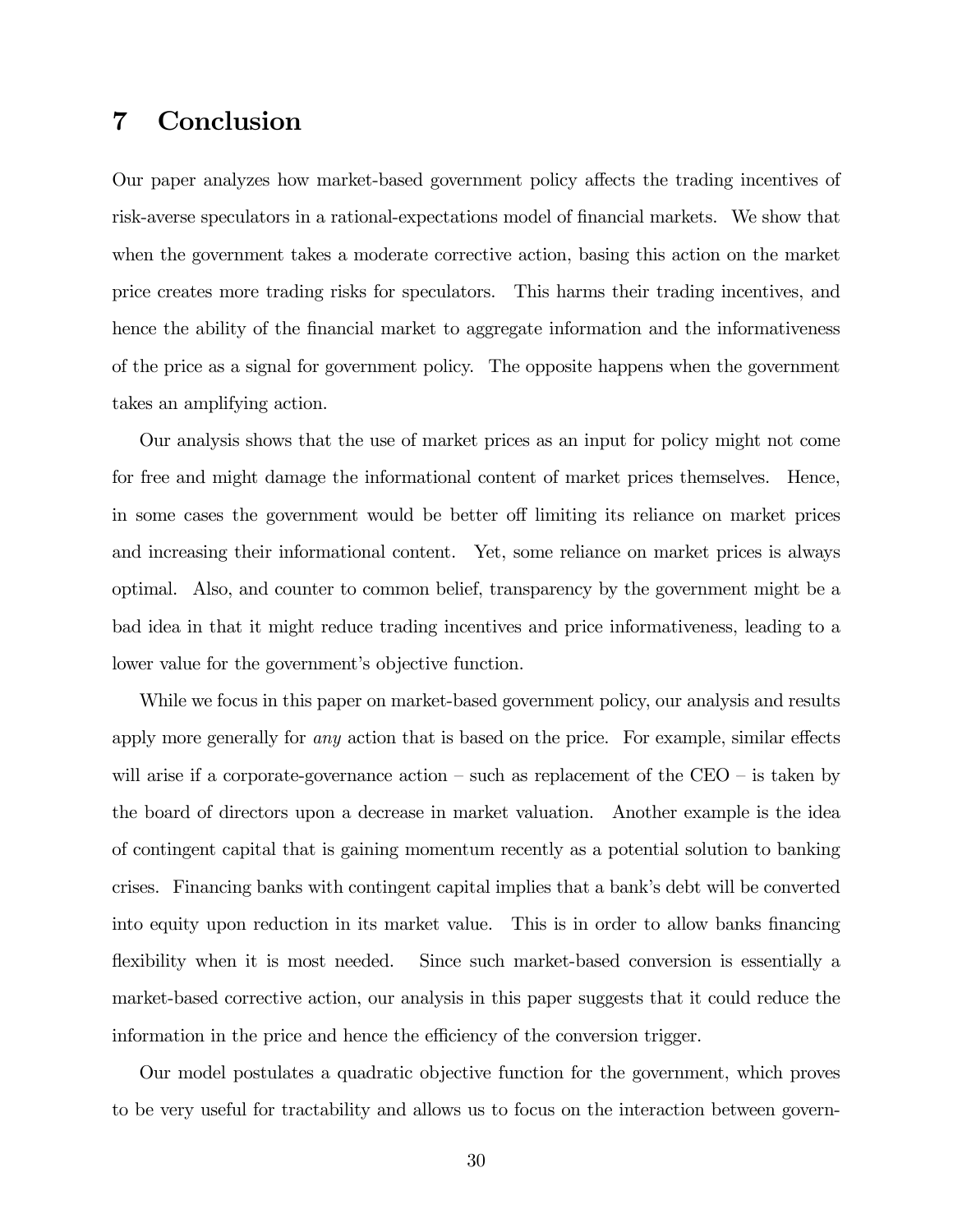ment actions and market prices. In future research, it would be interesting to derive the government's objective function from first principles, relying on some market friction that makes government intervention desirable. It would also be interesting to consider non-linear equilibria where intervention is a discrete event.<sup>15</sup> It is a significant challenge to consider such extensions while maintaining tractability.

Another direction for future research is to consider different motives for market-based government actions. Our analysis focuses on the informational role of prices, which implies that relying on prices enables the government to make more efficient decisions. Another rationale for market-based actions is that they enable the government to commit to take welfare-improving actions when it has different objectives that might lead it to deviate from maximizing overall welfare. It would be interesting to understand the feedback loop between prices and actions in such a model.

Finally, inferring information from prices might be difficult for other reasons than those highlighted by our paper. In practice, speculators trade on various dimensions of information; only some of them are interesting to the government. Hence, it might be hard for the government to elicit exactly the type of information it desires. Such considerations can be introduced into our model in future research.

# References

- [1] Admati, A. 1985. A Noisy Rational Expectations Equilibrium for Multi-Asset Securities Markets. Econometrica 53: 629-57.
- [2] Angeletos, G. M., and A. Pavan. 2007. Efficient Use of Information and Social Value of Information. Econometrica 75: 1103-42.

<sup>&</sup>lt;sup>15</sup>Bond, Goldstein, and Prescott (2010) analyze such equilibria, but do not consider the process of price formation, which is our focus here.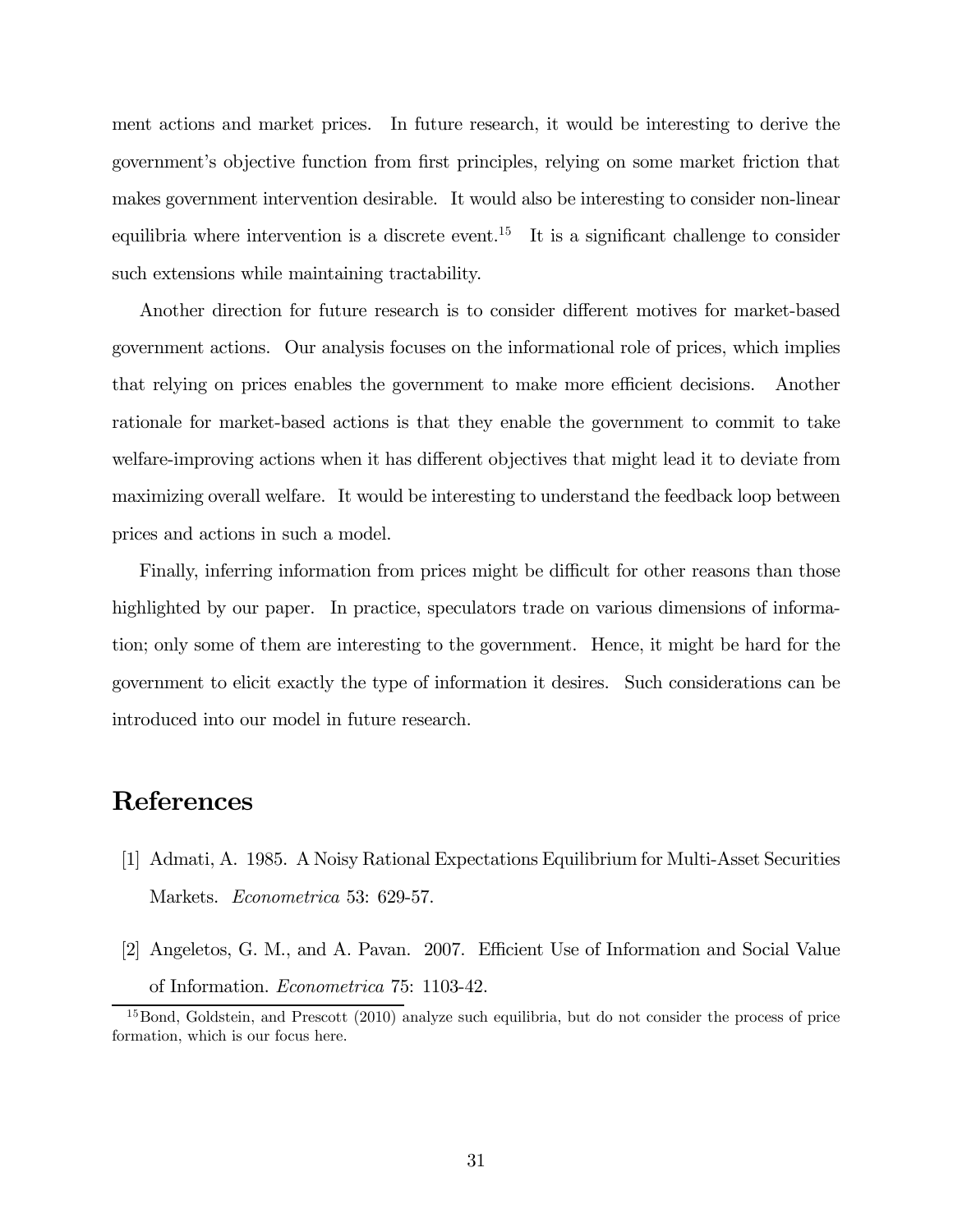- [3] Bernanke, B. S., and M. Woodford. 1997. Inflation Forecasts and Monetary Policy. Journal of Money, Credit, and Banking 29: 653-84.
- [4] Bhattacharya, U., P. Reny, and M. Spiegel. 1995. Destructive Interference in an Imperfectly Competitive Multi-Security Market. Journal of Economic Theory 65: 136-70.
- [5] Bond, P., and H. Eraslan. 2008. Information-Based Trade. Journal of Economic Theory forthcoming.
- [6] Bond, P., I. Goldstein, and E. S. Prescott. 2010. Market-Based Corrective Actions. Review of Financial Studies 23: 781-820.
- [7] Boot, A., and A. Thakor. 1997. Financial System Architecture. Review of Financial Studies 10:693-733.
- [8] Cao, H. 1999. The Effect of Derivative Assets on Information Acquisition and Price Behavior in a Rational Expectations Equilibrium. Review of Financial Studies 12: 131-63.
- [9] Dow, J., I. Goldstein, and A. Guembel. 2010. Incentives for Information Production in Markets where Prices Affect Real Investment. Working Paper.
- [10] Dow, J., and G. Gorton. 1997. Stock Market Efficiency and Economic Efficiency: Is There a Connection? Journal of Finance 52:1087-129.
- [11] Evanoff, D. D., and L. D. Wall. 2004. Subordinated Debt as Bank Capital: A Proposal for Regulatory Reform. Federal Reserve Bank of Chicago Economic Perspectives 24:40- 53.
- [12] Faure-Grimaud, A. 2002. Using Stock Price Information to Regulate Firms. Review of Economic Studies 69: 169-90.
- [13] Feldman, R., and J. Schmidt. 2003. Supervisory Use of Market Data in the Federal Reserve System. Working Paper, Federal Reserve Bank of Minneapolis.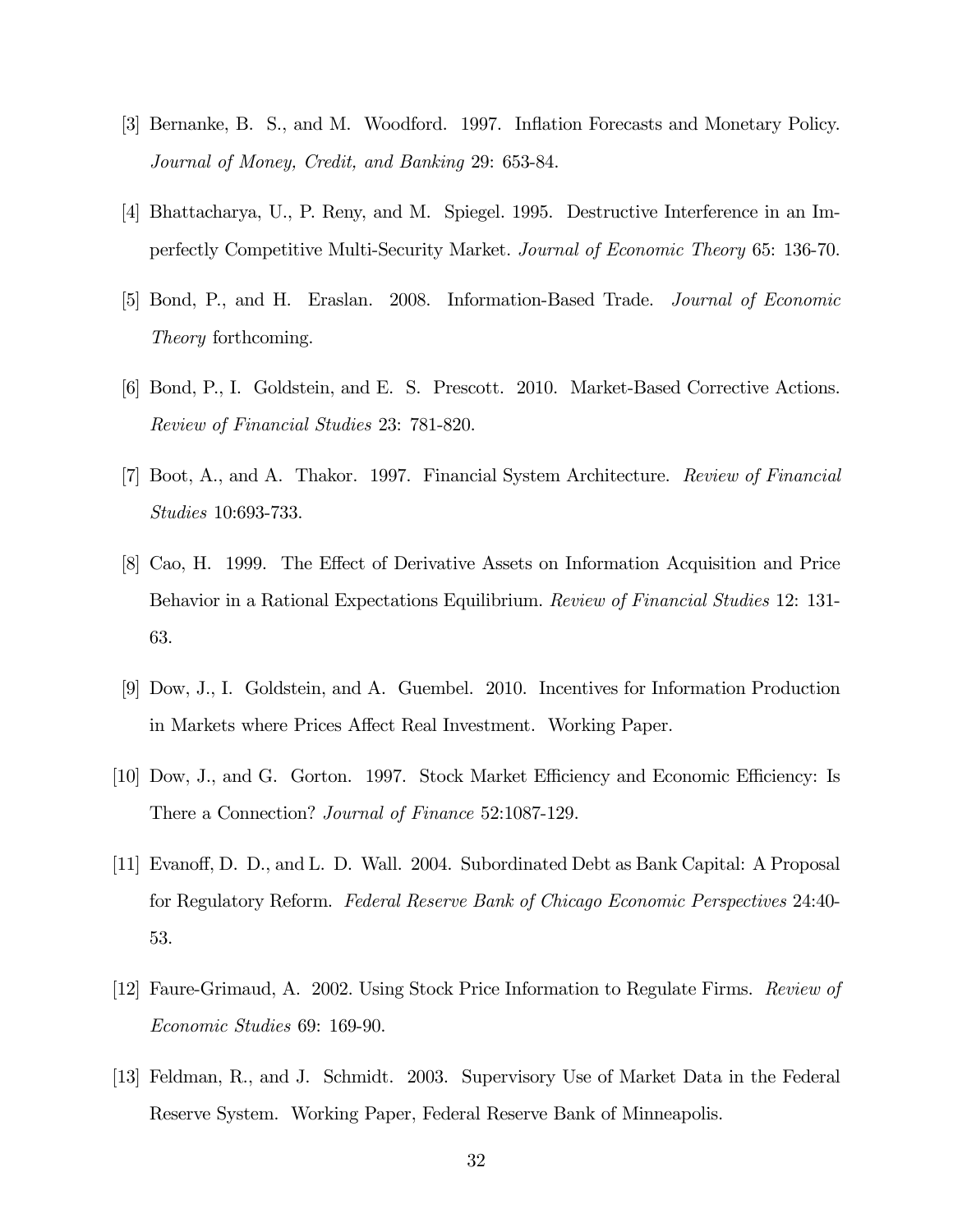- [14] Fishman, M., and K. Hagerty. 1992. Insider Trading and the Efficiency of Stock Prices. RAND Journal of Economics 23:106-22.
- [15] Flannery, M. 2009. Stabilizing Large Financial Institutions with Contingent Capital Certificates. Working Paper.
- [16] Foucault, T., and T. Gehrig. 2008. Stock Price Informativeness, Cross-Listing, and Investment Decisions. Journal of Financial Economics 88:146-68.
- [17] Fulghieri, P., and D. Lukin. 2001. Information Production, Dilution Costs, and Optimal Security Design. Journal of Financial Economics 61:3-42.
- [18] Furlong, F., and R. Williams. 2006. Financial Market Signals and Banking Supervision: Are Current Practices Consistent with Research Findings? Federal Reserve Bank of San Francisco Economic Review: 17-29.
- [19] Ganguli, J., and L. Yang. 2008. Complementarities, Multiplicity, and Supply Information. Journal of the European Economic Association 7: 90-115.
- [20] Goldstein, I., and A. Guembel. 2008. Manipulation and the Allocational Role of Prices. Review of Economic Studies 75:133-64.
- [21] Goldstein, I., E. Ozdenoren, and K. Yuan. 2010. Learning and Complementarities in Speculative Attacks. Review of Economic Studies forthcoming.
- [22] Grossman, S. J., and J. E. Stiglitz. 1980. On the Impossibility of Informationally Efficient Markets. American Economic Review 70:393-408.
- [23] Hart, O., and L. Zingales. 2009. A New Capital Regulation for Large Financial Institutions. Working Paper.
- [24] Hellwig, M. 1980, "On the Aggregation of Information in Competitive Markets," Journal of Economic Theory, 22, 477-98.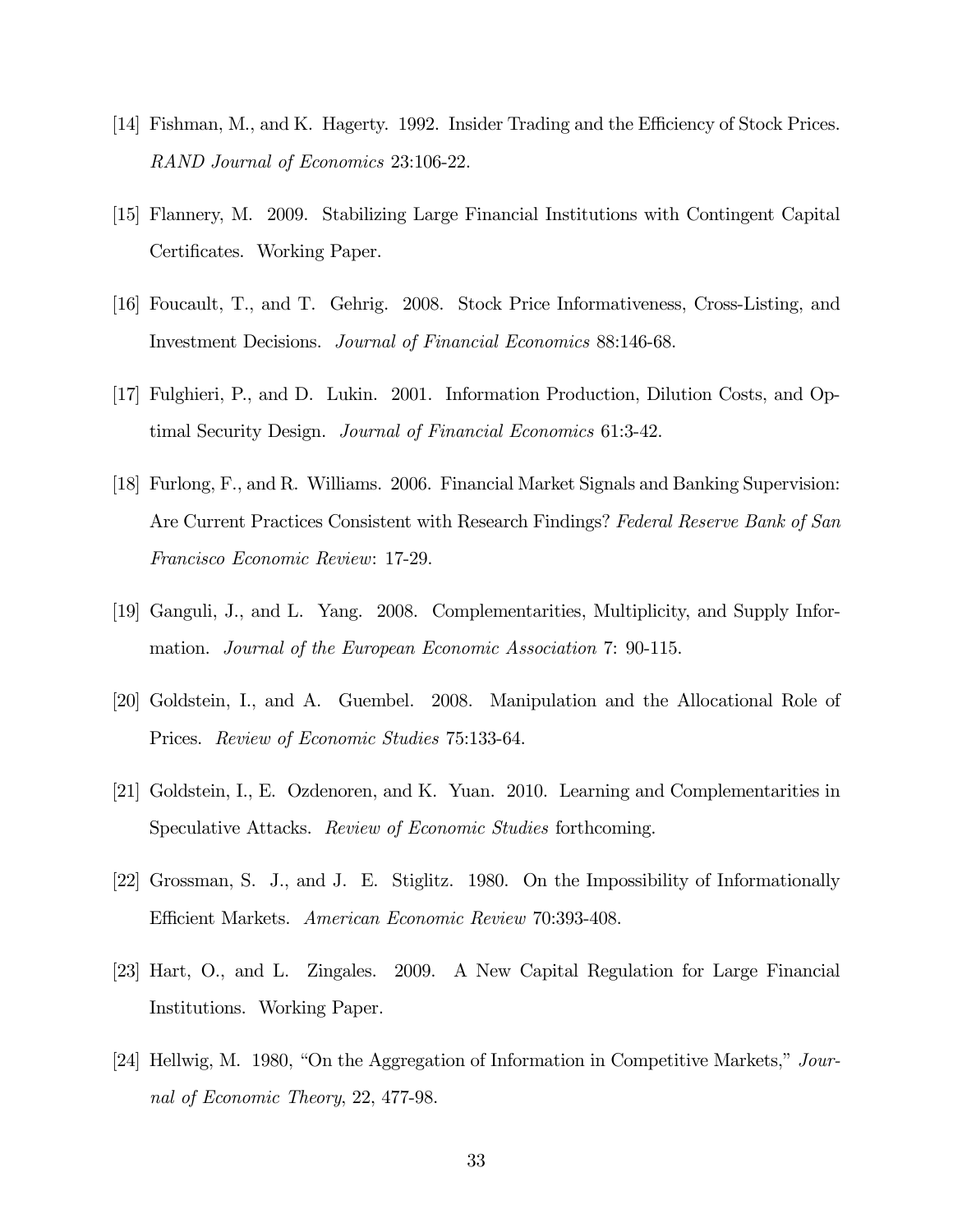- [25] Herring, R. J. 2004. The Subordinated Debt Alternative to Basel II. Journal of Financial Stability 1:137-55.
- [26] Khanna, N., S. L. Slezak, and M. Bradley. 1994. Insider Trading, Outside Search, and Resource Allocation: Why Firms and Society May Disagree on Insider Trading Restrictions. Review of Financial Studies 7:575-608.
- [27] Krainer, J., and J. A. Lopez. 2004. Incorporating Equity Market Information into Supervisory Monitoring Models. Journal of Money Credit and Banking 36:1043-67.
- [28] Lehar, A., D. Seppi, and G. Strobl. 2010. Using Price Information as an Instrument of Market Discipline in Regulating Bank Risk. Working Paper.
- [29] Leland, H. 1992, "Insider Trading: Should it be Prohibited?", Journal of Political Economy, 100, 859-87.
- [30] McDonald, R. 2010. Contingent Capital with a Dual Price Trigger. Working Paper.
- [31] Morris, S., and H. S. Shin. 2002. Social Value of Public Information. American Economic Review 92: 1521-34.
- [32] Piazzesi, M. 2005. Bond Yields and the Federal Reserve. Journal of Political Economy 113:311-44.
- [33] Rochet, J. C. 2004. Rebalancing the Three Pillars of Basel II. Federal Reserve Bank of New York Policy Review 10:7-21.
- [34] Subrahmanyam, A., and S. Titman. 1999. The Going-Public Decision and the Development of Financial Markets. Journal of Finance 54:1045-82.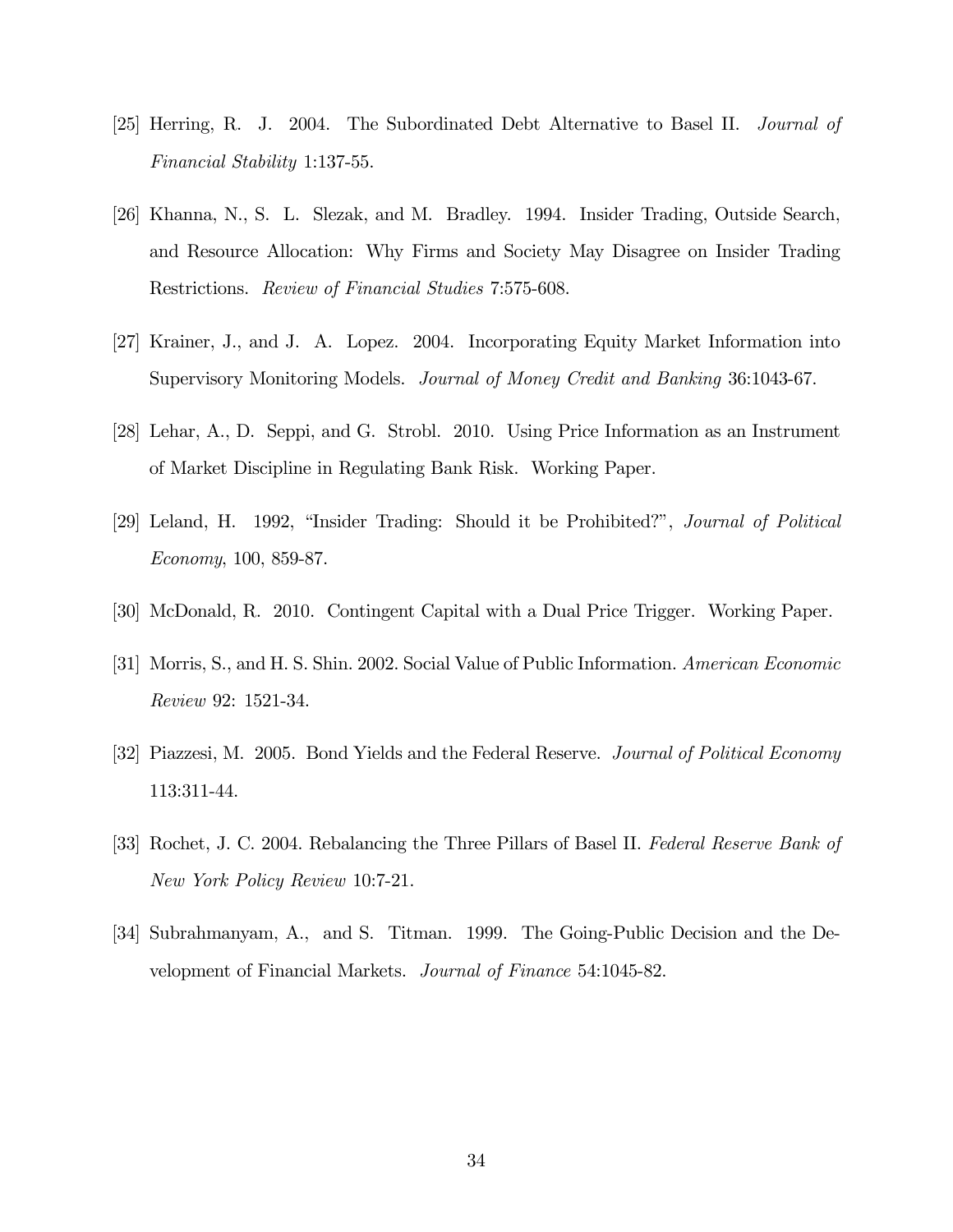# A Appendix

**Proof of Proposition 1:** We show that it is possible to choose constants  $p_0$ ,  $\rho$  and  $p_Z$ such that  $P = p_0 + \rho p_Z \theta + p_Z Z$  is an equilibrium.

Rewriting (8) more explicitly, the government's estimate of the fundamental, conditional on the price and its own signal  $s_G$ , is

$$
E[\theta|s_G, P] = \frac{\tau_{\theta}\bar{\theta} + \rho^2\tau_Z\tilde{P} + \tau_G s_G}{T_G(\rho)},
$$

where  $\tilde{P} \equiv \frac{1}{\rho p_z} (P - p_0)$  and  $T_G(\rho) \equiv \tau_{\theta} + \rho^2 \tau_z + \tau_G$  is the precision of the government's estimate of  $\theta$ . So the government's intervention is

$$
T = \lambda \left( \widehat{\theta} - \frac{\tau_{\theta} \bar{\theta} + \rho^2 \tau_Z \tilde{P} + \tau_G s_G}{T_G(\rho)} \right) = \lambda \left( \widehat{\theta} - \frac{\tau_{\theta} \bar{\theta} + \rho^2 \tau_Z \tilde{P}}{T_G(\rho)} - w(\rho) \theta - w(\rho) \varepsilon_G \right),
$$

where  $w(\rho) = \frac{\tau_G}{T_G(\rho)}$  is the weight the government puts on its own signal in estimating  $\theta$ .

Conditional on seeing signal  $s_i$  and price  $P$ , a speculator's conditional expectation of the government signal  $s_G$  is

$$
E\left[s_G|s_i, P\right] = E\left[\theta|s_i, P\right] = \frac{\tau_{\theta}\bar{\theta} + \rho^2\tau_Z\tilde{P} + \tau_{\varepsilon}s_i}{T_{\varepsilon}(\rho)},
$$

where  $T_{\varepsilon}(\rho) \equiv \tau_{\theta} + \rho^2 \tau_z + \tau_{\varepsilon}$  is the precision of the investor's estimate of  $\theta$ . Hence an investor's estimate of the cash flow net of intervention,  $\theta + T$ , is

$$
E\left[\theta+T|s_i,P\right] = \lambda \left(\hat{\theta} - \frac{\tau_{\theta}\bar{\theta} + \rho^2 \tau_Z \tilde{P}}{T_G(\rho)}\right) + \left(1 - \lambda w(\rho)\right) E\left[\theta|s_i,P\right],
$$

and the precision of his estimate of  $\theta + T$  is

$$
((1 - \lambda w(\rho))^{2} T_{\varepsilon}(\rho)^{-1} + (\lambda w(\rho))^{2} \tau_{G}^{-1})^{-1}.
$$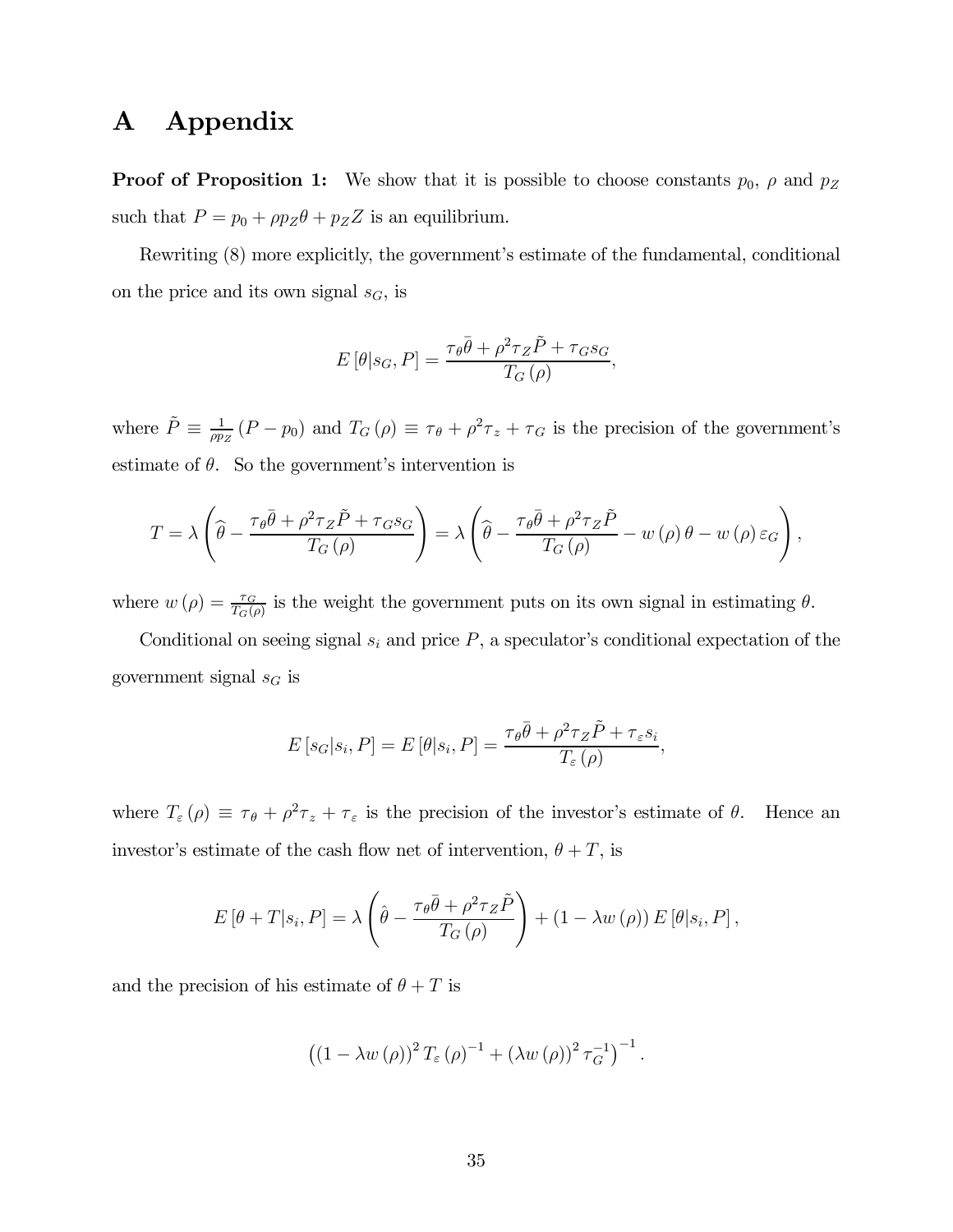From (11), total demand by all speculators is

$$
\int x_i(s_i, P) dt = \frac{1}{\alpha} \frac{\lambda \left( \hat{\theta} - \frac{\tau_{\theta} \bar{\theta} + \rho^2 \tau_Z \tilde{P}}{T_G(\rho)} \right) + (1 - \lambda w(\rho)) \frac{\tau_{\theta} \bar{\theta} + \rho^2 \tau_Z \tilde{P} + \tau_{\varepsilon} \theta}{T_{\varepsilon}(\rho)} - P}{\left(1 - \lambda w(\rho)\right)^2 T_{\varepsilon}(\rho)^{-1} + (\lambda w(\rho))^2 \tau_G^{-1}}.
$$

This is a linear expression in the random variables  $\theta$  and Z. Consequently, market clearing (5) is satisfied for all  $\theta$  and  $Z$  if and only if the coefficients on  $\theta$  and  $Z$  both equal zero (the price intercept  $p_0$  is then chosen to make sure total speculator demand equals supply  $-Z$ ), i.e.,

$$
-\lambda \frac{\rho^2 \tau_Z}{T_G(\rho)} + (1 - \lambda w(\rho)) \left( \frac{\rho^2 \tau_Z}{T_{\varepsilon}(\rho)} + \frac{\tau_{\varepsilon}}{T_{\varepsilon}(\rho)} \right) - \rho p_Z = 0 \tag{23}
$$

and

$$
-\rho^{-1}\lambda \frac{\rho^2 \tau_Z}{T_G(\rho)} + \rho^{-1} \left(1 - \lambda w(\rho)\right) \frac{\rho^2 \tau_Z}{T_{\varepsilon}(\rho)} - p_Z + \alpha \left(\left(1 - \lambda w(\rho)\right)^2 T_{\varepsilon}(\rho)\right)^{-1} + \left(\lambda w(\rho)\right)^2 \tau_G^{-1}\right) = 0.
$$
\n(24)

Subtracting (23) from  $\rho$  times (24) yields

$$
- (1 - \lambda w(\rho)) \frac{\tau_{\varepsilon}}{T_{\varepsilon}(\rho)} + \alpha \rho ((1 - \lambda w(\rho))^2 T_{\varepsilon}(\rho)^{-1} + (\lambda w(\rho))^2 \tau_G^{-1}) = 0, \qquad (25)
$$

an equation of  $\rho$  only (observe that this matches equation (12) in the main text). Note that the pair of equations (23) and (24) hold if and only if the pair (23) and (25) hold. So to complete the proof of equilibrium existence, it suffices to show that there exists  $\rho$  solving  $(25)$ , since  $p_Z$  can then be chosen freely to solve  $(23)$ .

Since  $(1 - \lambda w)^2 = 1 - \lambda w - \lambda w (1 - \lambda w)$ , equation (25) can be rewritten as

$$
(\alpha \rho - \tau_{\varepsilon}) (1 - \lambda w(\rho)) - \alpha \rho (\lambda w(\rho) (1 - \lambda w(\rho)) - (\lambda w(\rho))^2 \tau_G^{-1} T_{\varepsilon}(\rho)) = 0.
$$

Defining

$$
F(\rho, w) \equiv 1 - \frac{\tau_{\varepsilon}}{\alpha \rho} - \lambda w + \frac{\lambda^2 w^2}{1 - \lambda w} \frac{T_{\varepsilon}(\rho)}{\tau_G},
$$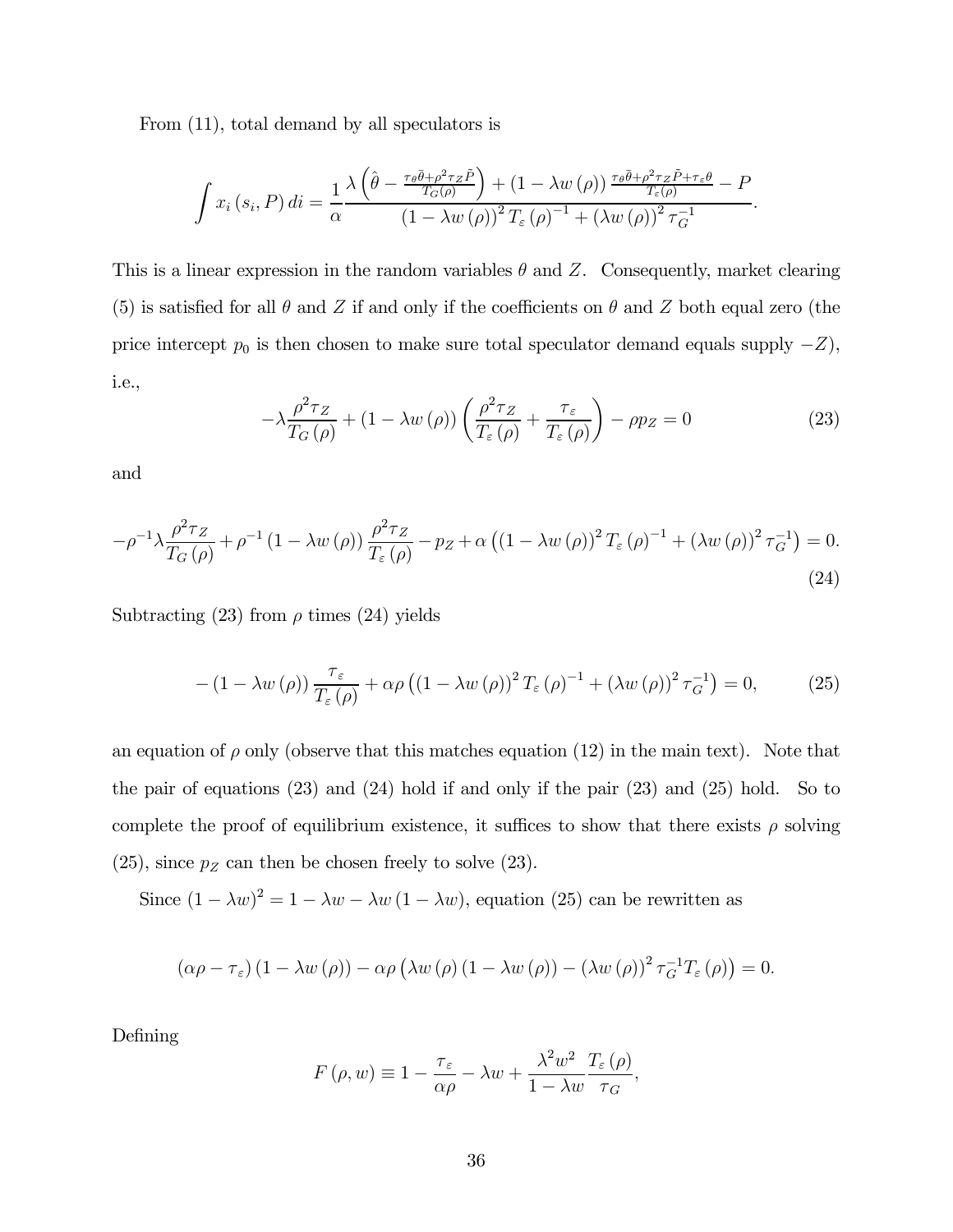equation (25) is equivalent to

$$
F\left(\rho, w\left(\rho\right)\right) = 0.
$$

Note that  $w(\rho)$  is decreasing in  $\rho$ , with  $w(\rho) < 1$  for  $\rho = 0$ , and  $w(\rho) \to 0$  as  $\rho \to \infty$ . So  $F(\rho, w(\rho))$  approaches  $-\infty$  as  $\rho$  approaches 0, and approaches 1 as  $\rho \to \infty$ . By continuity, it follows that (25) has a solution, completing the proof of equilibrium existence.

For uniqueness, first note that at  $\lambda = 0$ , the unique solution of  $F(\rho, w(\rho)) = 0$  is  $\rho = \frac{\tau_{\varepsilon}}{\alpha}$ . To establish uniqueness for sufficiently small but strictly positive values of  $\lambda$ , proceed as follows. Fix  $\bar{\lambda} \in (0,1)$ ; choose  $\underline{\rho}$  such that  $F(\rho, w(\rho)) < 0$  for all  $\rho \le \underline{\rho}$  and  $\lambda \in [0, \bar{\lambda}]$ ; and choose  $\bar{\rho} > \rho$  such that  $F(\rho, w(\rho)) > 0$  for all  $\rho \ge \rho$  and  $\lambda \in [0, \bar{\lambda}]$  (the existence of  $\underline{\rho}$  and  $\bar{\rho}$  with these properties is easily established). At  $\lambda = 0$ ,  $\frac{d}{d\rho} F(\rho, w(\rho))|_{\rho = \frac{\tau_{\varepsilon}}{\alpha}} > 0$ . Consequently, there exists some  $\delta > 0$  such that for all  $\lambda \in [0, \overline{\lambda}], \frac{d}{d\rho}F(\rho, w(\rho)) > 0$ for all  $\rho \in \left(\frac{\tau_{\varepsilon}}{\alpha} - \delta, \frac{\tau_{\varepsilon}}{\alpha} + \delta\right)$ . So for all  $\lambda$  sufficiently small,  $F(\rho, w(\rho)) = 0$  has a unique solution in  $(\frac{\tau_{\varepsilon}}{\alpha} - \delta, \frac{\tau_{\varepsilon}}{\alpha} + \delta)$ ; by uniform convergence has no solution in the compact set  $[\underline{\rho}, \frac{\tau_{\varepsilon}}{\alpha} - \delta] \cup [\frac{\tau_{\varepsilon}}{\alpha} + \delta, \overline{\rho}]$ ; and has no solution below  $\underline{\rho}$  or above  $\overline{\rho}$ . Finally, a parallel proof implies uniqueness for the case of  $\lambda$  strictly negative and sufficiently close to 0.  $\blacksquare$ 

**Proof of Proposition 2:** Let  $\rho^*$  and  $\rho_{-P}$  denote equilibrium price informativeness for the cases in which the government uses the price in an ex post optimal way and in which the government completely ignores the price, respectively. Let  $F(\rho, w)$  be as defined in the proof of Proposition 1.

We now show that for  $\lambda$  positive and sufficiently small,  $\rho_{-P} > \rho^*$ . As  $\lambda$  approaches 0, both  $\rho_{-P}$  and  $\rho^*$  approach  $\frac{\tau_{\varepsilon}}{\alpha}$  (and moreover,  $\rho^*$  is uniquely defined by Proposition 1). Fix  $\delta > 0$ , and choose  $\hat{\lambda}$  such that if  $\lambda \in (0, \hat{\lambda}),$  then both  $\rho_{-P}$  and  $\rho^*$  lie within  $\delta$  of  $\frac{\tau_{\varepsilon}}{\alpha}$ . Because  $w_{-P} > w(\rho)$ , there exists  $\check{\lambda} \in (0, \hat{\lambda})$  such that if  $\lambda \in (0, \check{\lambda})$  then  $F(\rho, w(\rho)) > F(\rho, w_{-P})$ for all  $\rho$  within  $\delta$  of  $\frac{\tau_{\varepsilon}}{\alpha}$ . Consequently, if  $\lambda \in (0, \lambda)$  then  $0 = F(\rho^*, w(\rho^*)) > F(\rho^*, w_{-P}),$ which since  $F_{\rho} > 0$  implies  $\rho_{-P} > \rho^*$ .

Proof of Proposition 3: From the paragraph prior to the statement of Proposition 3, it suffices to show that a small increase in  $\tilde{w}$  above  $w(\rho)$  increases equilibrium price informa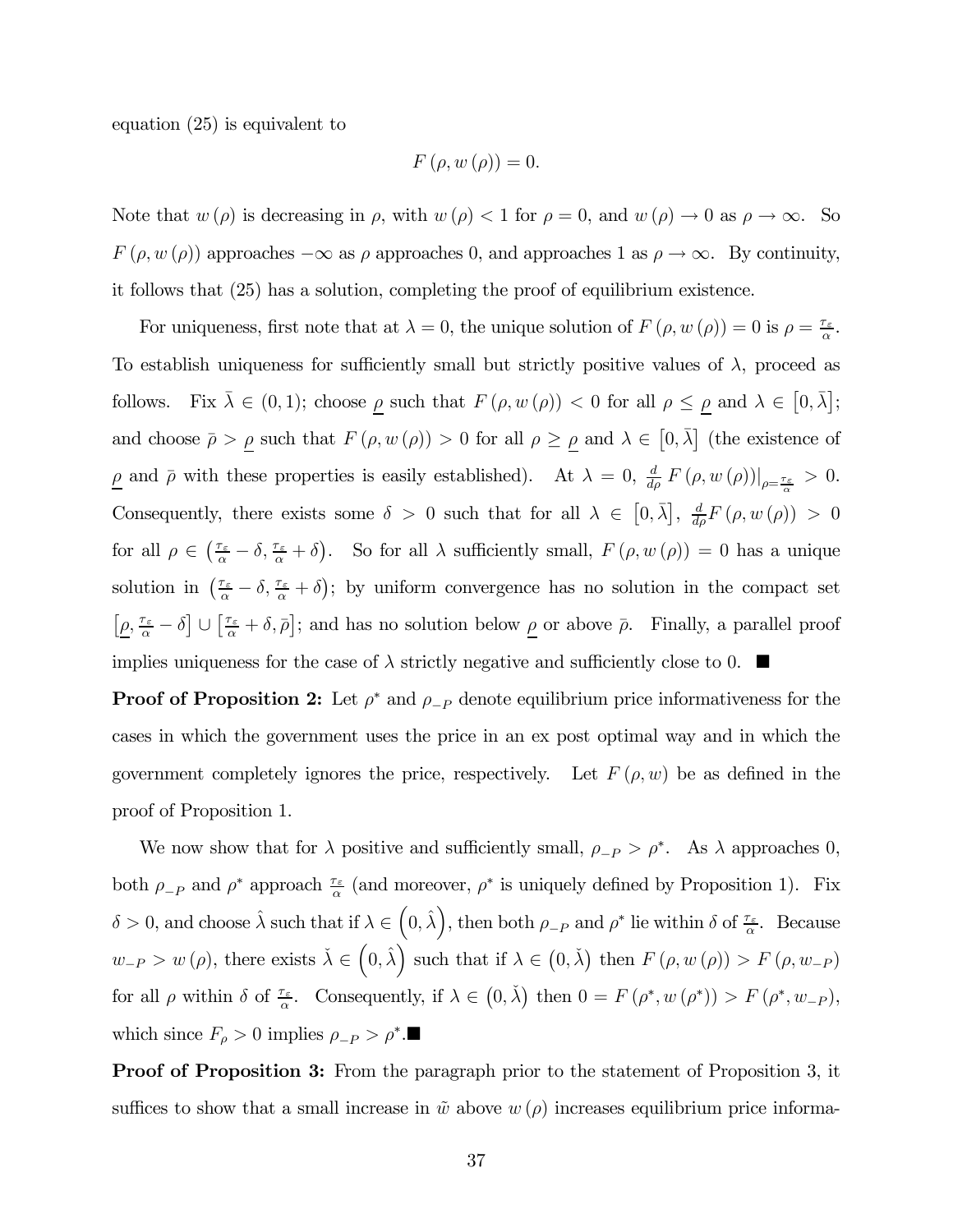tiveness. Let  $F(\rho, w)$  be as defined in the proof of Proposition 1, so that  $F(\rho, w(\rho)) = 0$ . Because  $F_{\rho} > 0$ , we must show  $F_w(\rho, w(\rho)) < 0$ . This is indeed the case for all  $\lambda$  strictly positive and sufficiently close to 0, completing the proof.  $\blacksquare$ 

**Proof of Proposition 4:** Let  $F(\rho, w)$  be as defined in the proof of Proposition 1, so that equilibrium price informativeness satisfies  $F(\rho, w(\rho)) = 0$ . Hence  $\frac{d\rho}{d\tau_G}$  satisfies

$$
0 = \frac{d\rho}{d\tau_G} (F_\rho(\rho, w(\rho)) + w'(\rho) F_w(\rho, w(\rho)))
$$
  
+ 
$$
\frac{dw(\rho)}{d\tau_G} F_w(\rho, w(\rho)) + \frac{d}{d\tau_G} F(\rho, w(\rho)).
$$
 (26)

As in the proof of Proposition 3,  $F_w(\rho, w(\rho)) < 0$  for  $\lambda$  strictly positive and sufficiently close to 0. Moreover,  $F_{\rho} > 0$ ,  $w'(\rho) < 0$ ,  $\frac{dw(\rho)}{d\tau_G} > 0$ , and  $\frac{dF}{d\tau_G} < 0$ . Hence  $\frac{d\rho}{d\tau_G} > 0$  for  $\lambda$  strictly positive and sufficiently close to 0, completing the proof.  $\blacksquare$ 

**Proof of Proposition 5:** Part (A) follows on the proof of Proposition 2: for the case of  $\lambda < 0$ ,  $F_w > 0$ , and so,  $0 = F(\rho^*, w(\rho^*)) < F(\rho^*, w_{-P})$ , which since  $F_\rho > 0$  implies  $\rho_{-P} < \rho^*$ . Similarly, part (B) follows from straightforward adaptation of the analogous result in Proposition 3. Part (C) also builds on the proof of Proposition 4. Note that

$$
F_{\rho}(\rho, w(\rho)) + w'(\rho) F_w(\rho, w(\rho)) = \frac{\tau_{\varepsilon}}{\alpha \rho^2} + \text{terms in } \lambda
$$

$$
\frac{dw(\rho)}{d\tau_G} F_w(\rho, w(\rho)) = -\lambda \frac{dw(\rho)}{d\tau_G} + \text{terms in } \lambda^2
$$

$$
\frac{d}{d\tau_G} F(\rho, w(\rho)) = \text{terms in } \lambda^2.
$$

So for  $\lambda < 0$  sufficiently close to 0, it follows from (26) that  $\frac{d\rho}{d\tau_G} < 0$ , completing the proof.  $\blacksquare$ 

**Proof of Proposition 6:** Given the main text, it is sufficient to formally show that equilibrium price informativeness is increasing in  $\lambda$  for  $\lambda > 0$  and sufficiently small. Let  $F(\rho, w)$ be as defined in the proof of Proposition 1, so that equilibrium price informativeness satisfies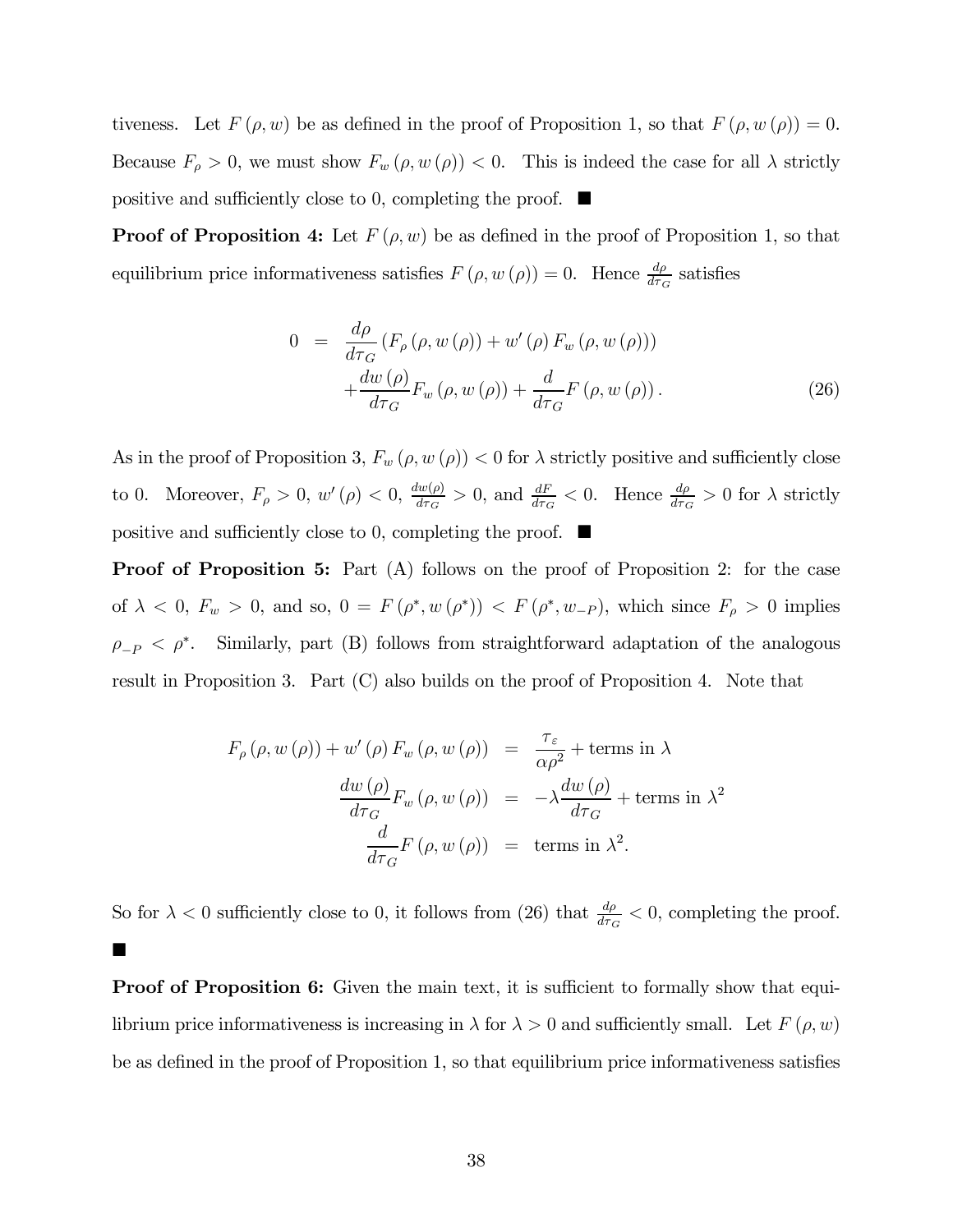$F(\rho, w(\rho)) = 0$ . Hence  $\frac{d\rho}{d\lambda}$  satisfies

$$
0 = \frac{d\rho}{d\lambda} \left( F_{\rho} \left( \rho, w \left( \rho \right) \right) + w' \left( \rho \right) F_w \left( \rho, w \left( \rho \right) \right) \right) + \frac{d}{d\lambda} F \left( \rho, w \left( \rho \right) \right).
$$

As in the proof of Proposition 4, we know  $F_{\rho} > 0$ ,  $w'(\rho) < 0$ ; and when  $\lambda$  is positive and sufficiently close to 0,  $F_w(\rho, w(\rho)) < 0$ . Moreover,  $\frac{d}{d\lambda} F$  is negative for  $\lambda$  sufficiently close to zero. Hence  $\frac{d\rho}{d\lambda} > 0$  for  $\lambda$  positive and sufficiently close to 0.  $\blacksquare$ 

**Proof of Proposition 7:** See the main text following Proposition 7.  $\blacksquare$ 

**Proof of Proposition 8:** The equilibrium condition under transparency is  $(25)$  (see proof of Proposition 1). The equilibrium condition without transparency has an additional term  $\alpha \rho \lambda^2 var \left( \hat{\theta} \right)$  on the lefthand side, but it otherwise identical. The lefthand side of both conditions is negative for  $\rho$  sufficiently small, and positive for  $\rho$  sufficiently large. Consequently, both the minimum and maximum equilibrium levels of informativeness are higher under transparency. The equilibrium is unique in both cases when  $\lambda$  is sufficiently close to 0 (see Proposition 1), implying the result.  $\blacksquare$ 

## B Additional numerical appendix

As we note in the main text, the effect of government corrective actions on price informativeness depends on the size of the corrective action. In the main text we focus on the case in which the corrective action is "mild," or, more mathematically, "sufficiently small." We emphasize in the main text that this does not mean economically small, and refer to numerical simulations that show that corrective actions as large as  $\lambda = 30\%$  are still sufficiently small for all our results to hold. Here, we present the details of these numerical simulations.

#### B.1 Numerical solution of the model

We start by detailing the numerical solution of the model. As shown in the proof of Proposition 1, equilibrium price informativeness  $\rho$  solves  $F(\rho, w(\rho)) = 0$ , where F is as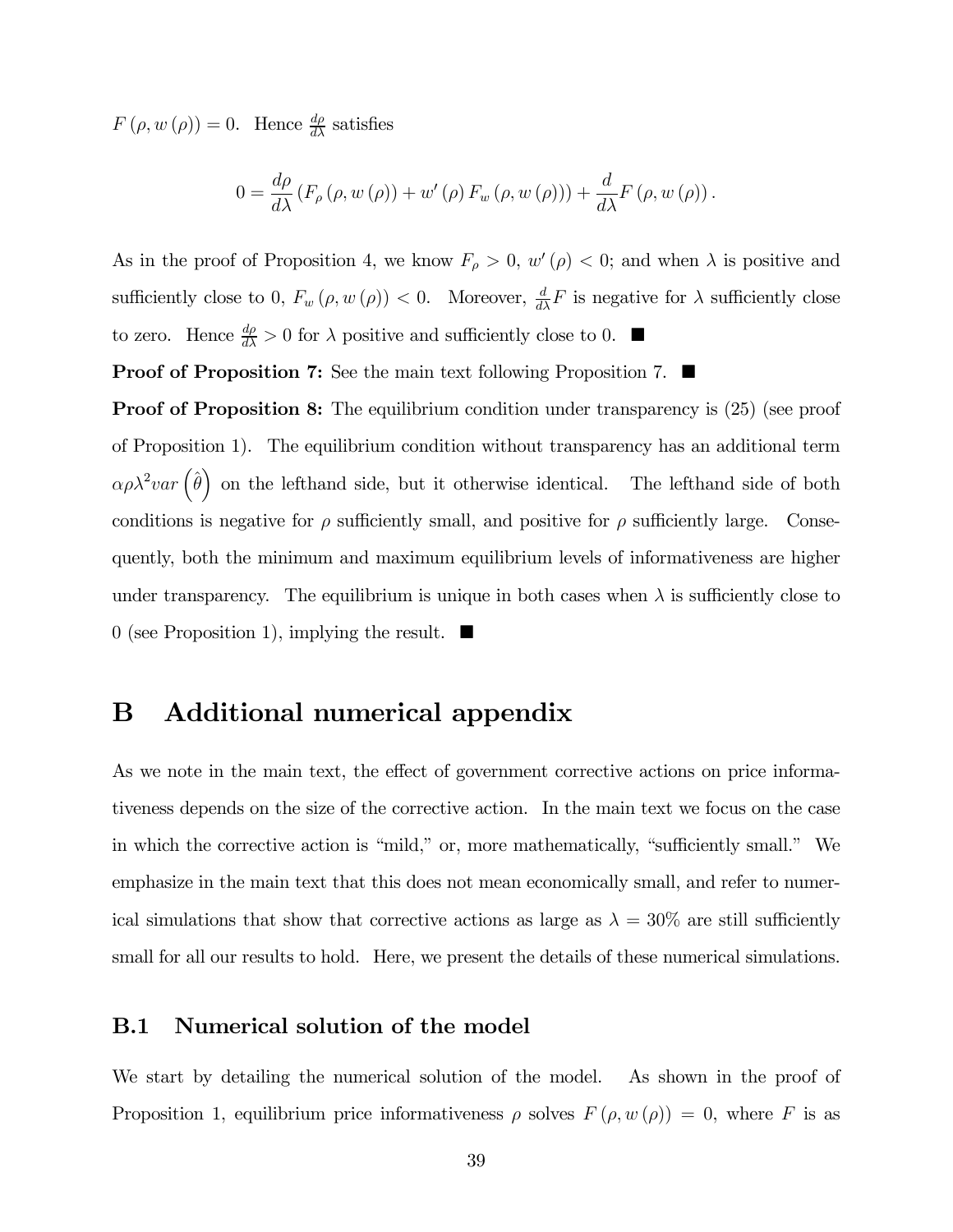defined in the proof. Dividing by  $w(\rho)$  implies that  $\rho$  solves

$$
0 = \frac{1}{w(\rho)} \left( 1 - \frac{\tau_{\varepsilon}}{\alpha \rho} \right) - \lambda + \frac{\lambda^2}{\frac{1}{w(\rho)} - \lambda} \frac{\tau_z \rho^2 + \tau_{\theta} + \tau_{\varepsilon}}{\tau_G},
$$

or equivalently

$$
0 = \frac{1}{\tau_G} \left( \tau_z \rho^2 + \tau_\theta + \tau_G \right) \left( 1 - \frac{\tau_\varepsilon}{\alpha \rho} \right) - \lambda + \lambda^2 \frac{\tau_z \rho^2 + \tau_\theta + \tau_\varepsilon}{\tau_z \rho^2 + \tau_\theta + \tau_G - \lambda \tau_G},
$$

or equivalently

$$
0 = (\tau_z \rho^2 + \tau_\theta + \tau_G - \lambda \tau_G) (\tau_z \rho^2 + \tau_\theta + \tau_G) (\alpha \rho - \tau_\varepsilon)
$$
  

$$
- \lambda \alpha \tau_G \rho (\tau_z \rho^2 + \tau_\theta + \tau_G - \lambda \tau_G) + \lambda^2 \alpha \tau_G \rho (\tau_z \rho^2 + \tau_\theta + \tau_\varepsilon),
$$

or equivalently

$$
0 = [\tau_z^2 \rho^4 + \tau_z (2\tau_\theta + (2 - \lambda)\tau_G)\rho^2 + (\tau_\theta + \tau_G)(\tau_\theta + (1 - \lambda)\tau_G)](\alpha \rho - \tau_\varepsilon)
$$

$$
+ \lambda \alpha \tau_G \rho [(\lambda - 1)\tau_z \rho^2 - (\tau_\theta + (1 - \lambda)\tau_G) + \lambda (\tau_\theta + \tau_\varepsilon)].
$$

Rewriting a final time, the equilibrium condition is equivalent to the fifth-degree polynomial

$$
0 = \alpha \tau_z^2 \rho^5 - \tau_{\varepsilon} \tau_z^2 \rho^4 + [2\tau_{\theta} + (2 - \lambda)\tau_G + \lambda(\lambda - 1)\tau_G] \tau_z \alpha \rho^3
$$
  

$$
-[2\tau_{\theta} + (2 - \lambda)\tau_G] \tau_{\varepsilon} \tau_z \rho^2 + A\alpha \rho - B
$$
 (27)

where

$$
A = (\tau_{\theta} + \tau_{G})(\tau_{\theta} + (1 - \lambda)\tau_{G}) - \lambda \tau_{G} (\tau_{\theta} + (1 - \lambda)\tau_{G}) + \lambda^{2} \tau_{G} (\tau_{\theta} + \tau_{\varepsilon})
$$
  
\n
$$
= (\tau_{\theta} + (1 - \lambda)\tau_{G})^{2} + \lambda^{2} \tau_{G} (\tau_{\theta} + \tau_{\varepsilon})
$$
  
\n
$$
B = \tau_{\varepsilon} (\tau_{\theta} + \tau_{G}) (\tau_{\theta} + (1 - \lambda)\tau_{G}).
$$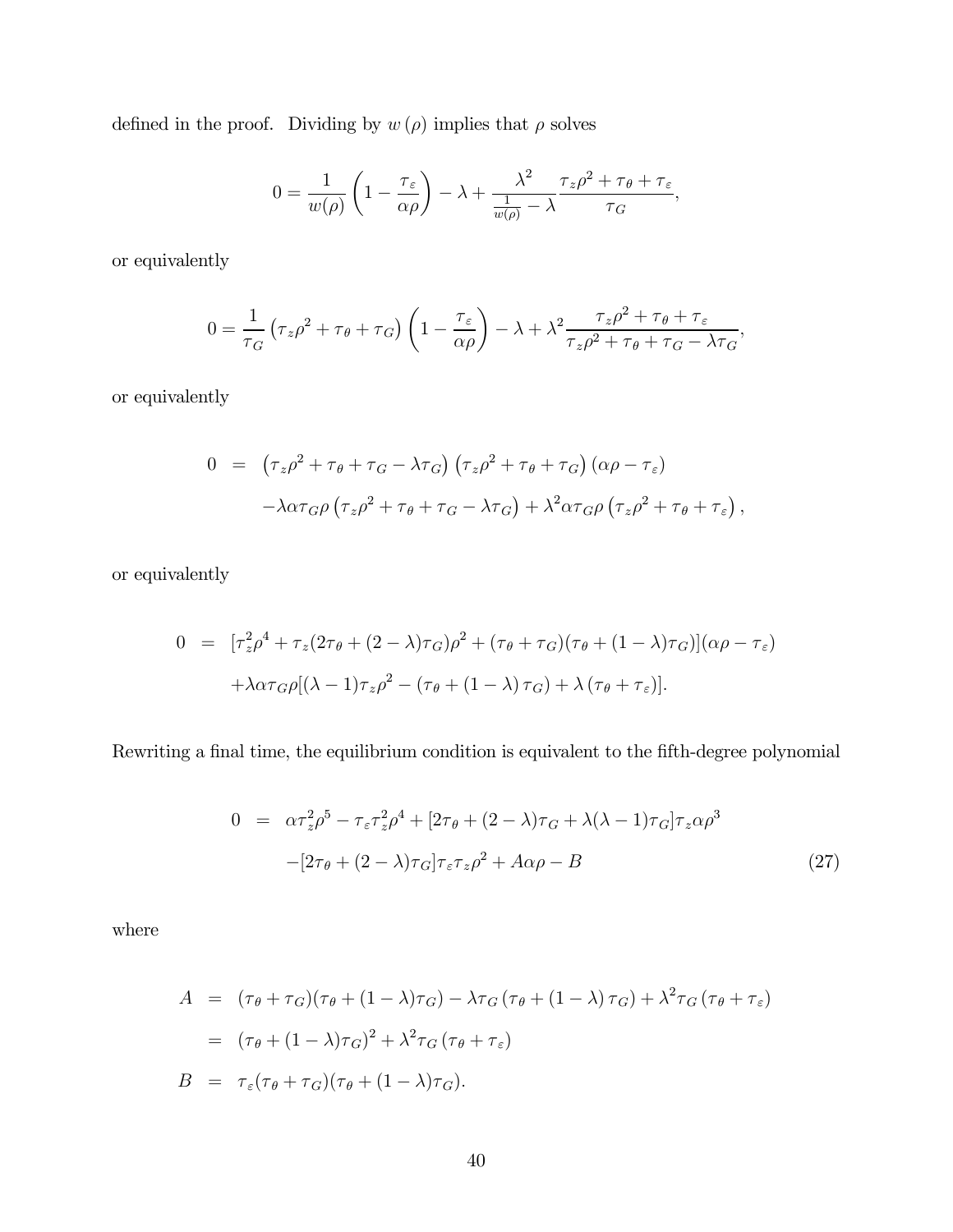Solutions to (27) can be found using any standard numerical procedure for finding the roots of polynomials.

#### B.2 Numerical simulations

The parameters of the model are  $\alpha$ ,  $\tau_{\theta}$ ,  $\tau_{G}$ ,  $\tau_{\epsilon}$  and  $\tau_{Z}$ . Note first that the equilibrium condition  $F(\rho, w(\rho)) = 0$  is homogeneous of degree zero in the vector of these five parameters. Consequently, it is sufficient to specify the four ratios  $\frac{\tau_{\theta}}{\alpha}$ ,  $\frac{\tau_{Z}}{\alpha}$ ,  $\frac{\tau_{G}}{\tau_{\theta}}$  and  $\frac{\tau_{\varepsilon}}{\tau_{G}}$ .

Let  $\phi$  denote the fraction of price fluctuations that are not attributable to changes in the fundamental  $\theta$ , for the case in which government intervention is completely absent. From the paper,

$$
\phi = \left(\frac{\tau_{\theta}}{\frac{\tau_{\varepsilon}^{2}\tau_{Z}}{\alpha^{2}} + \tau_{\theta}}\right)^{1/2} = \left(\frac{\tau_{\varepsilon}^{2}\tau_{Z}}{\alpha^{2}\tau_{\theta}} + 1\right)^{-1/2} = \left(\frac{\left(\frac{\tau_{\varepsilon}}{\tau_{G}}\frac{\tau_{G}}{\tau_{\theta}}\frac{\tau_{\theta}}{\alpha}\right)^{2}\frac{\tau_{Z}}{\alpha}}{\frac{\tau_{\theta}}{\alpha}} + 1\right)^{-1/2},
$$

and so

$$
\frac{\tau_Z}{\alpha} = \frac{\left(\phi^{-2} - 1\right) \frac{\tau_\theta}{\alpha}}{\left(\frac{\tau_\varepsilon}{\tau_G} \frac{\tau_G}{\tau_\theta} \frac{\tau_\theta}{\alpha}\right)^2}.
$$

Consequently, it is sufficient to specify  $\frac{\tau_{\theta}}{\alpha}$ ,  $\frac{\tau_{\sigma}}{\tau_{\theta}}$ ,  $\frac{\tau_{\varepsilon}}{\tau_{G}}$ , together with  $\phi$ .

We simulate the model for values of  $\phi$  (the fraction of price fluctuations that are not attributable to changes in the fundamental  $\theta$ ) of 10%, 50%, and 90%. Likewise, we simulate the model for values of  $\tau_{\varepsilon}/\tau_{G}$  (the ratio of the precisions of an *individual* speculator's private forecast to the government's) of 10%, 50%, and 90%. In both cases, these ranges more than cover what most people would regard as reasonable values of these parameters.

We have much weaker priors for reasonable values of  $\frac{\tau_{\theta}}{\alpha}$  and  $\frac{\tau_{G}}{\tau_{\theta}}$ . For these parameters, we simply simulate the model over a fine grid of possible values for both parameters, ranging from  $1/100$  up to 100.

We simulate the model for each possible combination of these four parameters. For each combination of parameter values, we check whether the equilibrium is unique, and whether